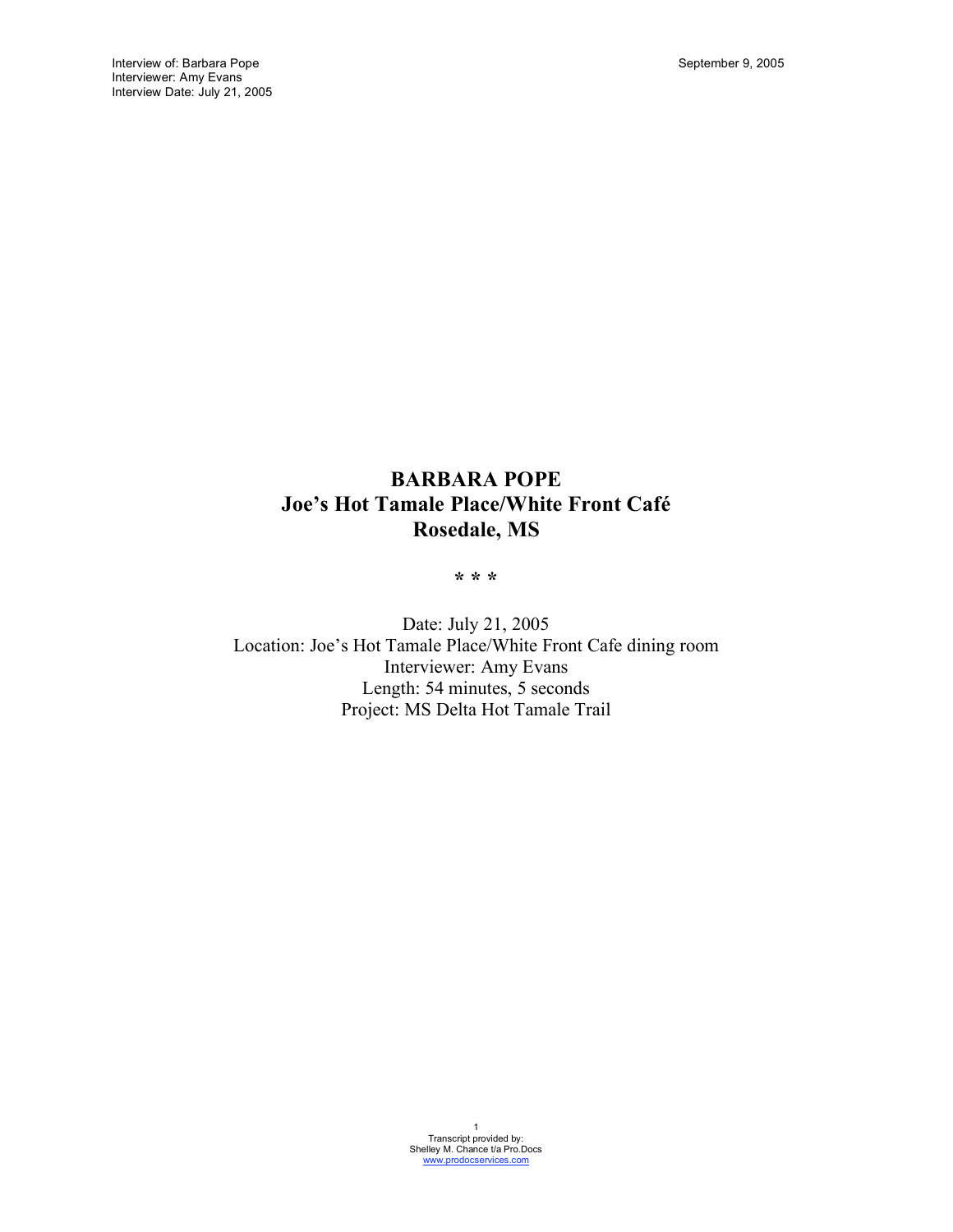# **[Begin Barbara Pope]**

**Amy Evans:** This is Amy Evans for the Southern Foodways Alliance on Thursday, July twentyfirst, 2005 and I'm in Rosedale, Mississippi, with Barbara Pope, current proprietor of Joe Pope's White Front Hot Tamales. And Miss Pope, would you mind saying your name and also your birth date, if you don't mind, for the record?

**Barbara Pope:** [**Short laugh**] My name is Barbara Pope, and my birth date is September twenty-fifth. You want the year?

**AE:** If you don't mind.

**BP:** Nineteen forty-four.

0:00:33.7

**AE:** Okay; you have a birthday coming up in a little while. Happy almost-birthday to you.

**BP:** Thank you.

**AE:** And Joe Pope was your older brother?

0:00:00.0

0:00:30.3

0:00:32.0

0:00:22.4

0:00:42.4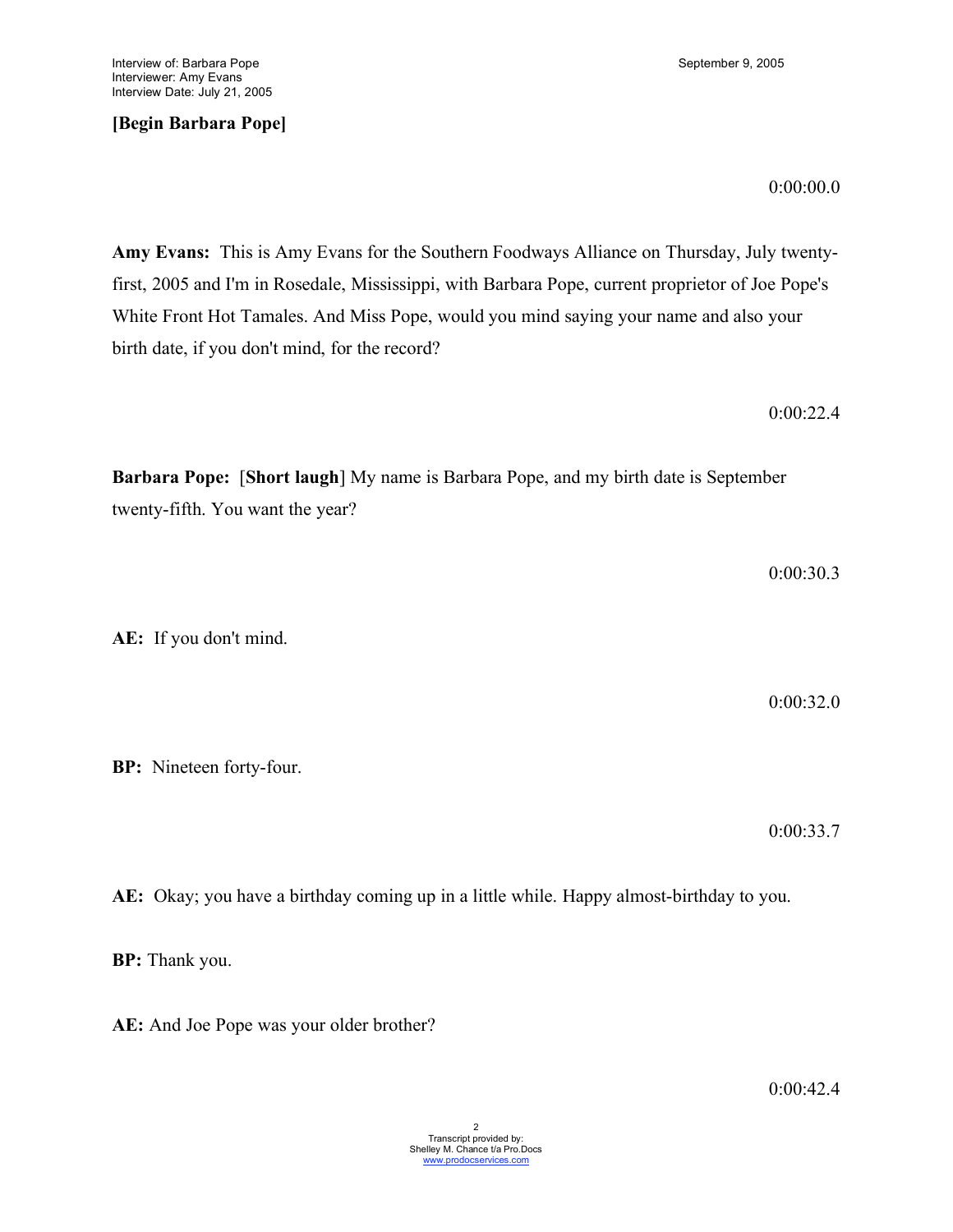**BP:** He was the oldest of ten children.

|                                                                     | 0:00:45.5 |
|---------------------------------------------------------------------|-----------|
| AE: Okay. And he was born in [nineteen] twenty-four, is that right? |           |
|                                                                     | 0:00:47.6 |
| BP: Nineteen twenty-three.                                          |           |
|                                                                     | 0:00:48.9 |
| AE: Twenty-three, okay.                                             |           |
|                                                                     | 0:00:49.7 |
| BP: Uh-huh, December the ninth, 1923.                               |           |
|                                                                     | 0:00:55.4 |
| AE: He passed in December of last year, right?                      |           |
|                                                                     | 0:00:58.0 |
| BP: He passed on December the third.                                |           |
|                                                                     | 0:00:59.6 |

**AE:** Oh, my goodness. Okay. Wow. And where do you fit into the family, then?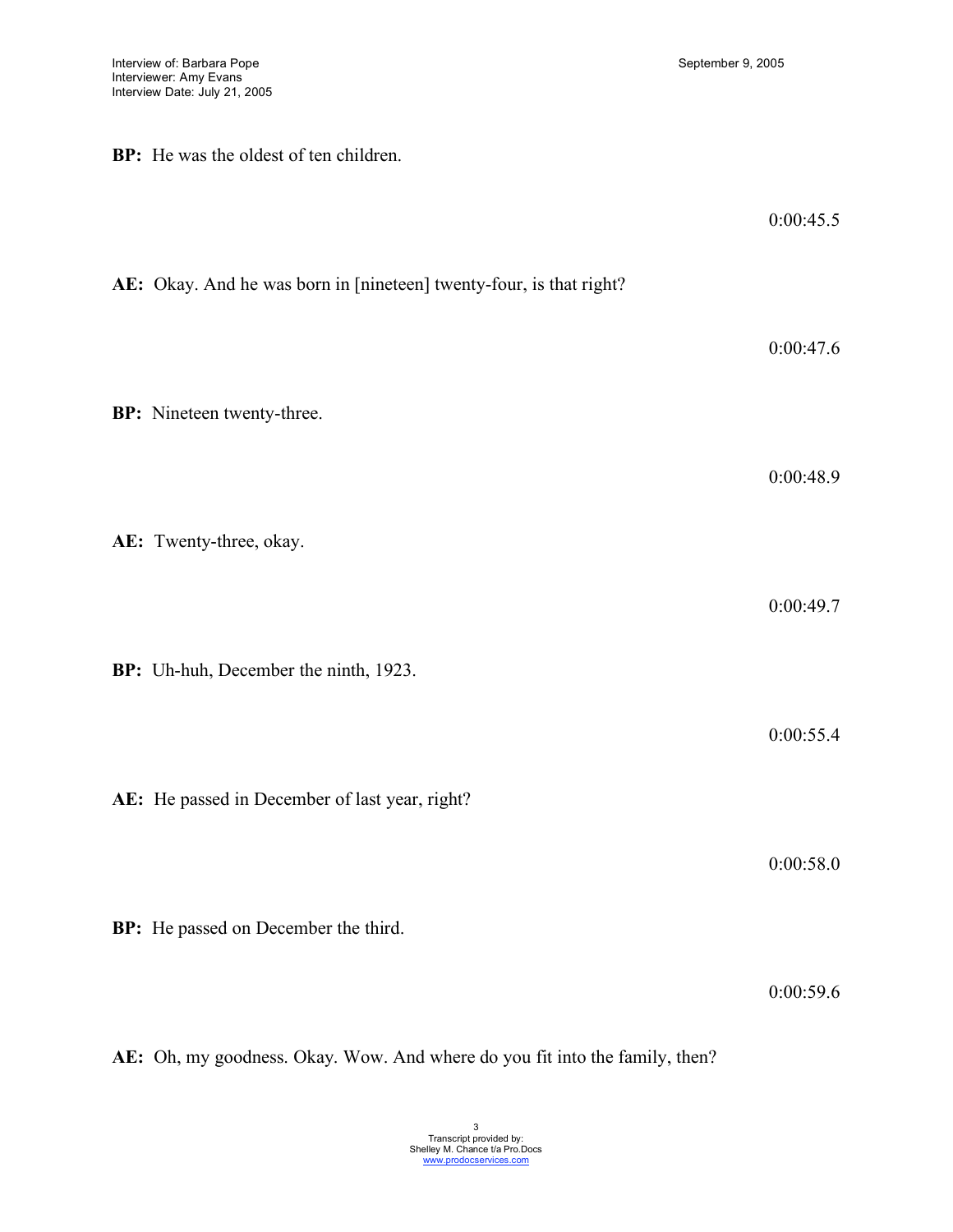0:01:04.3

**BP:** I'm the last.

**AE:** You are the youngest?

0:01:04.8

0:01:05.3

**BP:** Yeah.

0:01:07.5

**AE:** Okay; can you tell me a little bit about your family's background? Are y you all from Rosedale originally or--?

0:01:13.0

**BP:** My parents were born and reared in Alabama. Most of my sisters and brothers were born in Alabama; only three of us were born in Mississippi. And they came to Mississippi, I think, in the late [nineteen] thirties and we worked--they were farmers. And they worked as farmers up until 1957, I think, and that's when they moved to Rosedale from the farm.

0:01:47.4

**AE:** Was the farm in--in the outskirts of Rosedale?

0:01:50.2

**BP:** Yes, it was.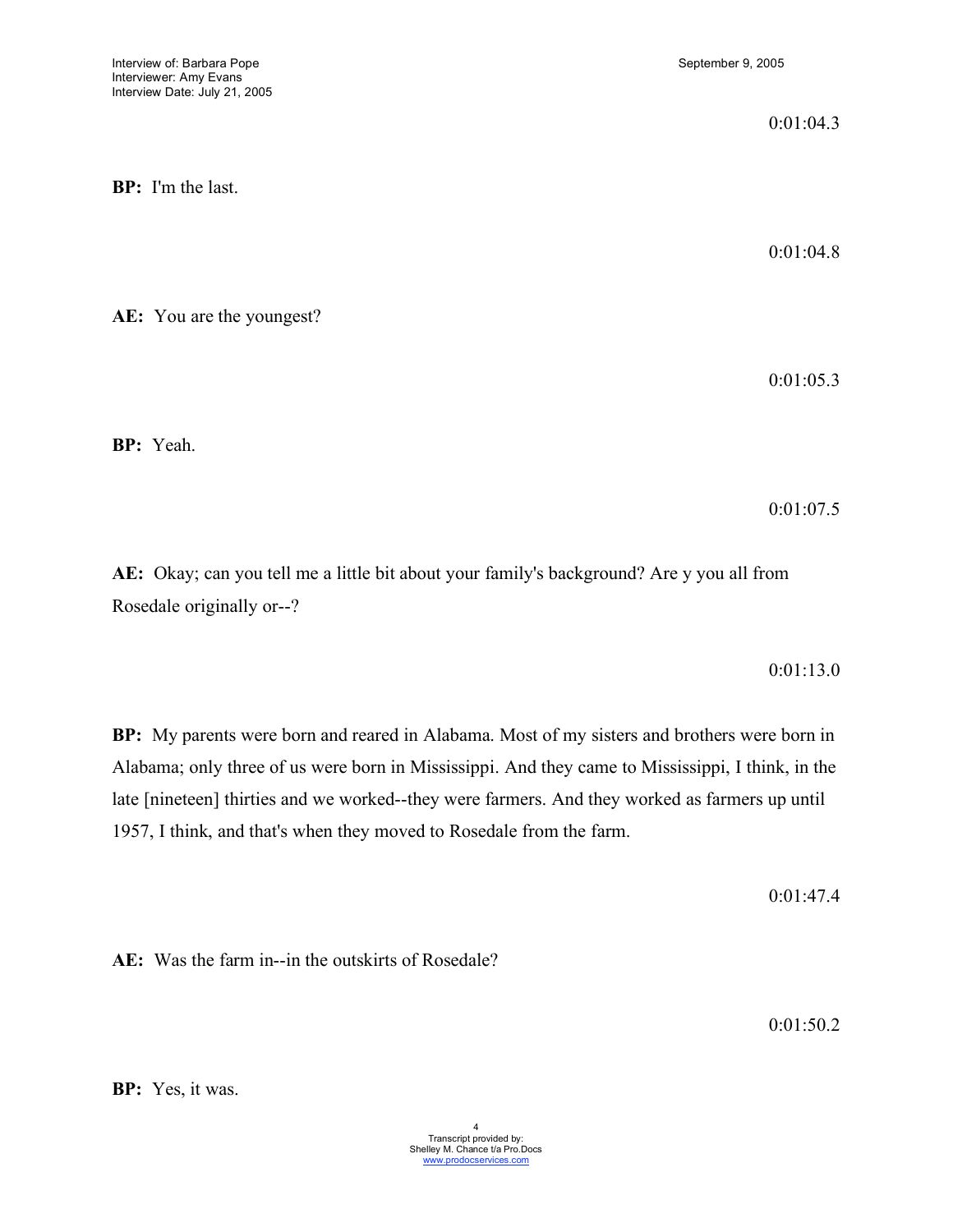0:01:51.6

**AE:** Okay. And they came to Mississippi to farm?

0:01:54.9

**BP:** Right. Some of my father's uncles had left Alabama earlier, and they came here. So I think it was a little better here than it was in Alabama, so they decided to come here.

0:02:16.8

**AE:** Were they sharecropping or were they independent?

0:02:19.3

**BP:** They were share---well the older--the first group of people--family members that came here, they were owners. They were landowners. But my father worked with them for--I don't know how many years and then he began to sharecrop. And he did that until he retired in 1957. That's when he left farming.

0:02:45.4

**AE:** And what were your parents' names?

0:02:48.5

**BP:** Emma--my mother is Emma, and my father is Jake.

0:02:51.9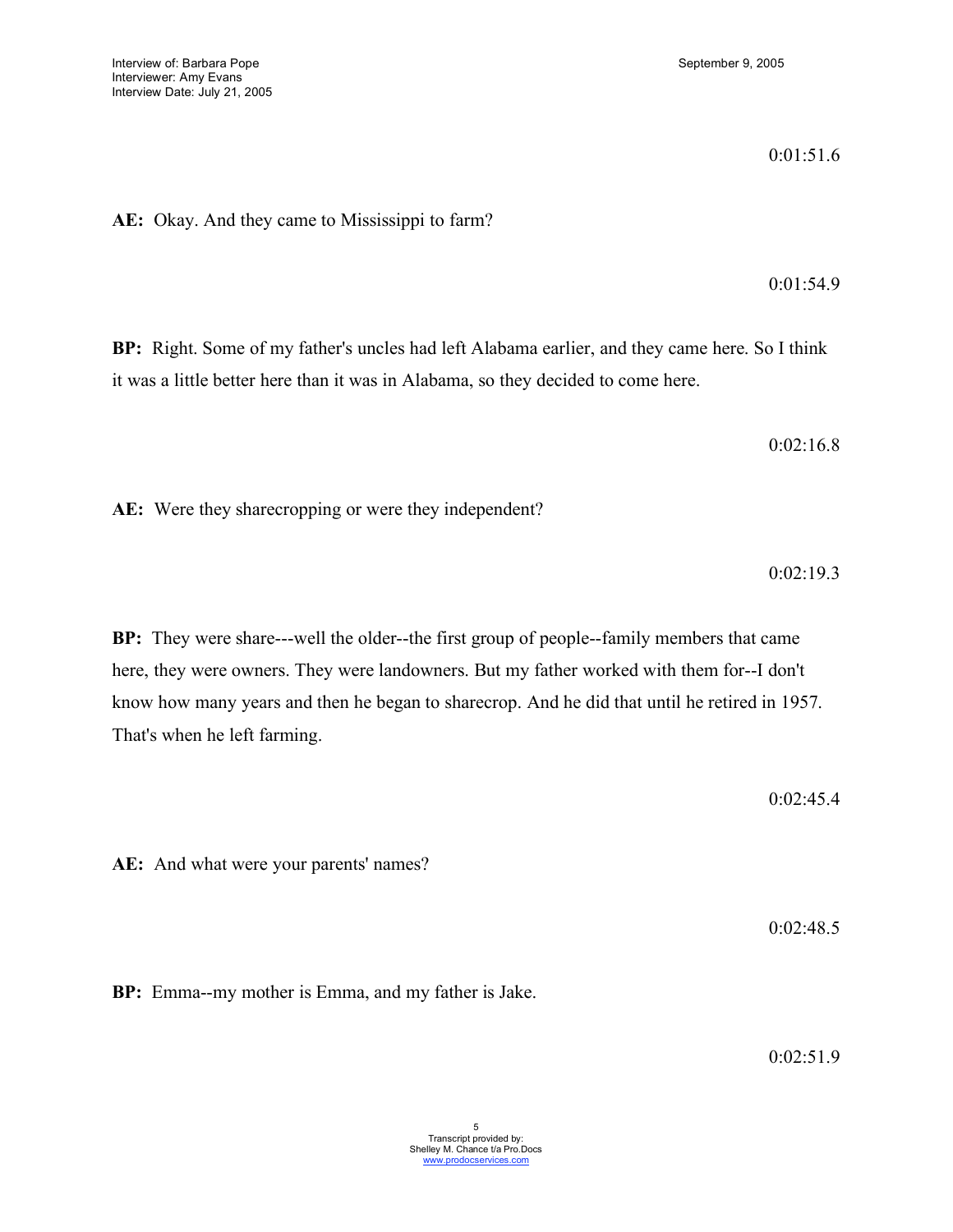**AE:** Jake?

0:02:52.8

0:02:53.9

**BP:** Uh-hm, yeah.

**AE:** Okay. And so growing up in that environment, do you have many memories of that? They retired about--I guess eight or ten years after you were born?

0:03:02.7

**BP:** I have a lot of memories. **[***Laughs***]**

0:03:03.9

**AE:** Yeah, can you talk about that a little bit?

0:03:04.3

**BP:** I can remember—well, you didn't take anything for granted. I mean, you know, everything was just free; that's the way we looked at it as children. We--there were a lot of people living in the country and we had a lot of neighbors, so we just walked from neighbors to neighbors on weekends, and we did a lot of visiting. One thing we had to do was go to church on Sundays; we did that. And my mother and father were the type of people, they loved to ride. And I don't like riding now.

0:03:43.4

**AE:** Horses?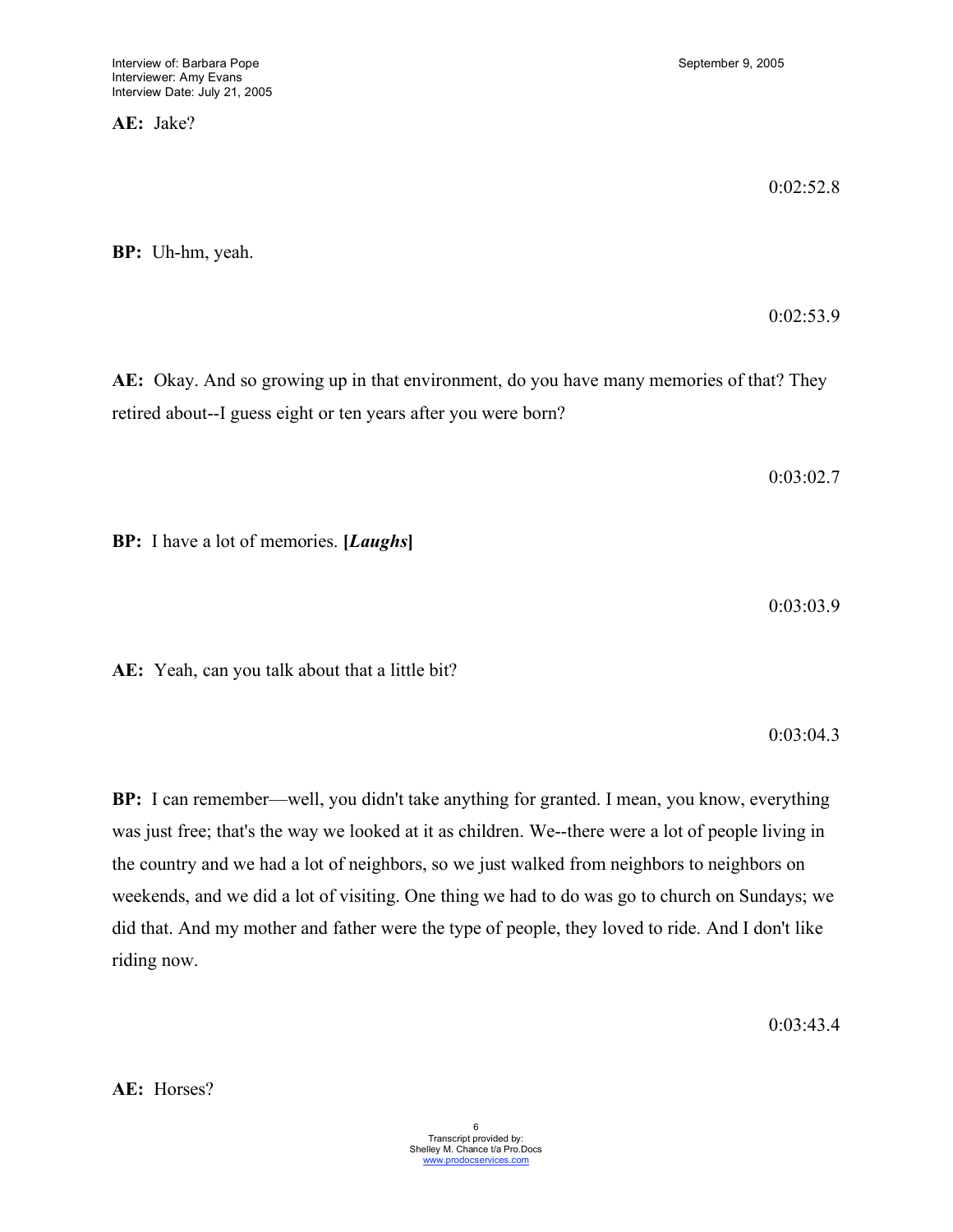0:03:44.0

**BP: [***Laughs***]** No, they loved to drive—drive to drive different places.

0:03:46.0

**AE:** To drive, oh, okay--okay.

0:03:48.2

**BP:** And once we got out of church on Sundays, we were all--just the three of us were at home my three younger sisters, and they would put us in a car and we would just drive. They would ride, take us--we would drive maybe to Jackson, to Vicksburg, to Memphis. They would--they just loved to drive and look. And they would take us. And to us it was boring because we would rather be at home playing with our friends. But we were out, you know. And now you see--we appreciate it, because you learned a lot. You saw a lot of things that you wouldn't have seen, you know, until you were grown, an adult and basically go out and do these things yourself. So--but then we didn't want to. **[***Laughs***]**

0:04:38.6

**AE:** What all would you do when you got to say, Vicksburg or someplace?

0:04:41.5

**BP:** We would get out. We would go to--we always went to--we went to the--the cemetery, the National Cemetery down there. We would go down, and we would look around there. They would always take us down to the riverfront and we would look around--just walk around and look and we would stop and we would eat. Then we would come home late in the evening.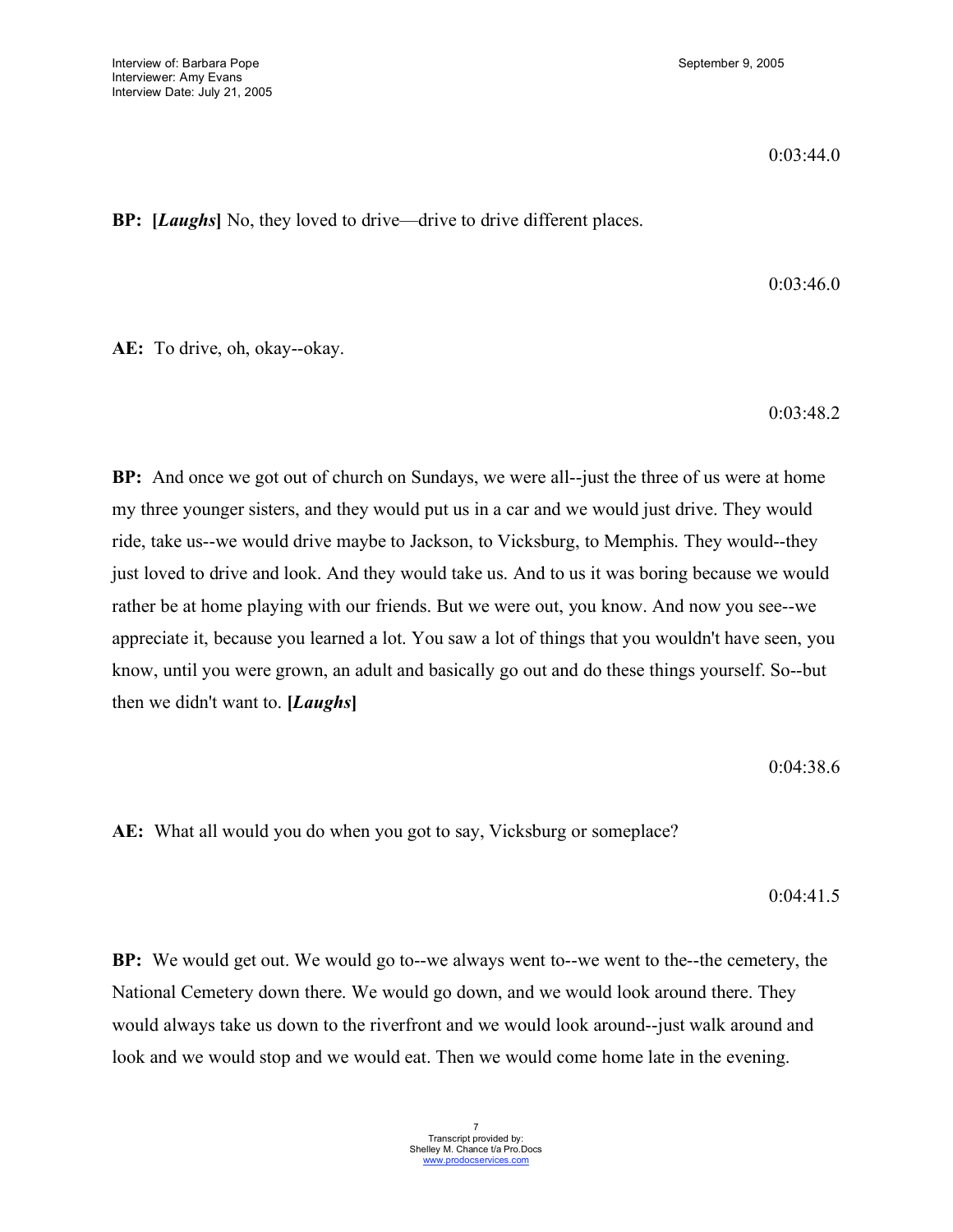|                                                                                     | 0:05:10.0 |
|-------------------------------------------------------------------------------------|-----------|
| AE: Do you have any memories of eating hot tamales when you were a kid?             |           |
|                                                                                     | 0:05:13.0 |
| BP: Nope, never.                                                                    |           |
|                                                                                     | 0:05:14.3 |
| AE: None?                                                                           |           |
|                                                                                     | 0:05:15.0 |
| BP: Never; I don't think I ate a tamale until gosh, I think I was about a teenager. |           |
|                                                                                     | 0:05:23.8 |
| AE: Yeah?                                                                           |           |
|                                                                                     | 0:05:23.2 |
| BP: I know I was a teenager the first time I ate a tamale.                          |           |
|                                                                                     | 0:05:28.7 |
| AE: So in the 1960s somewhere?                                                      |           |
|                                                                                     |           |

0:05:32.5

**BP:** In the late '50s.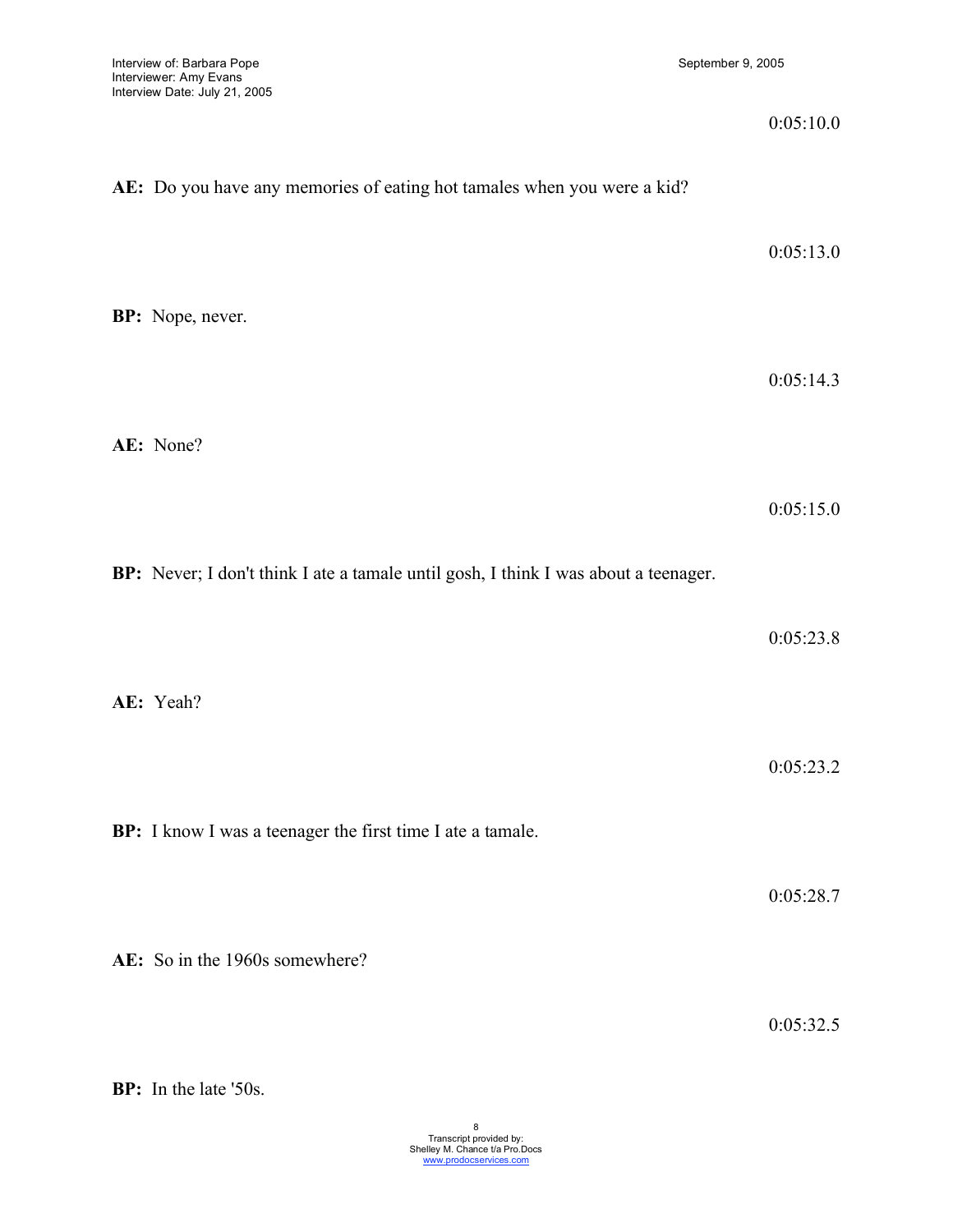|          |                                    | 0:05:34.4 |
|----------|------------------------------------|-----------|
|          | AE: The late '50s?                 | 0:05:36.9 |
|          | BP: Yeah.                          |           |
|          |                                    | 0:05:37.8 |
|          | AE: So tell me about your brother. | 0:05:39.8 |
| BP: Joe? |                                    |           |
|          |                                    | 0:05:42.0 |
|          | AE: Yes.                           |           |

0:05:44.1

**BP:** He was quiet, low-key but loved people. He loved meeting people, he loved talking to people, but he did more listening than he did--than talking, you know. And I don't know. To me, everybody that met him liked him. And I think he liked everybody he met. He loved talking about his tamales, and he loved other people praising him about his tamales.

0:06:22.1

**AE:** How did he get into the tamale business?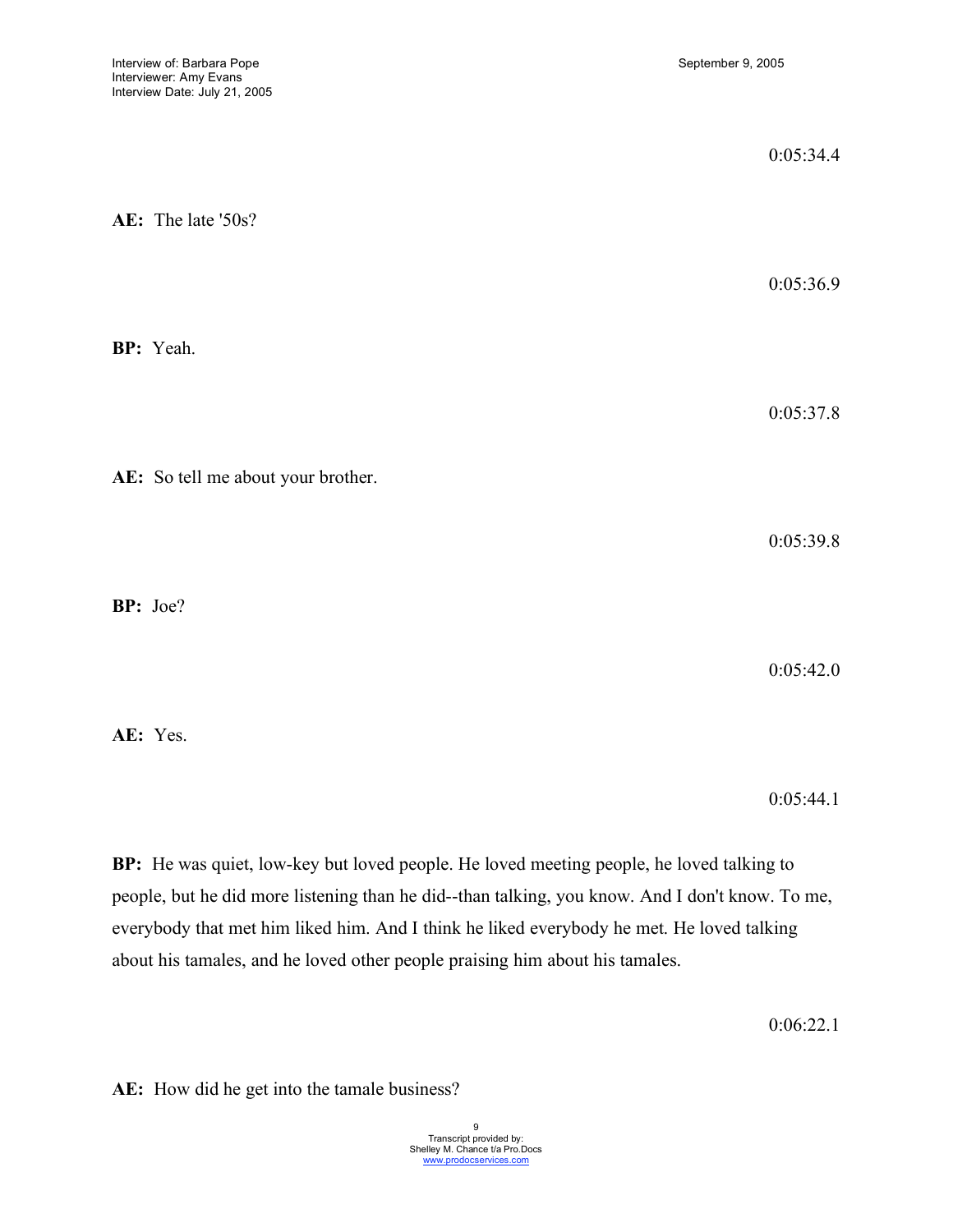0:06:24.1

**BP:** I guess--I really wasn't here when he got into the business, but he'd been in the business for over thirty years--about thirty-three years or something like that. He had a friend that used to make tamales here some years ago, and he left here. So his father--this man's father--still lived here. So they were talking, and he asked Joe about making tamales, you know, and they would go through the recipe. So, well, he took some of his recipe and then he added extra spices to it, so it wouldn't be just exactly like his. But, you know, the basic--just about the same except the seasoning was different.

0:07:23.6

**AE:** Uh-hmm. What was Joe doing before he got into the tamale business?

0:07:28.5

**BP:** Joe always worked for--as an--as a young man, he used to work at Dallas Department Stores here. And then he worked for D&L [an automobile parts factory] in Cleveland. I think that's where he retired from--D&L, and then after he retired from D&L he came in and started running his own business full-time. But he had other people that would work for him while he worked. I think he worked the nightshift. Well, he worked the three o'clock shift. So he would work in the daytime and then during that time they were staying open until two or three o'clock in the morning. So when he got in at twelve, he would come up here on weekends and work until two or three o'clock in the morning.

0:08:28.3

**AE:** Hmm, that's a long day.

0:08:28.7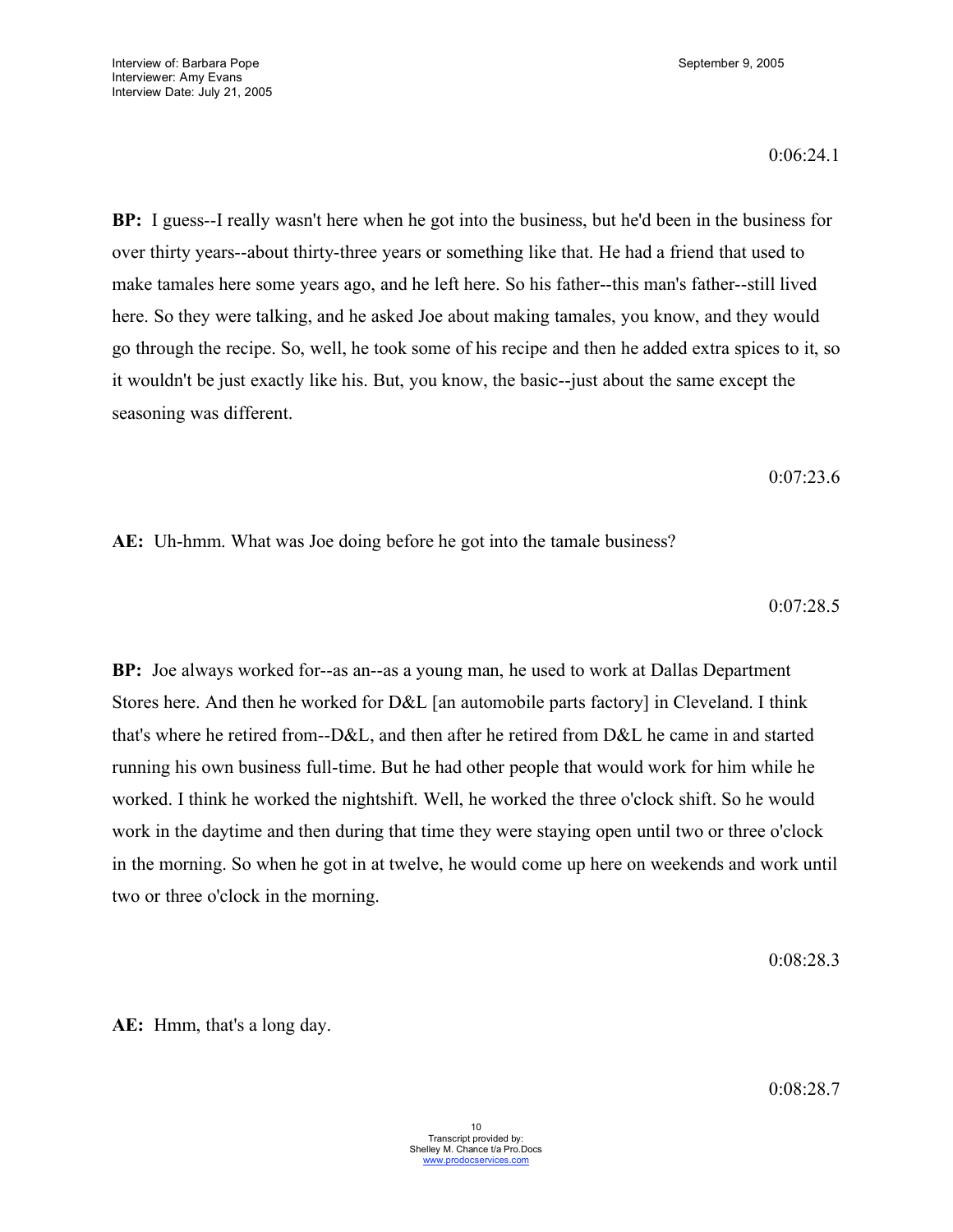**BP:** It was a long day.

0:08:32.0

**AE:** Well I read somewhere that was--was John Hooks the name of the man--

0:08:36.9

**BP:** Uh-hmm. Yeah, right.

0:08:38.5

**AE:** -- that shared the recipe and something about him getting it actually from a Mexican in the [nineteen] thirties? Is that the--

0:08:43.6

**BP:** John Hooks did; there were a lot of workers coming through here in--back in the [nineteen] fifties, there were a lot of Mexicans living around in this area, so I'm sure that's where he got it from--those Mexicans that would come through here, yeah.

0:09:06.1

**AE:** Do you have any idea or recollection of the--the Mexican immigrants that came through here? Did they ever sell tamales?

0:09:13.3

**BP:** No, not that I know of.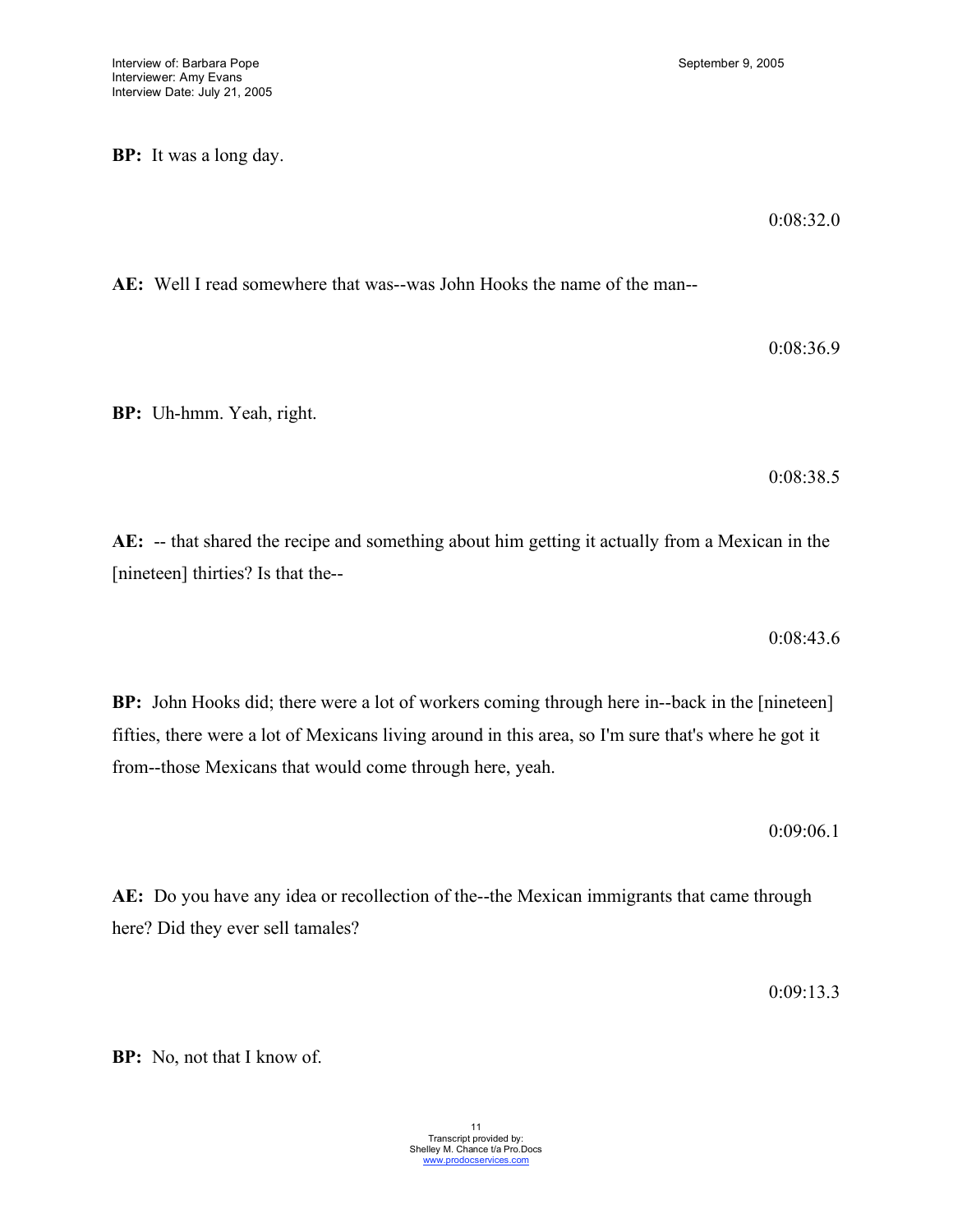**AE:** They vanished and the hot tamales stayed.

**AE:** Okay.

**BP:** And even when they were living here, I can't remember any of them selling tamales. But now there were quite a few of them here during the [nineteen] fifties and maybe the early [nineteen] sixties, but they all just vanished. I don't know where they went to. **[***Laughs***]**

**BP:** Yeah; but they never made them. I guess it was someone that made them out of their home and they just taught him how to do it. Uh-hmm.

**AE:** Do you have an opinion of how--how it is that the African American community in the Delta has held onto that tradition of tamale making?

**BP:** I really don't know. Yeah, it--because most people think that it's--the restaurant is owned by Spanish when they come here, you know, and then they find out that they are not. But most of the tamales around here are owned by black or white, so there--there are no Mexicans that really make them. And most of people that make them, the Mexicans make theirs a little different from ours.

0:09:15.7

0:09:16.8

0:09:36.6

0:09:54.7

0:09:47.0

0:09:34.1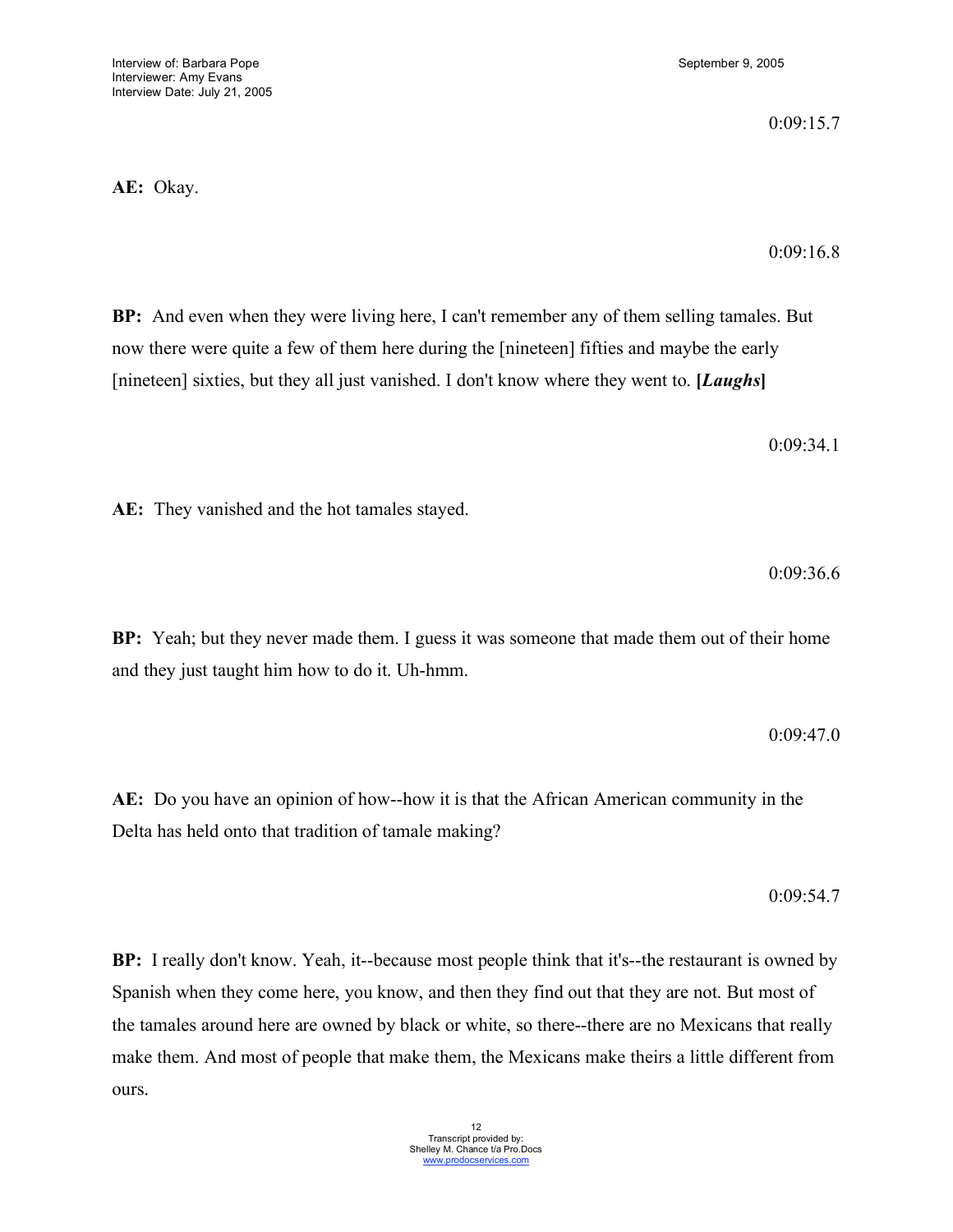0:10:28.7

**AE:** [Man enters café. Interviewer addresses him] Hey. [Then to Mrs. Pope] I can pause this. [*Recording is paused for about three minutes while Mrs. Pope speaks with the man, a friend.*] Okay, so we were talking about how the Mexican community didn't really make or sell them that you know of or certainly sell them.

0:10:40.5

**BP:** No, not that I know of.

0:10:42.4

**AE:** The black community did. So your brother Joe was working at D&L and then--so would you say that he was looking to get into the tamale business to supplement his regular income and--?

0:10:54.5

**BP:** Well he was work--he was running this place before he started working at D&L, I think.

0:10:59.1

**AE:** Oh, okay.

0:11:00.3

**BP:** Right; he started this business first because--I think he started--that would be in the early [nineteen] seventies. I think he says he was in like thirty-three, thirty-four years.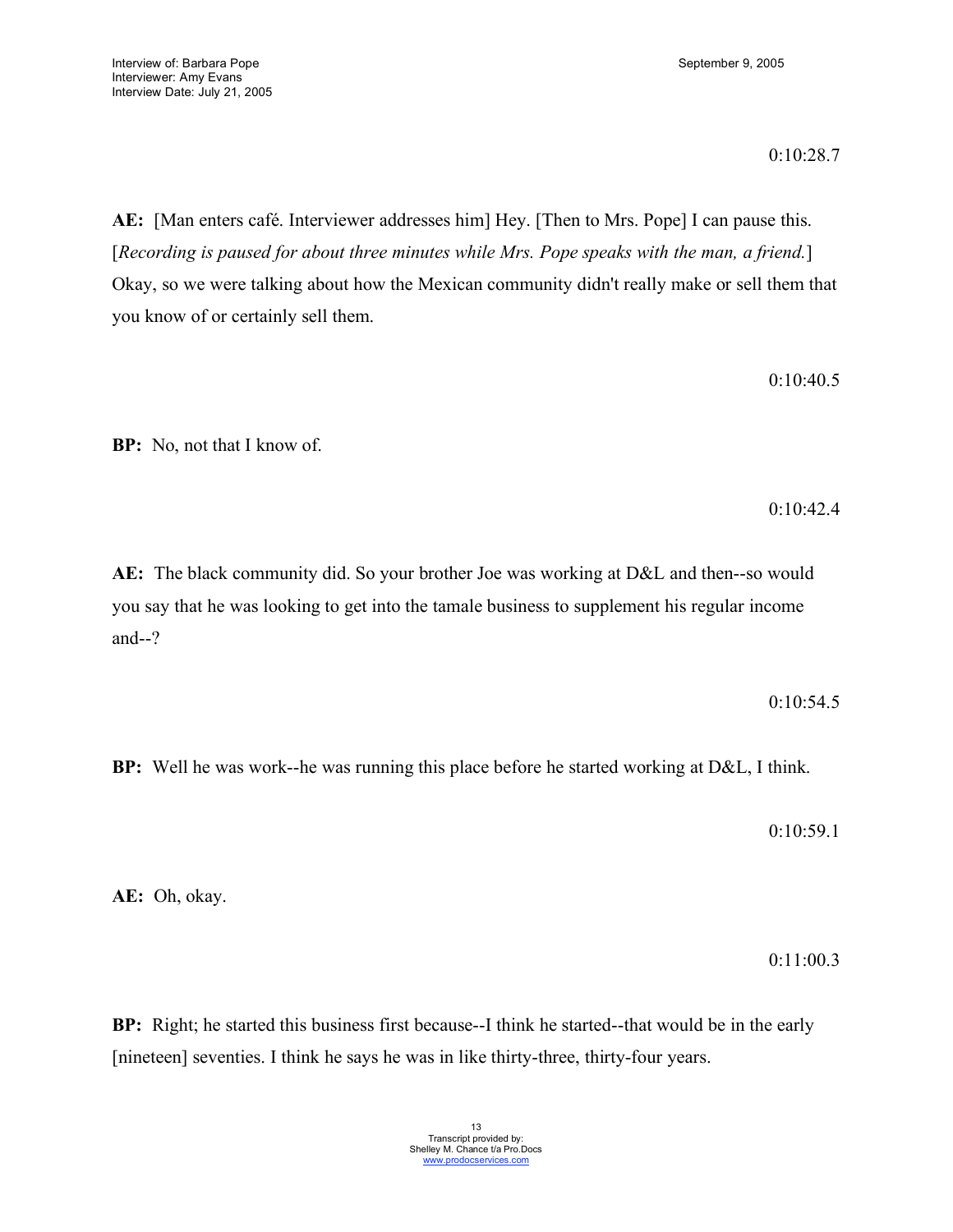#### 0:11:19.1

**AE:** Okay. So when he opened it, he opened it as a full-time hot tamale business?

0:11:23.8

**BP:** Right, he opened it full-time.

0:11:26.8

**AE:** Do you have any idea what was in this building before he got it?

0:11:29.8

**BP:** This was a restaurant. This lady--I can't think of her name. I think her name was Babe. They called her Babe. And she cooked dinners here. When we were children you couldn't--I mean, every vacant lot you see now, there was something on it, and there was so many restaurants here and people really ate out, especially on weekends and through the week, too, but on the weekends where all the people would come to--the farmers would come here on weekends and they had--this is--this was a big thing for them to come and have dinner because you could a- -a dinner for like twenty-five cents back in the [nineteen] fifties and sixties.

0:12:23.7

**AE:** What kind of food were they serving here?

0:12:27.3

**BP:** Soul food. Complete dinners, uh-hm.

0:12:31.6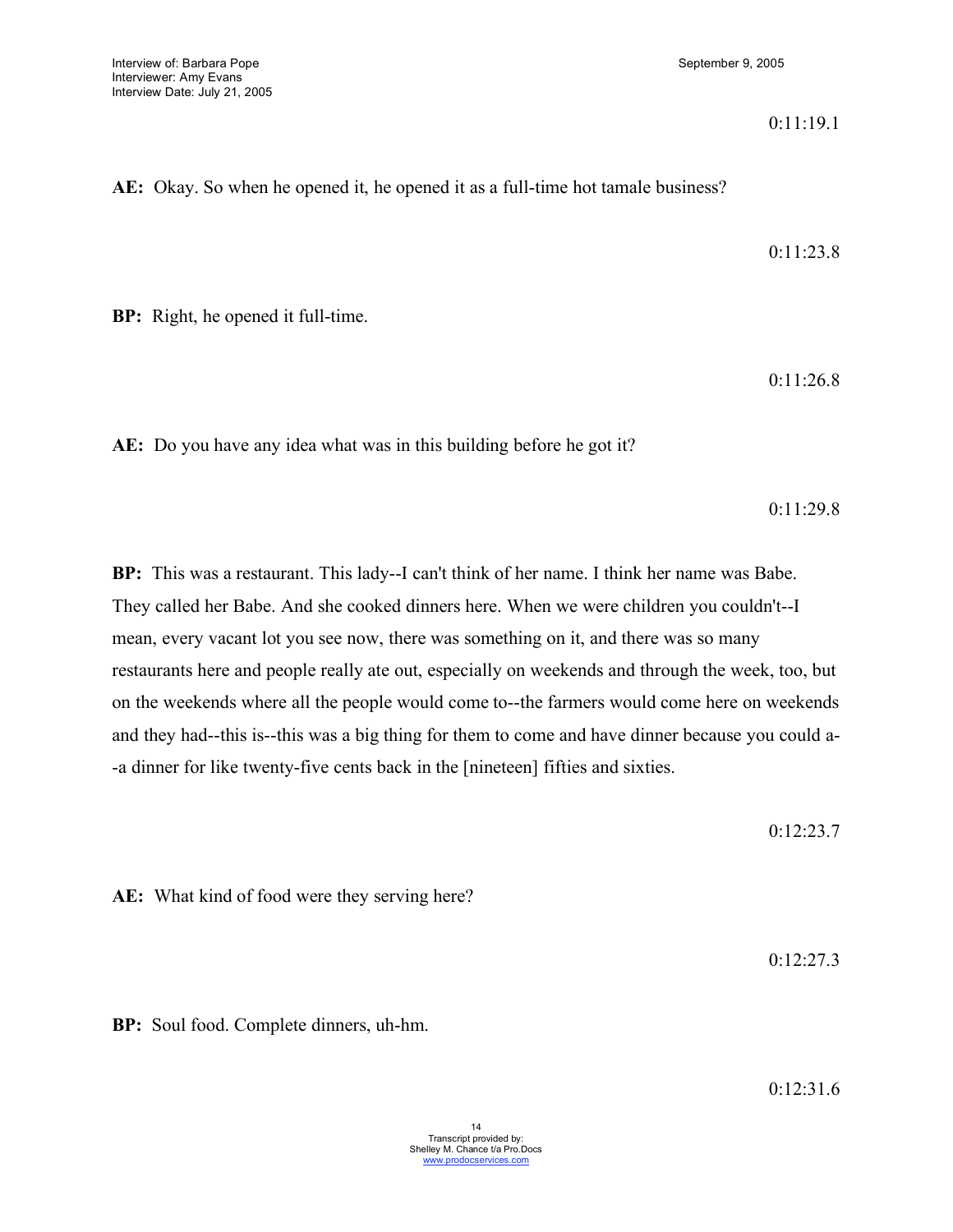| AE: And so did she retire, this Babe or do you know what happened to her?                     |           |
|-----------------------------------------------------------------------------------------------|-----------|
|                                                                                               | 0:12:36.6 |
| BP: I'm not sure. I'm not sure what happened to her.                                          |           |
|                                                                                               | 0:12:40.8 |
| AE: And then your brother came and opened the--did he call it the White Front initially or--? |           |
|                                                                                               | 0:12:45.4 |
| BP: This was the White Front Cafe.                                                            |           |
|                                                                                               | 0:12:45.3 |
| AE: It was already the White Front Cafe when--?                                               |           |
|                                                                                               |           |
|                                                                                               | 0:12:48.5 |
| BP: Yes, this has always been the White Front Cafe.                                           |           |
|                                                                                               | 0:12:49.2 |

**AE:** Okay.

0:12:49.5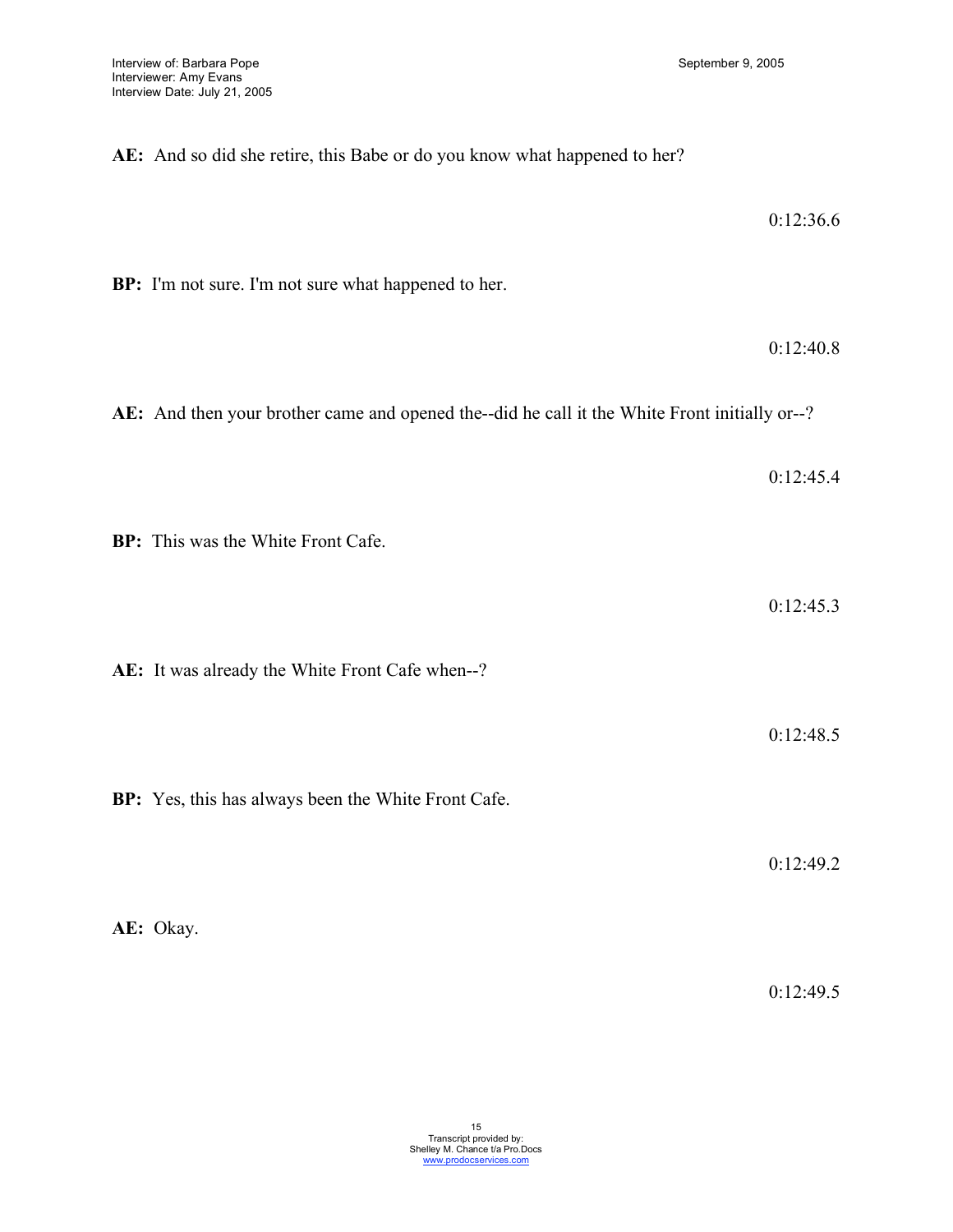**BP:** But I think he took over the places--another little place--it's torn down now—around the corner--that Hooks had, and I think he opened that one--that up for a while, and then he moved over here. I think that's the way it was.

0:13:10.2

**AE:** Was he the main tamale maker when he first opened? Was he the only one doing it?

0:13:14.5

**BP:** He was. The only one.

0:13:16.6

**AE:** Do you remember hearing about any kind of trial and error in--in cooking them or preparation or the learning curve--something he had to figure out?

0:13:24.8

**BP:** No. Because I really wasn't here. I left in 1963, and I came back in 1996.

0:13:35.9

**AE:** Where did you go, and what did you do?

0:13:36.8

**BP:** To Chicago, uh-huh.

0:13:41.2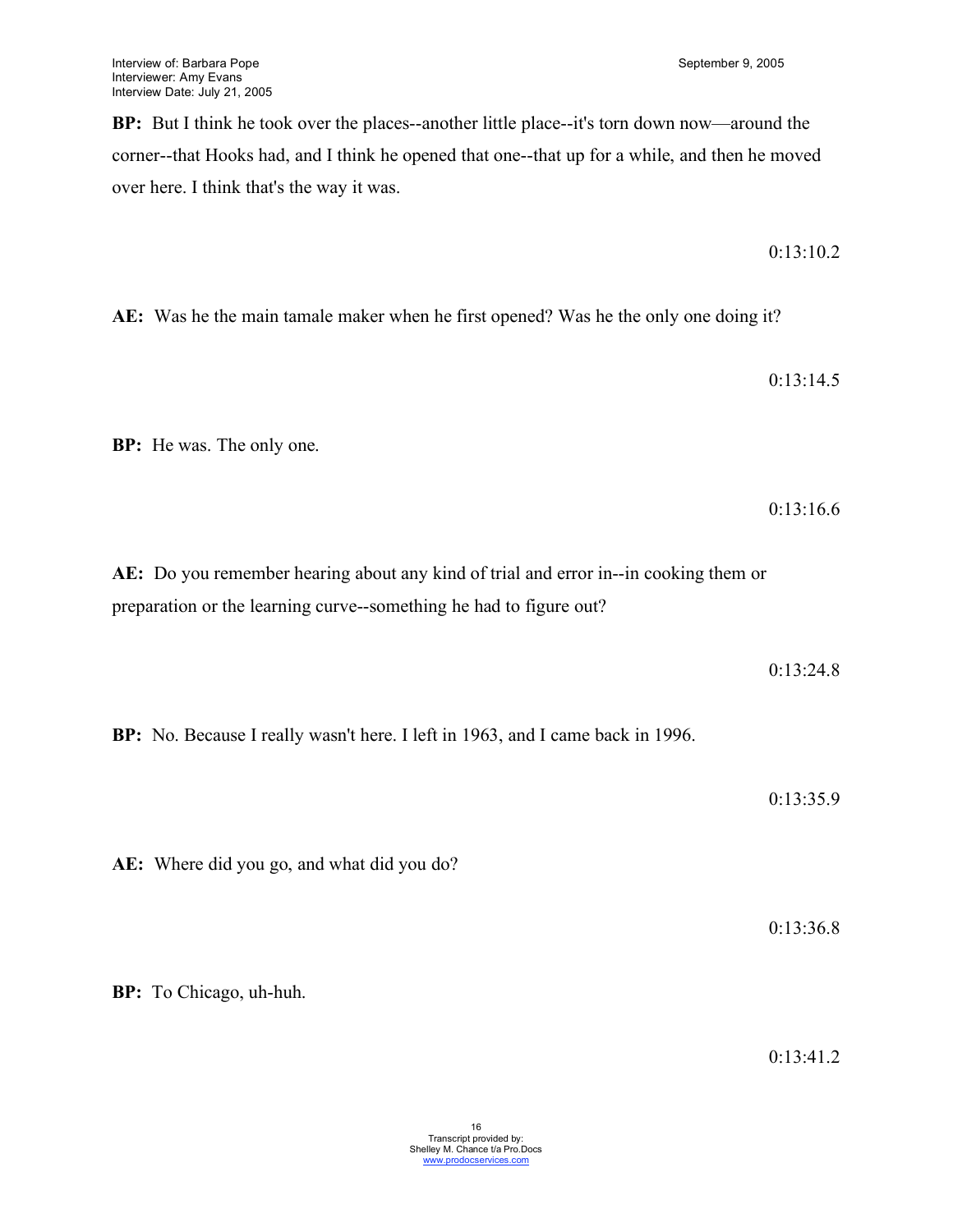0:13:57.4

**AE:** And there's another kind of side-story to all this tamale business. John T. Edge, our director at the Southern Foodways Alliance, is looking into the Mother-in-Law sandwich, evidently, that's in Chicago that's a--a hot tamale on a bun and then dressed with all different kinds of things. Have you heard of that?

| <b>BP:</b> [Shakes head "No"]                                                   |                        |
|---------------------------------------------------------------------------------|------------------------|
| AE: No? [Laughs]                                                                | 0:13:57.7              |
| BP: I never ate one in Chicago.                                                 | 0:13:58.9              |
| AE: Really? Okay.                                                               | 0:14:00.4              |
| BP: Never ate a tamale. This is--I think--I haven't ever tasted another tamale. | 0:14:01.8<br>0:14:06.6 |
|                                                                                 |                        |

**AE:** Really--other than your brother's?

0:14:09.7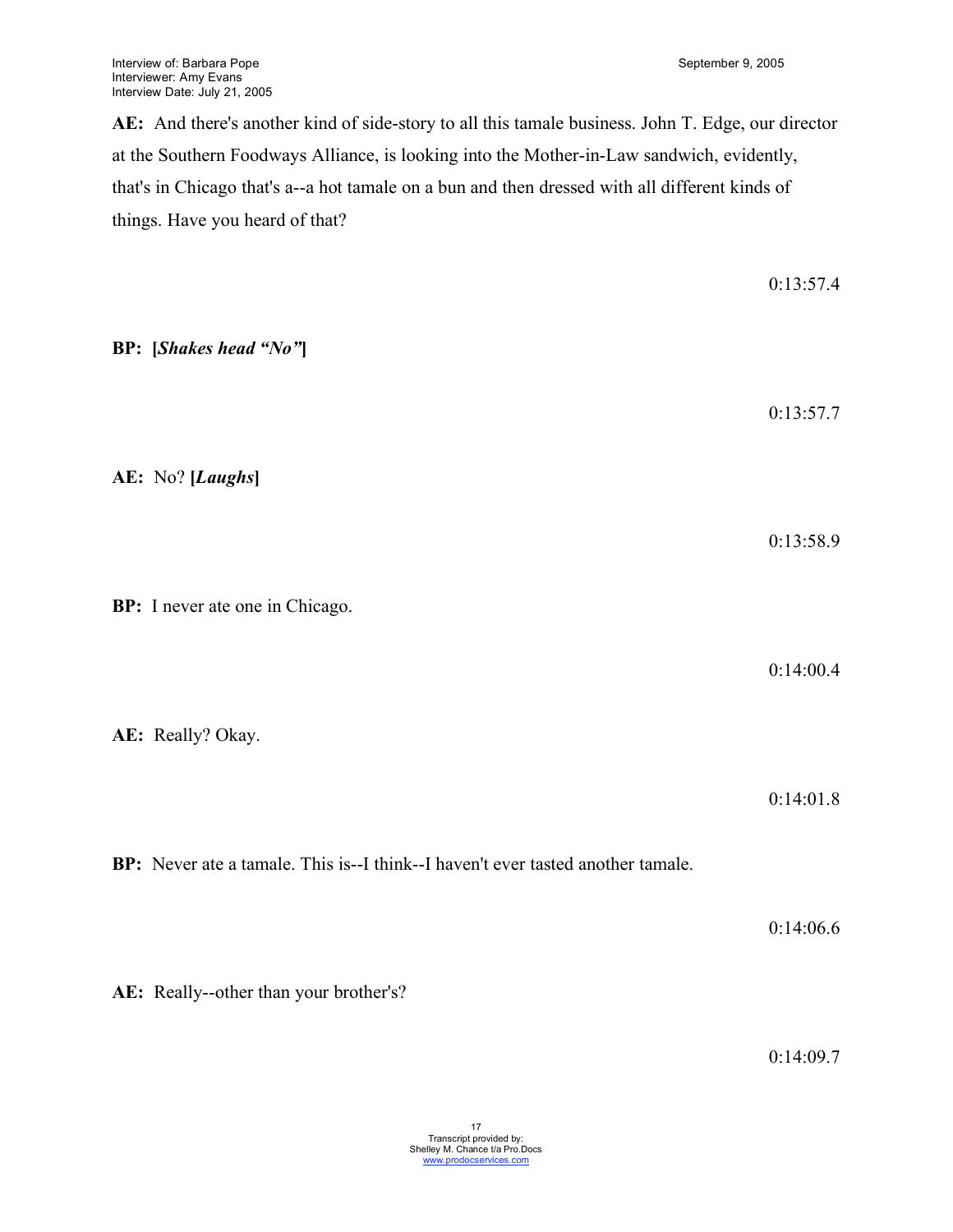**BP:** Uh-hm.

0:14:09.9

0:14:11.1

**AE:** Hmm.

**BP: [***Laughs***]** I really haven't, but I--I always said that I was because I--I guess I've never been anywhere where they really sold them, you know--because I do go to Greenville, but when I'm there I'm taking care of business, and I'm trying to rush back. But other of my family members have; they have eaten other's tamales. Plus, a friend of Joe's, he's a Mexican, he went down to Mexico, and he even brought back some Mexican tamales so Joe could see them. But they--they don't have cornmeal, they have flour. And they're very large. But I didn't taste any of those. They cooked them here, though.

0:15:06.4

**AE:** Oh, really?

0:15:07.0

**BP:** But I wasn't here that day when they cooked, and so I didn't taste any.

0:15:11.8

**AE:** Do you remember what your brother had to say about them?

0:15:15.3

**BP:** They were spicy--very spicy. Much more spicier than those are.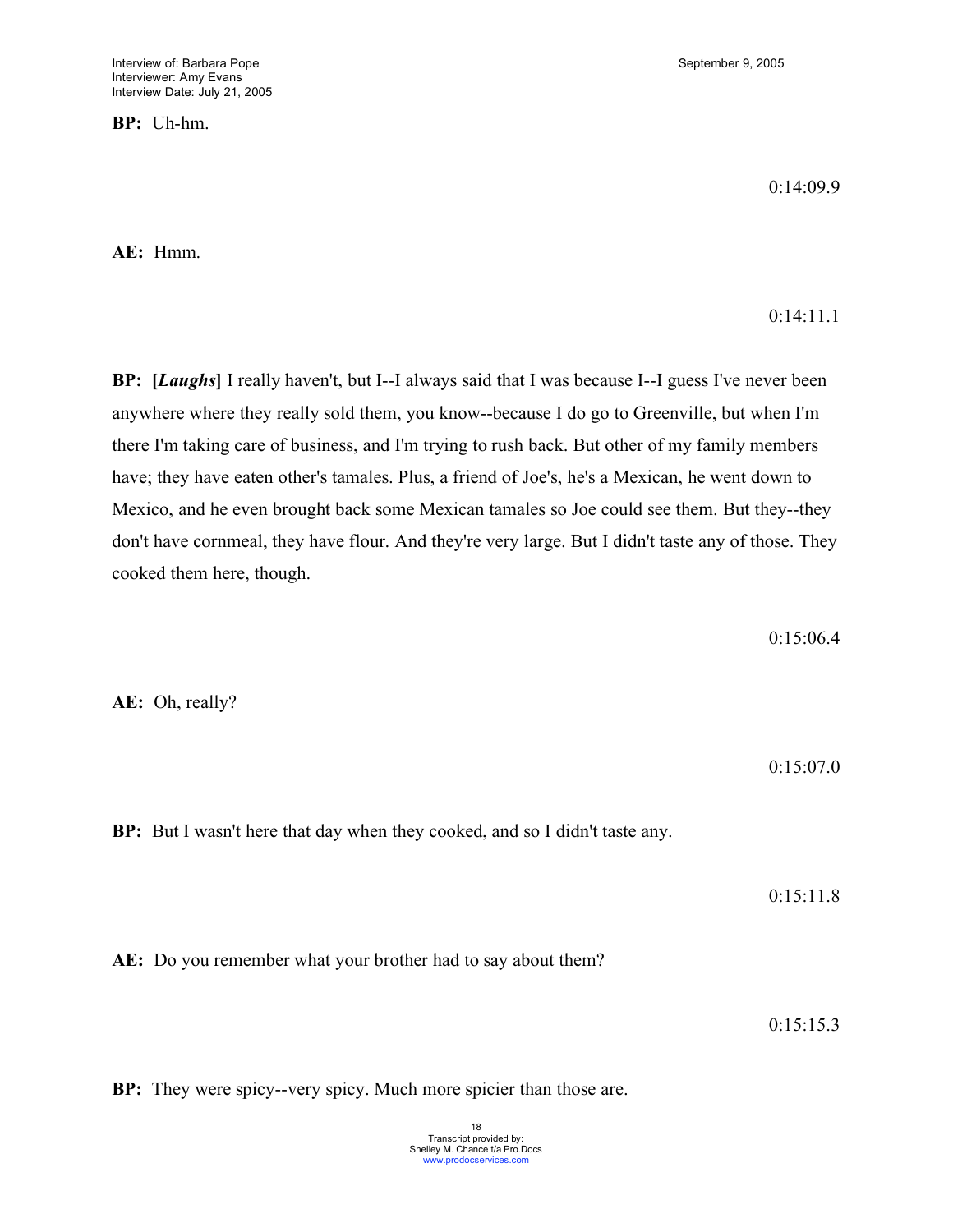#### 0:15:24.4

**AE:** And I also heard somewhere that your brother was making—originally, he was making pork tamales and then changed to beef?

# 0:15:32.7

**BP:** I'm not sure. That I don't know. Ever since I've been here, they've been beef, so I'm not sure about the pork. I really don't know.

#### 0:15:45.2

**AE:** Well over the years, did your brother share any stories about people coming through or a really big tamale sale or any--any good stories that stick out?

0:15:56.2

**BP:** There were--we have people coming through from all over, and I would say in the last four or five years they have *really* come through. We had some from Australia, and we had some from Germany and some from England--there were several other countries. I can't remember where they came from. And we always have customers from the east coast, the west coast. So they always come through. We've had quite a few come through this year. I didn't know so many people toured the South until they started stopping in and buying tamales. So we've done tamales for weddings. That Variety Club of Memphis, they gave him that certificate because he did tamales for them. I think the hospital, too--the Jewish one. The one in Memphis?

0:17:07.4

**AE:** Yeah.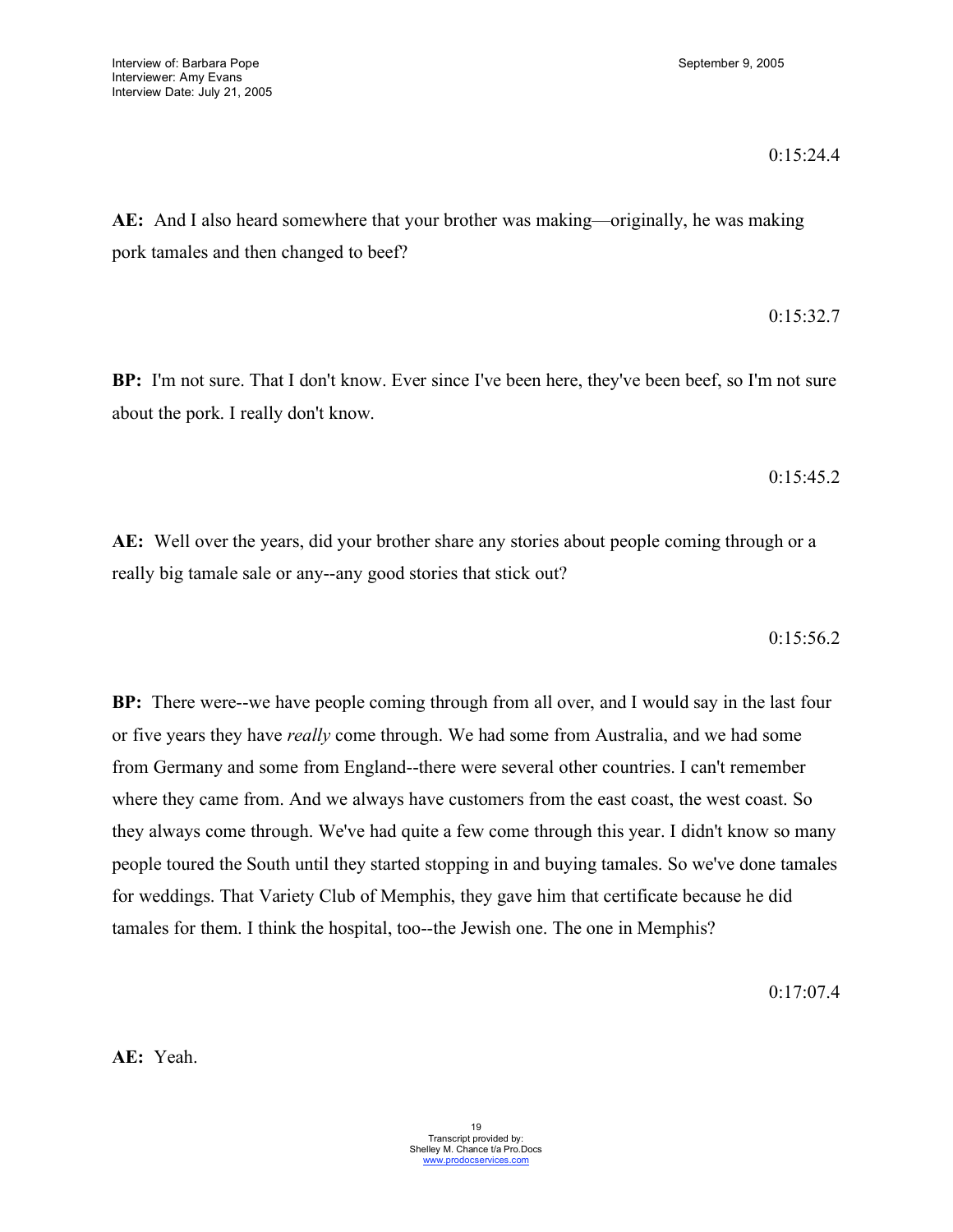**BP:** I can't think of--it's the Children's Hospital. It's in Memphis, but they were giving some kind of benefit for them and this man from--I think he was from Delta & Pine Land [Company], he was associated with them, so he had Joe to do like eighty-dozen of tamales for them, and that's what they gave him--that certificate of appreciation. We do them for--I have--next month, I have a wedding. This lady in Cleveland, she wants me to do some for a wedding. A man in Memphis wants me to do some for a birthday party. So they used to order like twenty, thirty dozen for things like that.

0:18:09.9

**AE:** How many would you say--without counting special events like that--how many tamales would you say are made here in a week's time?

0:18:18.7

**BP:** How many we do a week?

0:18:20.7

**AE:** Uh-hmm.

0:18:22.0

**BP:** We do--like this time of year [the summer], it's slow, it's hot. And I don't think too many people eat tamales. So we go--we've cut down to like 160-dozen, per week. In the wintertime we can do like from three to 400-dozen, per week.

0:18:49.4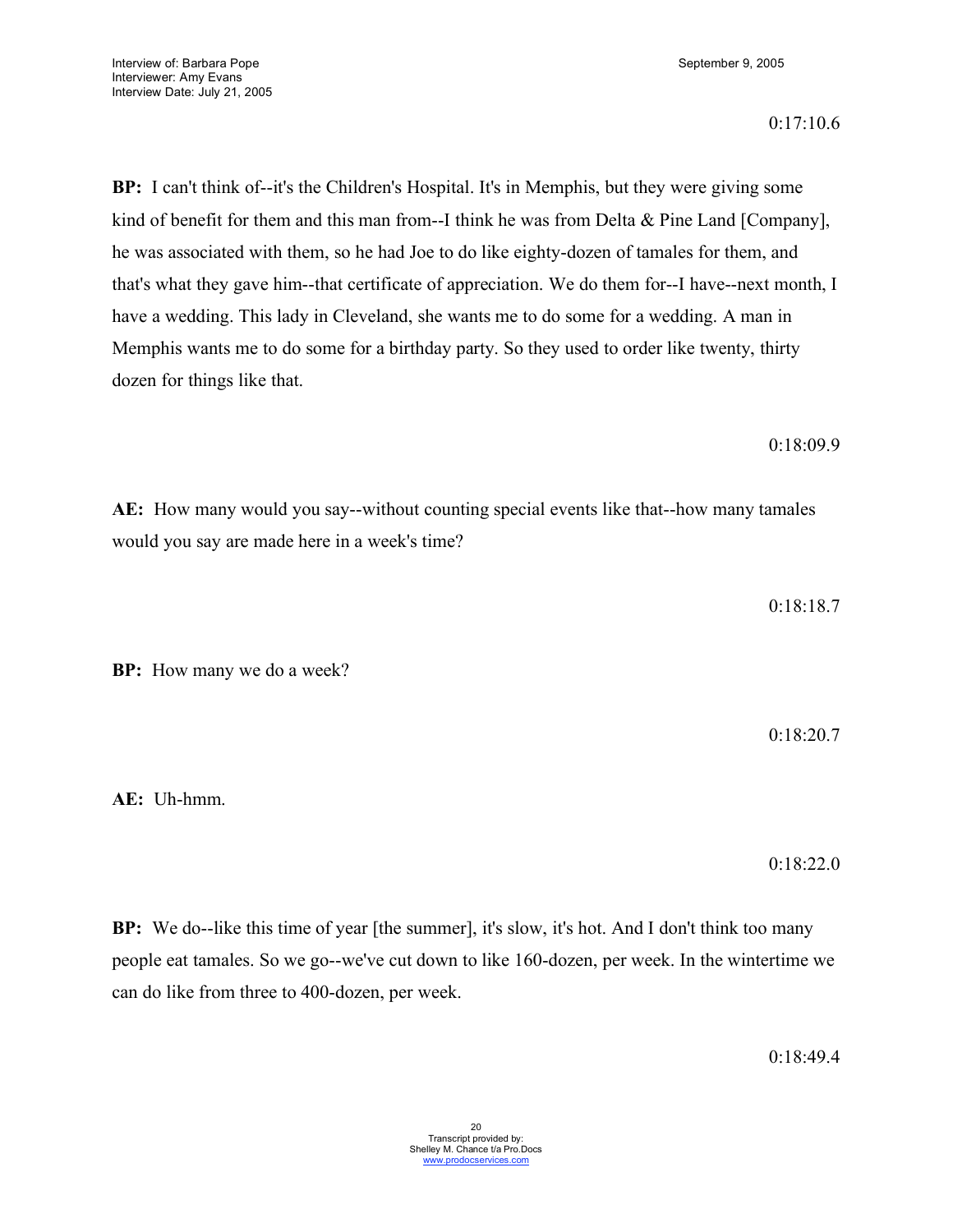**AE:** Wow. So who else works here and who--who has over the years because I know, when I've been here before and there have been a whole group of women rolling and--?

0:19:00.8

**BP:** There were. But only two of us work here now. Plus my family--I have a ninety-seven yearold mother.

**AE:** Your mother is alive?

0:19:12.5

0:19:10.9

**BP:** Yes.

0:19:13.8

**AE:** Oh, my land.

0:19:14.9

**BP:** That was the reason I came back here--to be with her, not knowing that I was going to have to take over the business. **[***Laughs***]** So my sisters take turns coming to be with her while I work. So they, in turn, come and help me out here, too. So it's only one that works like part-time. She only works on the days that we roll.

[*Young man walks into café. Sound of door closing.]*

0:19:38.1

**AE:** Okay.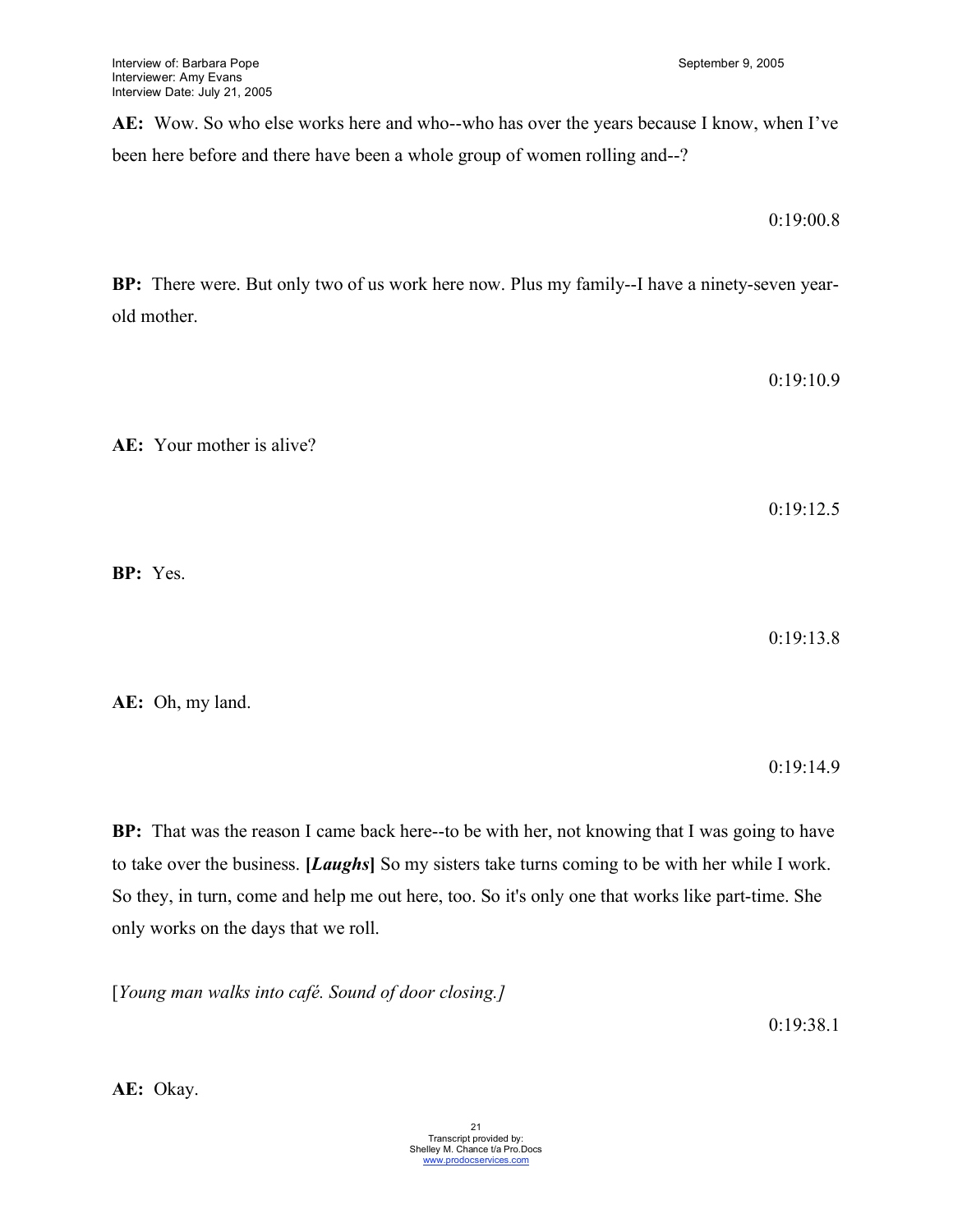|                                                                                                                              | 0:19:38.5 |
|------------------------------------------------------------------------------------------------------------------------------|-----------|
| BP: Other than that, she doesn't work.                                                                                       |           |
|                                                                                                                              | 0:19:42.6 |
| AE: Okay, let me pause this again. [Recording is paused for about three minutes while Mrs.<br>Pope speaks to the young man.] |           |
|                                                                                                                              | 0:19:46.0 |
| [Recording resumes]                                                                                                          |           |
| BP: That was Joe's little friend. Everywhere Joe went, he went.                                                              |           |
|                                                                                                                              | 0:19:50.9 |
| AE: Yeah? A sidekick, huh?                                                                                                   |           |
|                                                                                                                              | 0:19:53.8 |
| BP: Uh-hmm. He still comes in and sits.                                                                                      |           |
|                                                                                                                              | 0:19:59.4 |
| AE: So has it always been other members of your family who have worked here?                                                 |           |

0:20:05.1

**BP:** Just recently.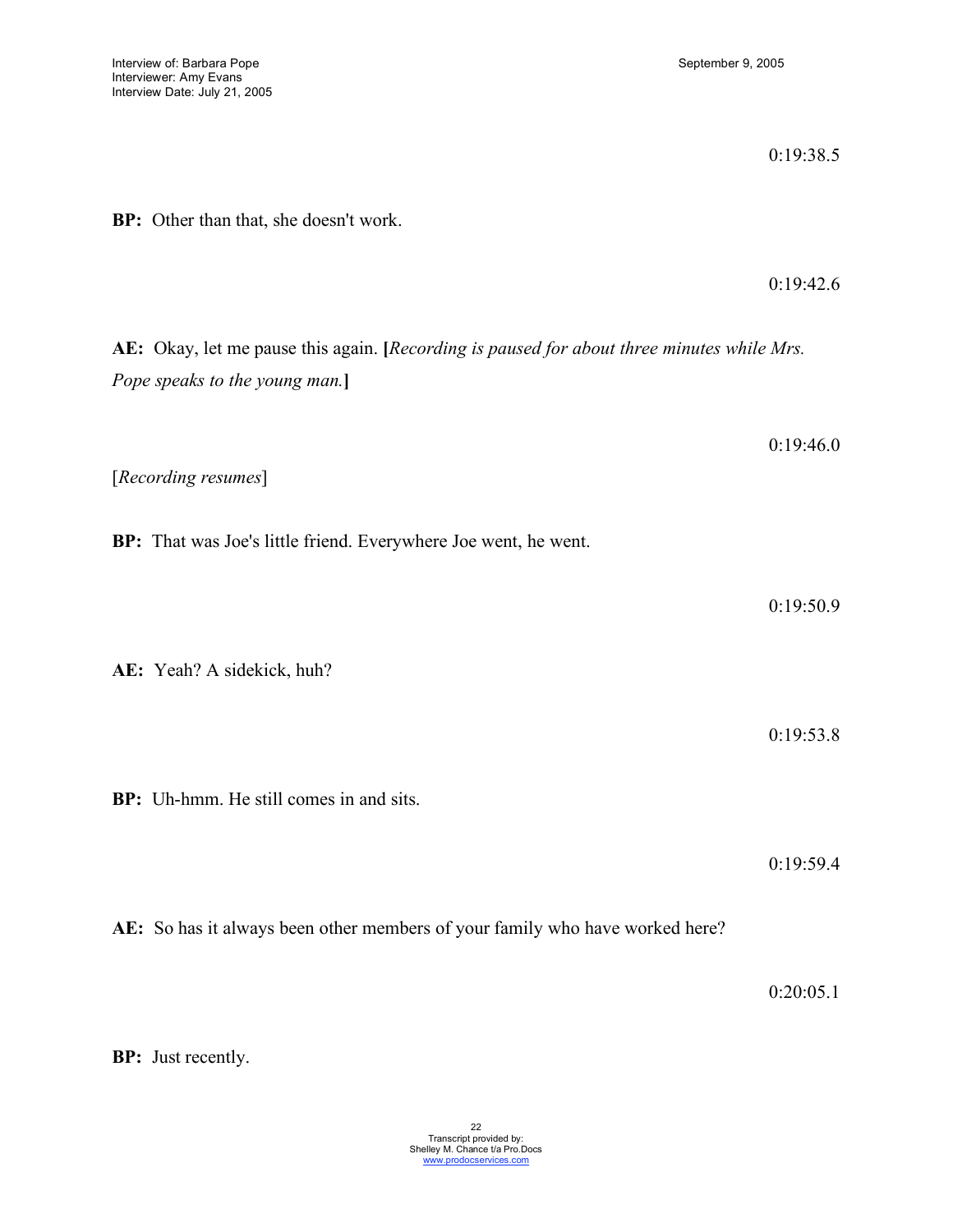0:20:06.4

**AE:** Just recently, okay?

0:20:07.1

**BP:** Uh-hmm. There are four that were--Joe had three ladies working with him then.

0:20:17.1

**AE:** And was your brother here up until when he passed or was there a time that he--?

0:20:21.3

**BP:** He did. He worked up until the week of Thanksgiving. The week before Thanksgiving that's when he had the heart attack. Because two of my sisters came in on a Wednesday, and he went and picked them up and that Thursday he had the heart attack. And he lived on two weeks after it.

0:20:51.7

**AE:** So how did the recipe change hands? Is it something that--that he shared at the very end or is it something that the family knew?

0:20:59.4

**BP:** With me?

0:21:00.3

**AE:** Yeah.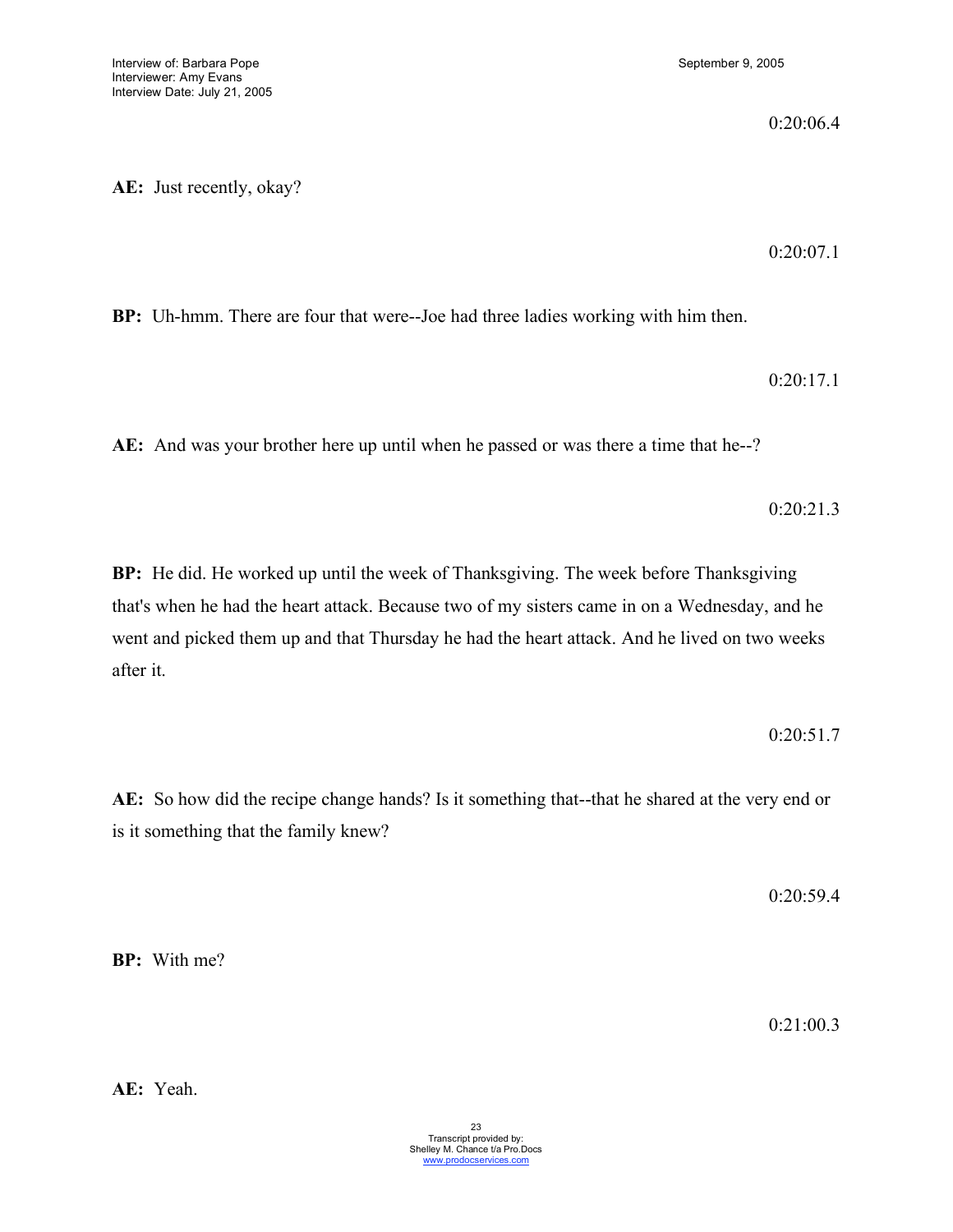0:21:01.0

**BP:** Well, I had been working here with him for about seven years because, you know, he was ailing, and I would come in and do as much as I could for him. So it was something that--I had watched him, but I had never done it myself. So it was the--the week before he passed, we were sitting there because this place was the last thing on my mind. And he said to me, "Did you order any meat?" I said, "Huh?" **[***Laughs***]** I mean yeah, he said, "Did you order any meat?" I said, "No." I said, "You want me to order meat?" He said, "Yes." I said, "You want me to cook?" He said, "Yes." **[***Laughs***]** So another one of my sisters and I were sitting there, and he started going over the recipe. And it really didn't interest me, but she was writing everything down. But I really knew. She thought I wasn't paying any attention, but I knew how to make them. I knew what to put in them. But he--she wrote it down, you know, to make sure. I didn't--o after he said start cooking, so I started cooking from then, and I've been cooking ever since.

0:22:31.3

**AE:** Do you enjoy it?

# 0:22:33.0

**BP:** I do, I enjoy it. I guess, you know, you enjoy listening to the people appreciating what you do, you know, so it helps a lot. And I appreciate the customers because he has some devoted customers, and they are still devoted to me, so that makes a big difference.

0:23:03.5

**AE:** Has he had some customers that have been coming since the very beginning?

0:23:07.5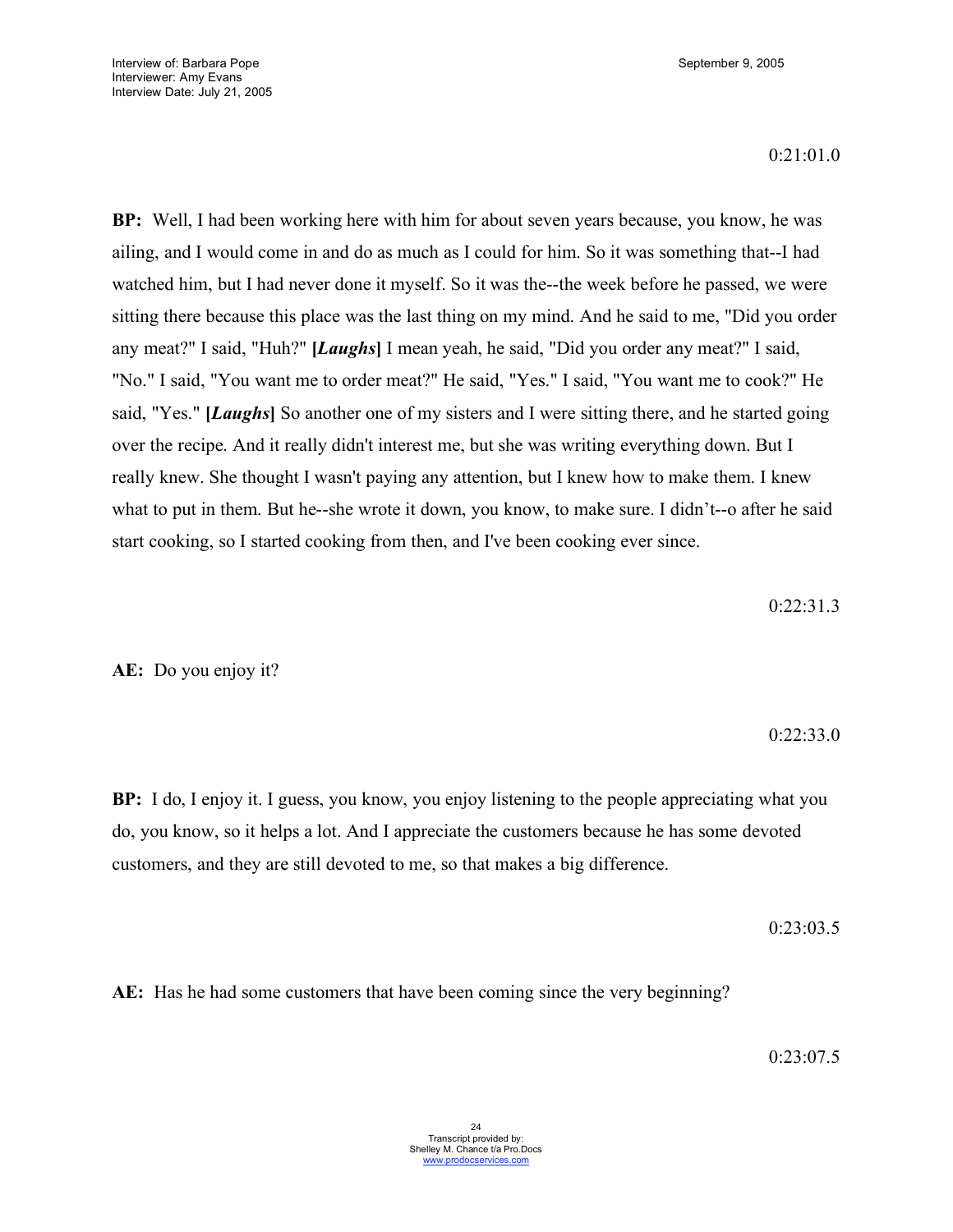**BP:** He has. Well, he has here--around here he has some customers from Delta State [University in Cleveland, Mississippi], Dr. [Henry] Outlaw and Dr. Luther Brown. They're really nice, and whenever they have anything at Delta State they call and place their orders, and they still come over, you know. It's like they never stopped. And you have some come from around Clarksdale, and you have quite a few from Memphis and Jackson. They still come.

0:23:42.7 **AE:** Did your brother ever advertise at all? 0:23:47.4 **BP:** No, never. 0:23:48.3 **AE:** Just word of mouth, huh?

**BP:** Never. There were several people--Dr. Luther Brown put him on his website [http://www.blueshighway.org]. *Gourmet* magazine, I don't know where they got theirs, but I think they came through. And the *Commercial Appeal* out of Memphis, they came through here, and they did an article. And what's that--*roadsidefood.com?* [Actually, www.roadfood.com]

0:24:21.5

0:23:50.8

**AE:** Yeah, the Sterns [Jane and Michael].

 $0.24.24.3$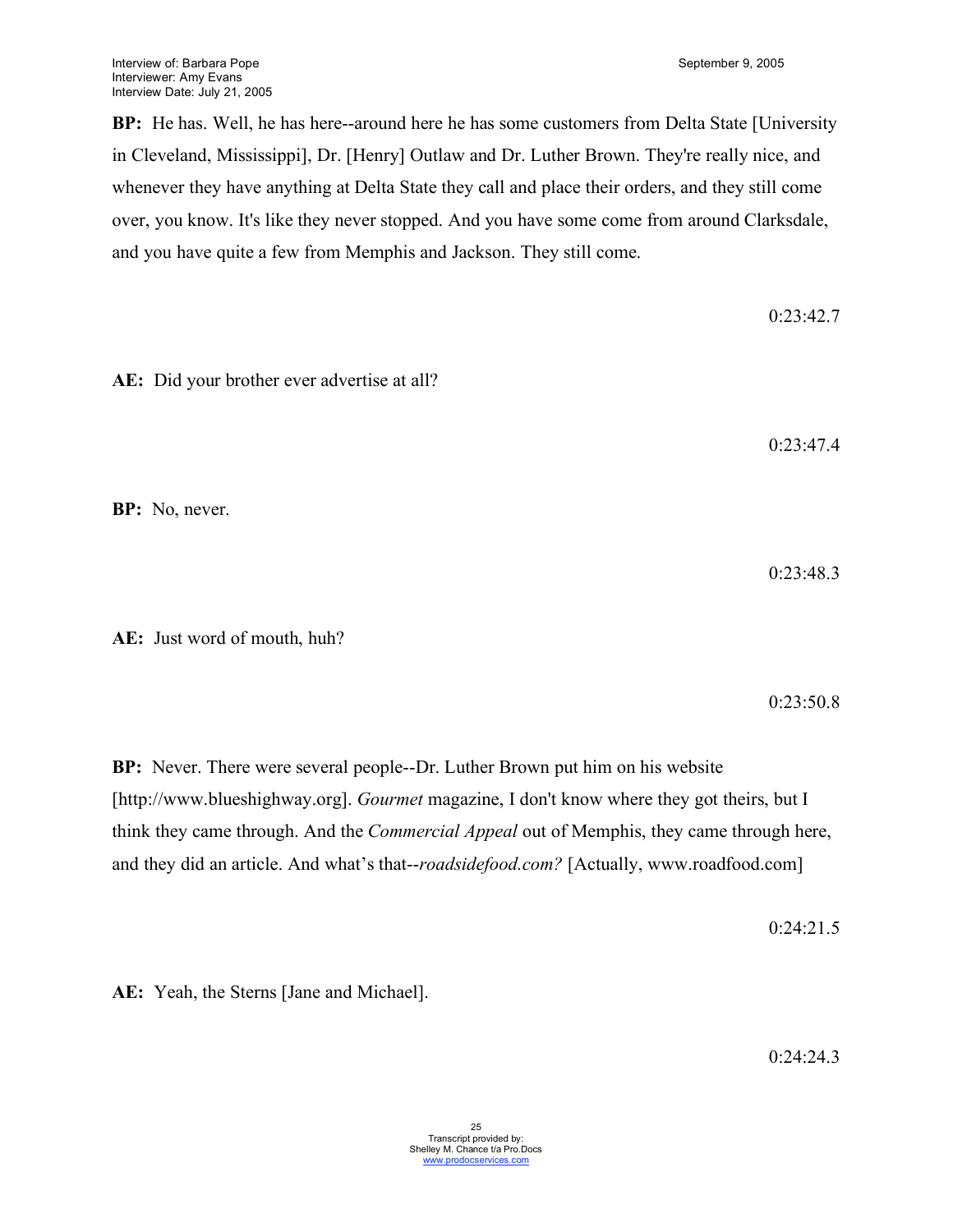**BP:** They did an article and *Southern Image*. She's married to a man from Rosedale, the lady that did that, so she did. I guess that's how he got—really, the word got out, you know, by those different people.

0:24:45.7

**AE:** Yeah.

0:24:46.4

**BP:** Uh-hm, because when the *Commercial Appeal* in Memphis did theirs--oh we had tons--we couldn't keep them in stock.

0:24:52.5 **AE:** Really?

**BP:** Yeah, they [the customers] really came out a lot.

0:24:58.6

0:24:55.0

**AE:** And when you sell tamales to go, people need to bring their own containers, right?

0:25:03.4

**BP:** If they want the juice.

0:25:06.3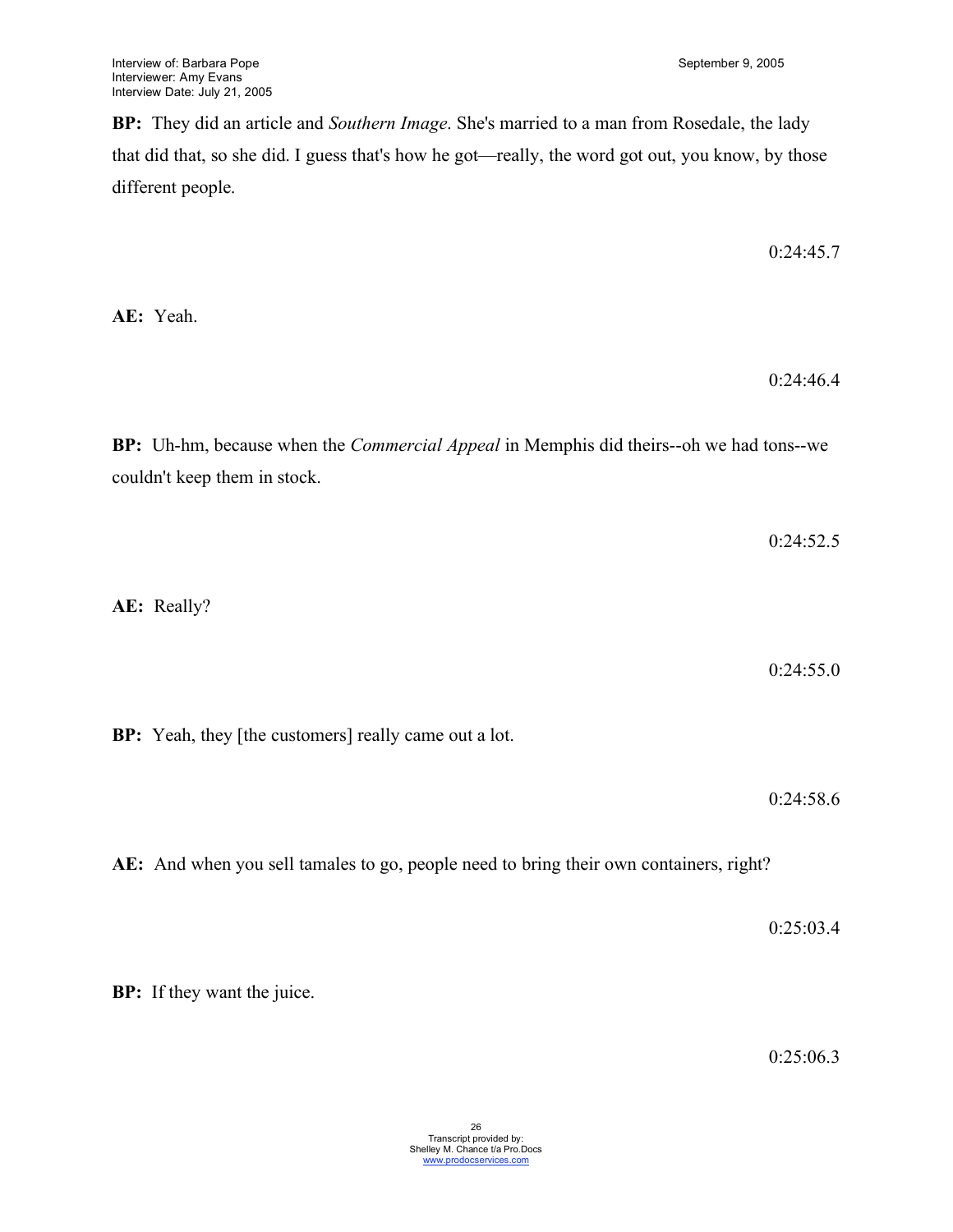**AE:** Okay.

0:25:06.6

**BP:** Most people want the juice from the tamales, and they have used it for different things. A lot--some people have told me that they pour it over salad. Some said they dip French bread or Italian bread in it, you know. They just--they like it. They say it has a good taste to it. But I never tasted it. **[***Laughs***]**

0:25:33.8

**AE:** You need to try it. Well are there many locals who come through and get hot tamales?

0:25:39.1

**BP:** We do.

0:25:39.6

**AE:** Or would you say it's mostly people on the road?

0:25:41.1

**BP:** We do have, but, you know, most of your local people are one-dozen or two-dozen or threedozen people, and they come in, yeah.

0:25:51.5

**AE:** Uh-huh.

0:25:52.3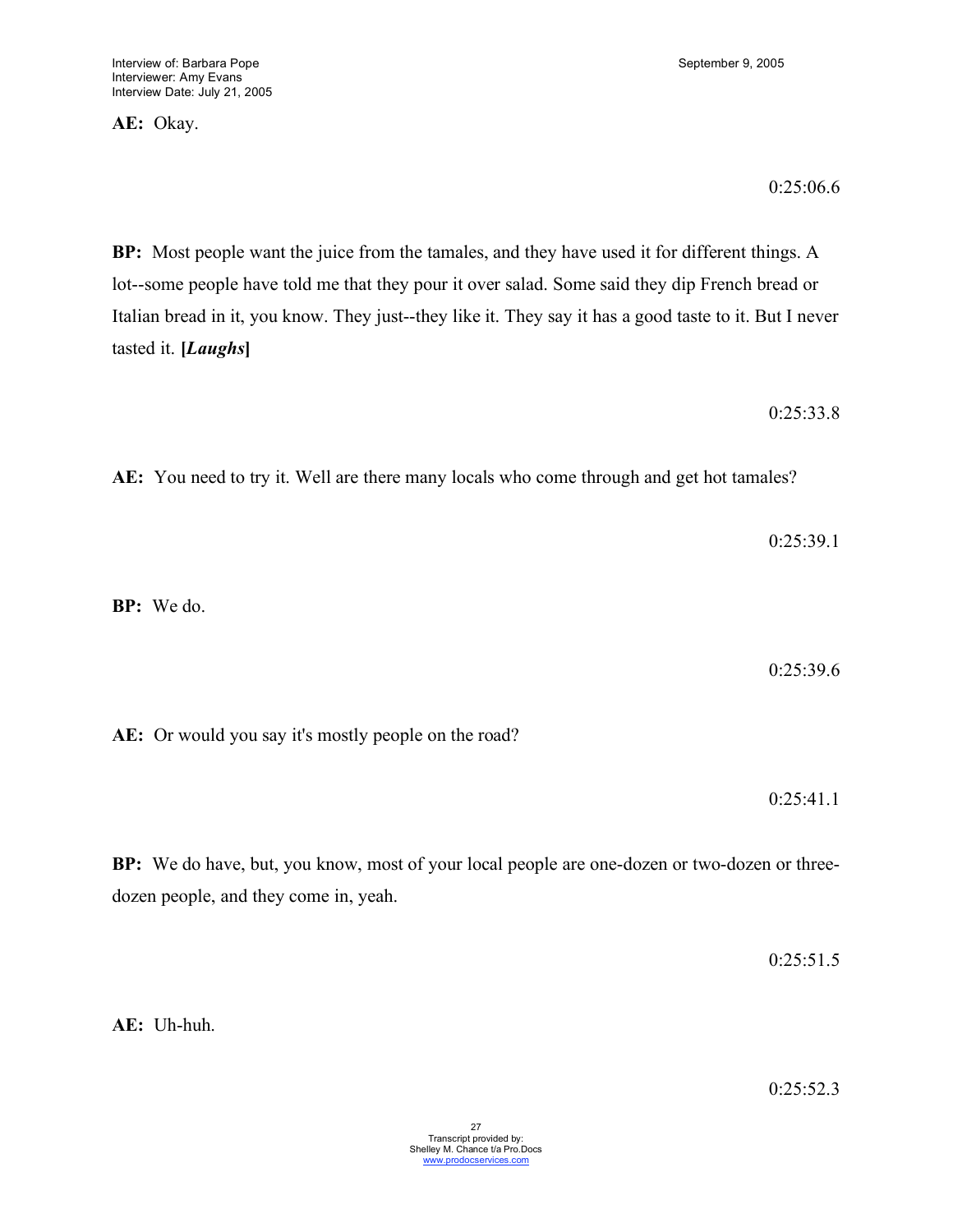**BP:** They--they're very supportive. But I would say even the people from Cleveland, they buy large amounts, you know, when they come over. Because most of the time when they come over they coming from a fair, so they will buy like twenty dozen. I'd say from ten [dozen] on up.

0:26:14.6

**AE:** Uh-hmm.

0:26:14.8

**BP:** And then you have some people that live--when they live at a distance, like--they will come and buy the frozen ones and just keep them in their freezer because, you know, it may be another two or three months before they come down through here again.

0:26:29.0

**AE:** Uh-hm; are there many people who sit at these tables and just have a few?

0:26:31.9

**BP:** Some--I would say mostly the tourists, the ones that are traveling through here. Or sometimes some of my friends just come in and sit and talk. But, you know, they eat. But sometimes--but most of the people that really stay in here I'm going to say are the tourists that are coming through.

0:26:50.1

**AE:** Yeah. And what is your schedule for making the tamales? Do you have a regular one? Like a weekly schedule?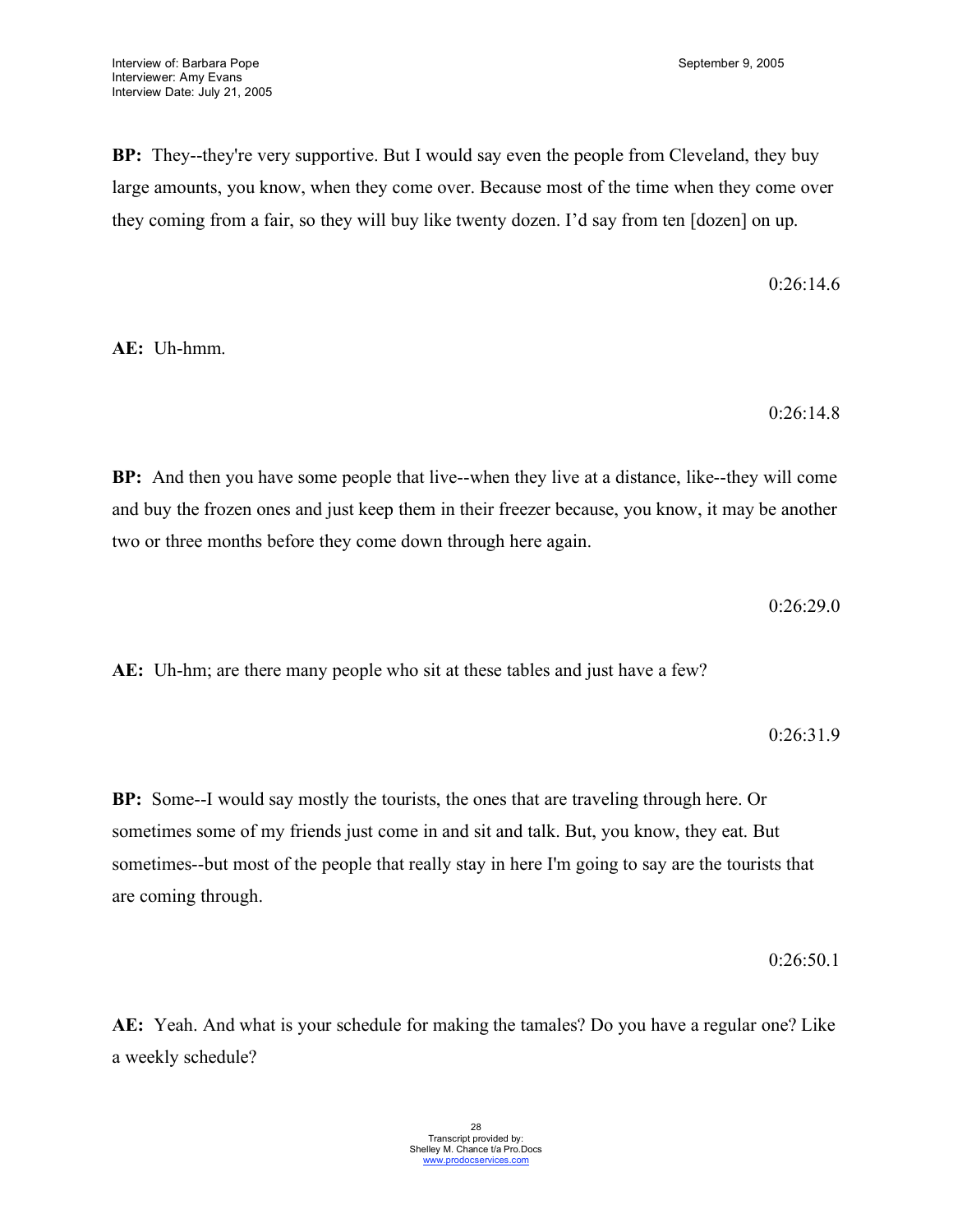0:26:57.6

**BP:** What day?

0:26:57.9

**AE:** Yeah.

0:26:59.1

**BP:** Not really. It's--most of the time I cook on Tuesdays and Thursdays--the meat--and we roll the other--in between those days, we roll the tamales.

0:27:13.8

**AE:** Okay. Do you have any idea when your brother started this place, where he was getting his shucks and--and different ingredients for the tamales?

0:27:22.3

**BP:** No, I don't know. I don't know where he got his--now when I--I know he got his meat from Berry Packing that's out of Arkansas. It's a meat company out of Arkansas. That's where he got his meat, *[sound of woman entering café and door closing*] but I don't know where he got this—

**WOMAN**: How y'all doing?

**BP:** [To woman] Hi. [Back to interviewer] But when I came here he was getting his shucks from Lambert Meat Company.

 $0.27:52.6$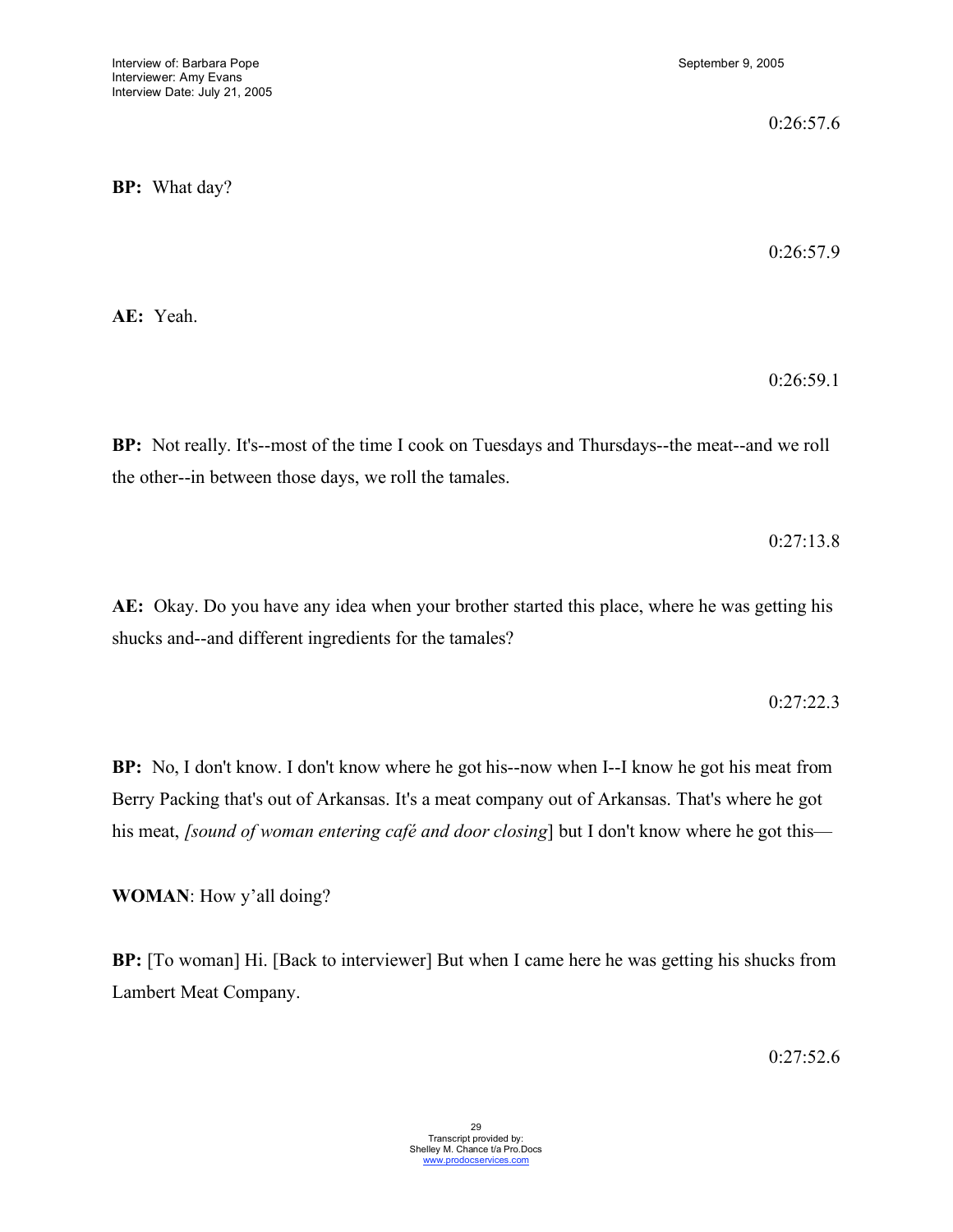**AE:** Oh, in Cleveland, okay.

0:27:53.8

0:27:55.9

**BP:** In Cleveland.

**AE:** Okay. So you were saying that you cook the meat on Tuesdays and Thursdays and roll on the in between days?

0:28:02.4

**BP:** Uh-hmm, we cook--we buy the meat, we cut it ourselves, we ground our own meat, uhhmm.

0:28:13.3

**AE:** What time of day do you start when you cook and when you roll and how long does that take?

0:28:19.8

**BP:** Whenever I get here. **[***Laughs***]** Most of the time I try--on the days that I cook I try very hard to get here at ten [in the morning]. But sometimes I have to take care of my mother, if no one is here. So on the days I cook, I don't do anything else but cook that day, anyway. I'll be in here.

0:28:45.9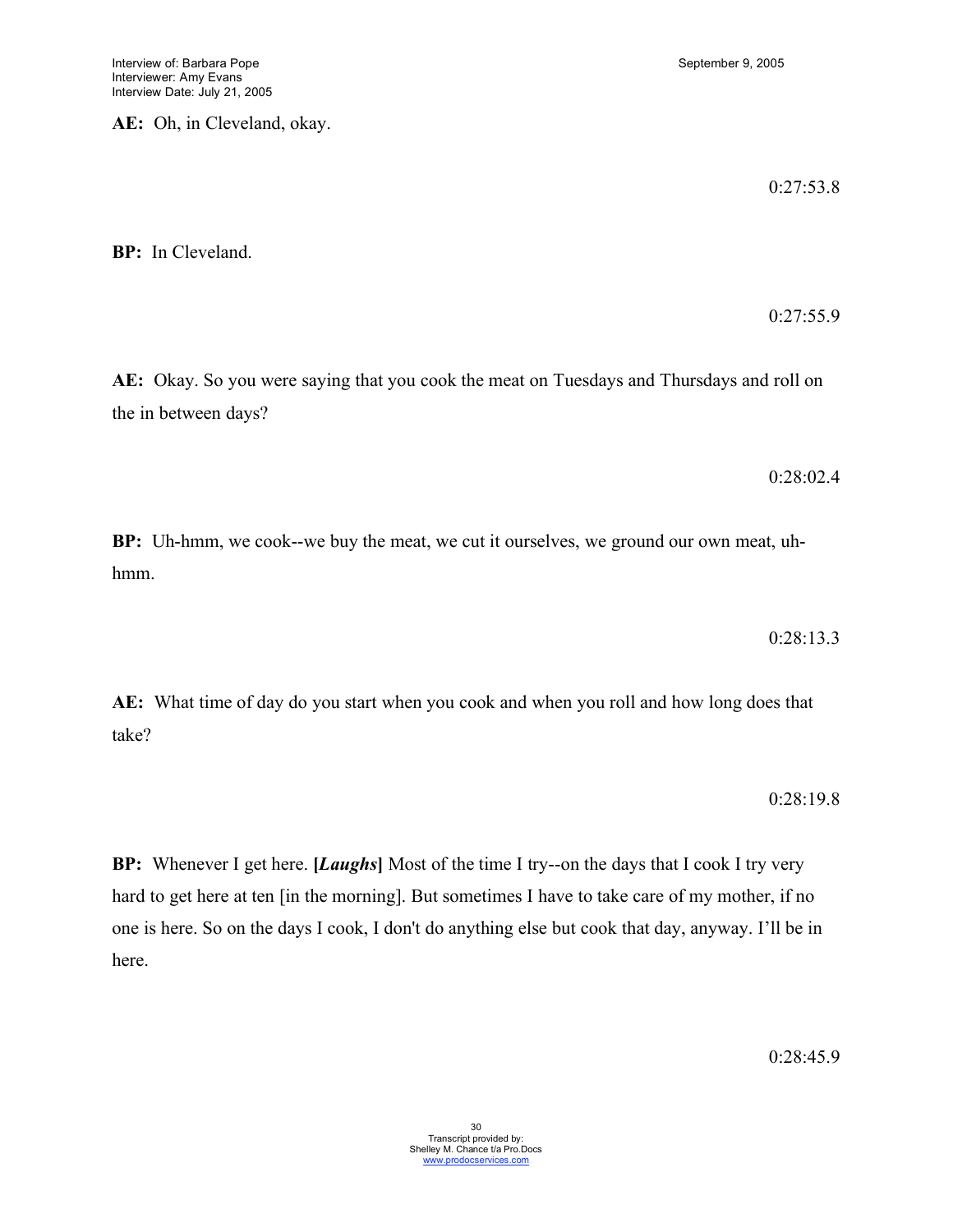## **AE:** Do you have a family of cooks?

|         |                                                     | 0:28:48.9 |
|---------|-----------------------------------------------------|-----------|
| BP: No. |                                                     | 0:28:50.6 |
|         | AE: No?                                             |           |
|         |                                                     | 0:28:51.6 |
|         | BP: No. [Laughs] No. No, they do not cook.          |           |
|         |                                                     | 0:28:58.9 |
|         | AE: Did Joe ever cook growing up that you remember? |           |

0:29:01.0

**BP:** [*Sound of door opening and closing, man enters café*] No, Joe never cooked. I don't think Joe hardly made his breakfast.

**MAN:** Hey, y'all.

**BP**: Hi.

**MAN:** You want me to fix the door?

[*Recording is paused for about five minutes, as Mrs. Pope speaks with this man*.] [*Recording resumes*]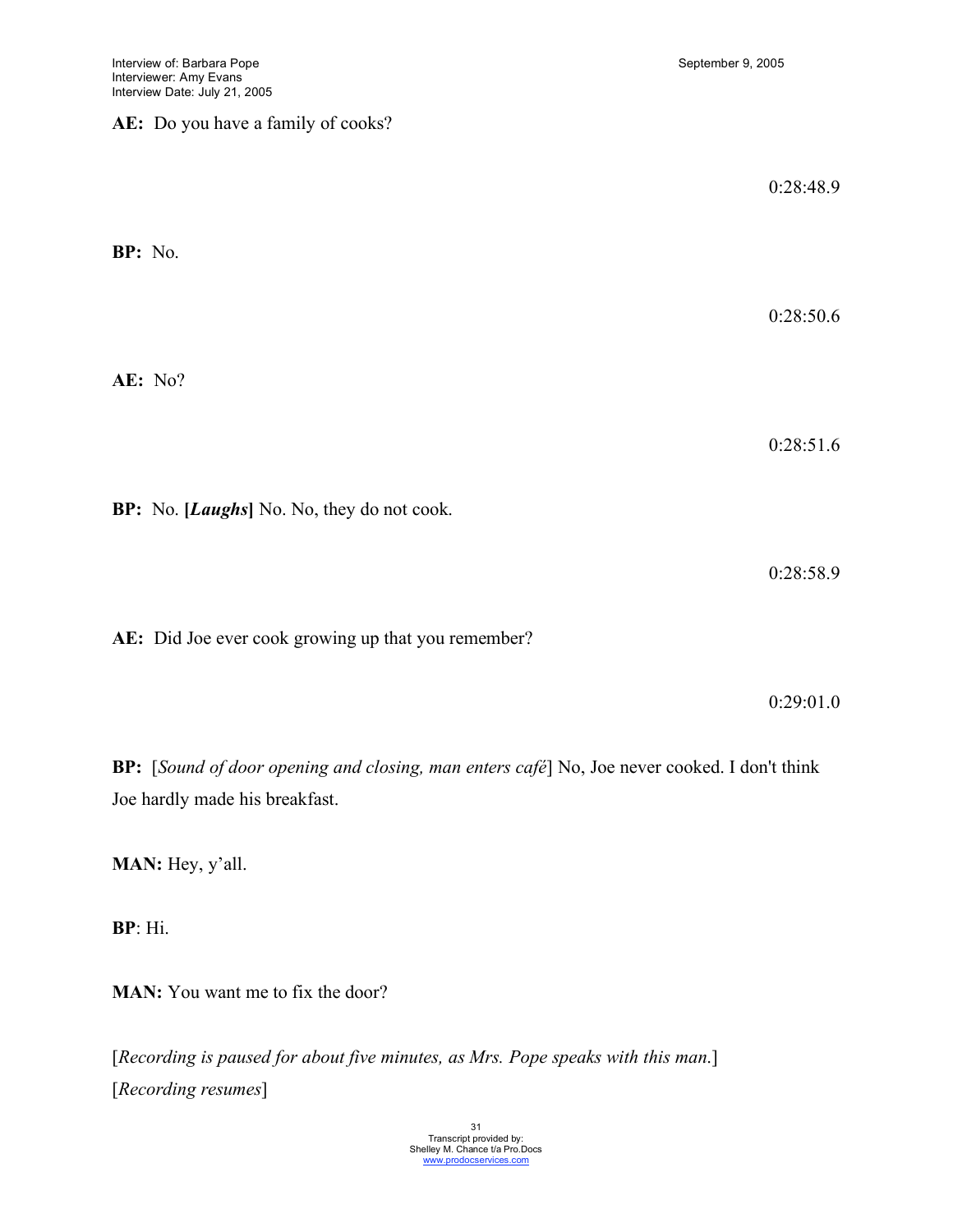**BP:** Joe barely fixed his breakfast. [**Laughs**] But he loved making those tamales, though.

0:29:17.0

**AE:** And that's what his name carried so far and wide for. That's interesting.

0:29:22.8

**BP:** Uh-hmm. He loved making tamales and that's about all he ever, as I say, cooked. He would get up and he would cook--sometimes he had his breakfast. And no one in my family really cooked. I mean it was like outside or--

[*Sound of door opening and closing*]

0:29:54.0

**AE:** So he just said he would help you cook, the friend that was just in?

0:29:59.6

**BP:** No, they had--the owner, they're promising to fix that door and he--he told me that he had asked one of his friends to come fix it for him because he has land. He farms. And he said he had been working on the farm, and he didn't have time to come up. But he said he may have to take- take a few minutes off and come up and fix the door.

0:30:24.7

**AE:** So this--this building has been rented all these years?

0:30:26.7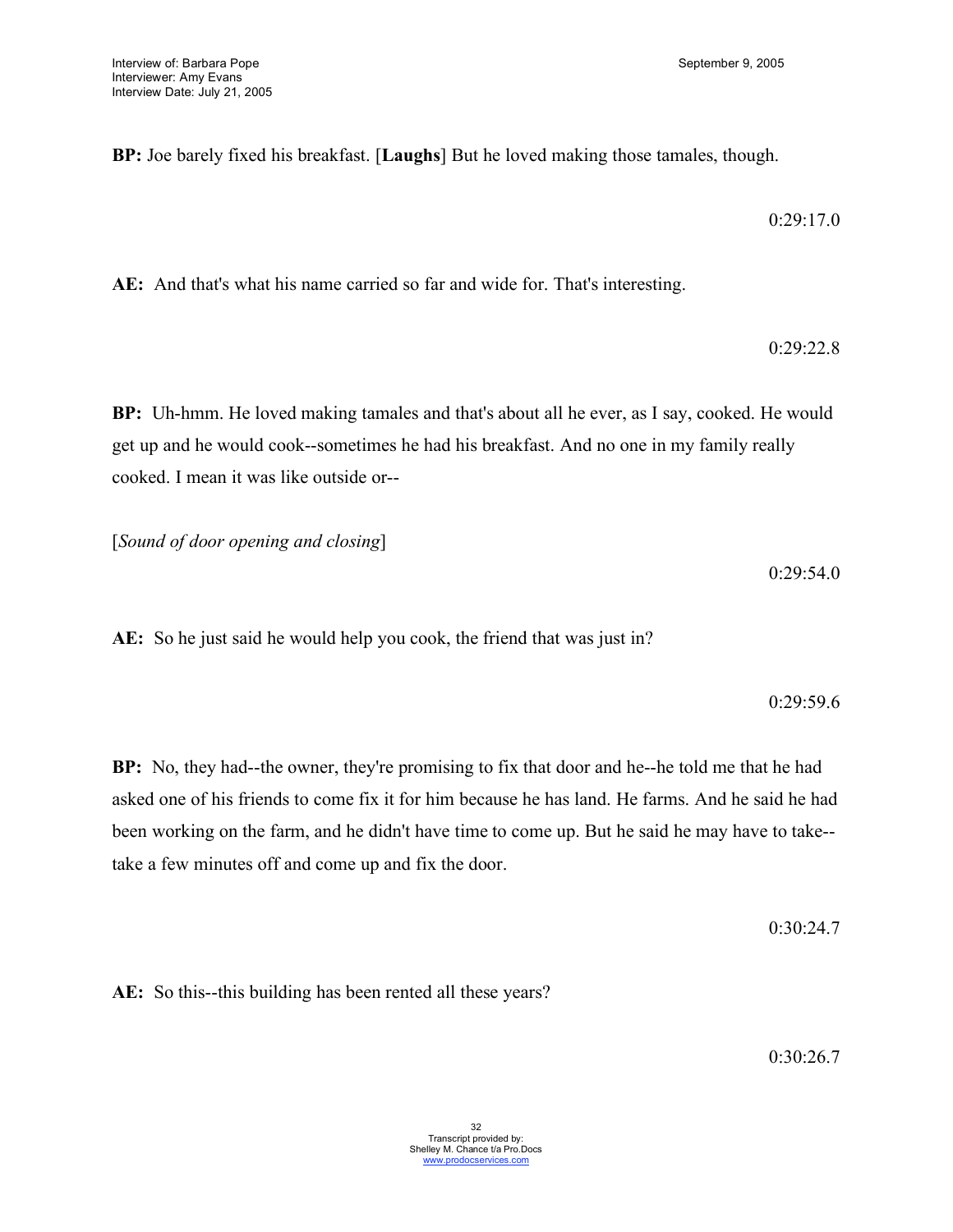# **BP: [***Gestures***]** Yeah.

### 0:30:28.0

**AE:** Okay. And tamales have maintained a--a home and lifestyle and family and building all these years. Did your brother have a family of his own? 0:30:38.0 **BP:** Yes, he had children. He has three children, uh-hm. 0:30:43.8 **AE:** Are they in Rosedale or Mississippi? 0:30:44.9 **BP:** No. 0:30:46.8 **AE:** Where did they end up? 0:30:48.7

**BP:** One--he has two in Chicago and one in Washington, but he lives in Suitland, Maryland.

0:30:58.1

**AE:** And does he have a widow or did she pass?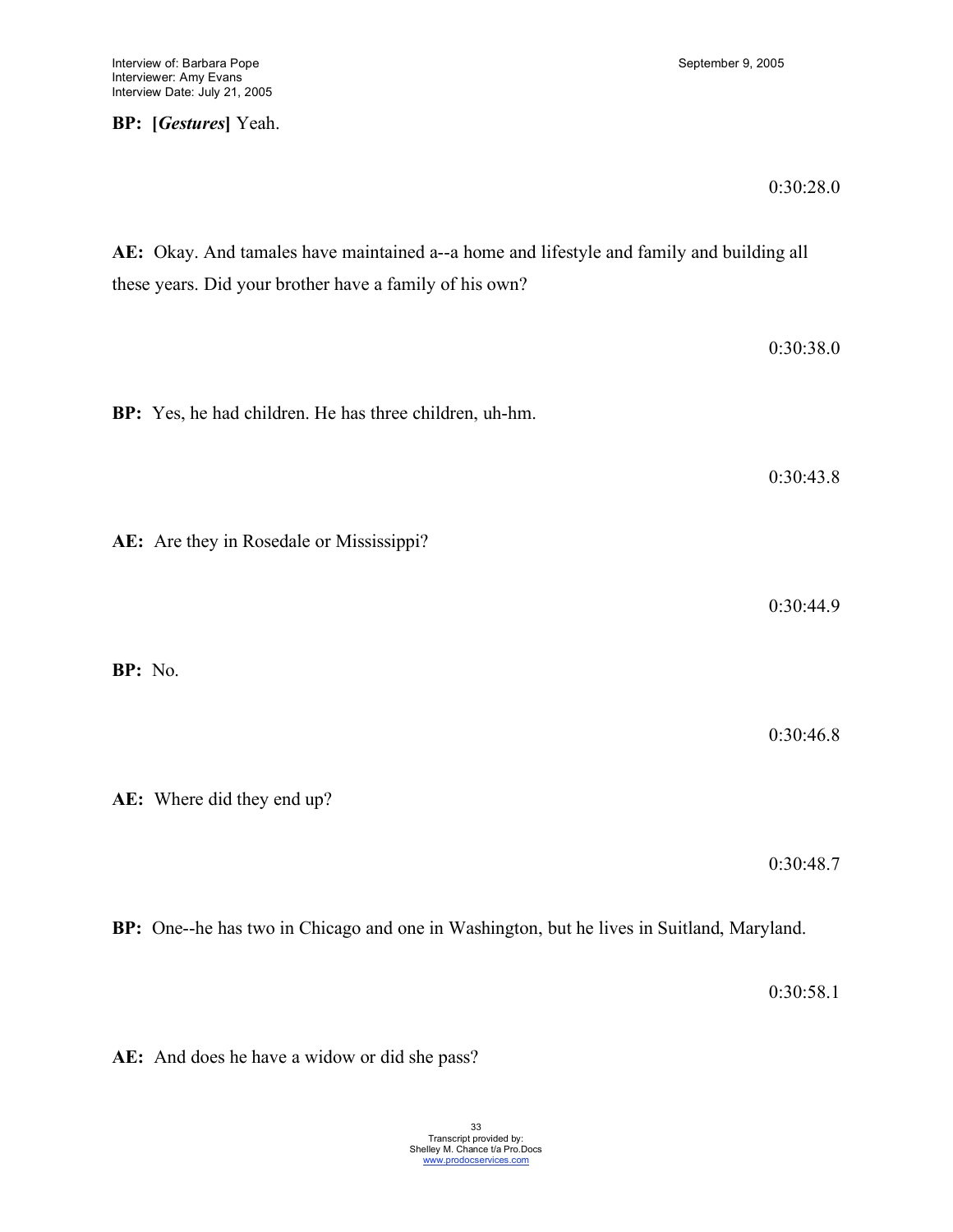|         |                                                                                                          | 0:31:01.9 |
|---------|----------------------------------------------------------------------------------------------------------|-----------|
|         | BP: His wife's been deceased since [nineteen] sixty-seven.                                               |           |
|         |                                                                                                          | 0:31:06.8 |
|         | AE: Oh, my.                                                                                              |           |
|         |                                                                                                          | 0:31:09.4 |
|         | BP: Uh-hmm, yeah.                                                                                        |           |
|         |                                                                                                          | 0:31:10.3 |
| at all? | AE: What did Joe's kids think about the business? Did they ever work here or have a hand in it           |           |
|         |                                                                                                          | 0:31:20.4 |
|         | $\mathbb{R}P\cdot N_0$ I don't think they would come back here right now They're all working and I don't |           |

**BP:** No. I don't think they would come back here right now. They're all working, and I don't think that much money is in the business where they would quit their job.

0:31:35.4

**AE:** So are you going to stick with it for the long-haul?

0:31:39.3

**BP:** I'm going to try to as long as I can. Uh-hmm.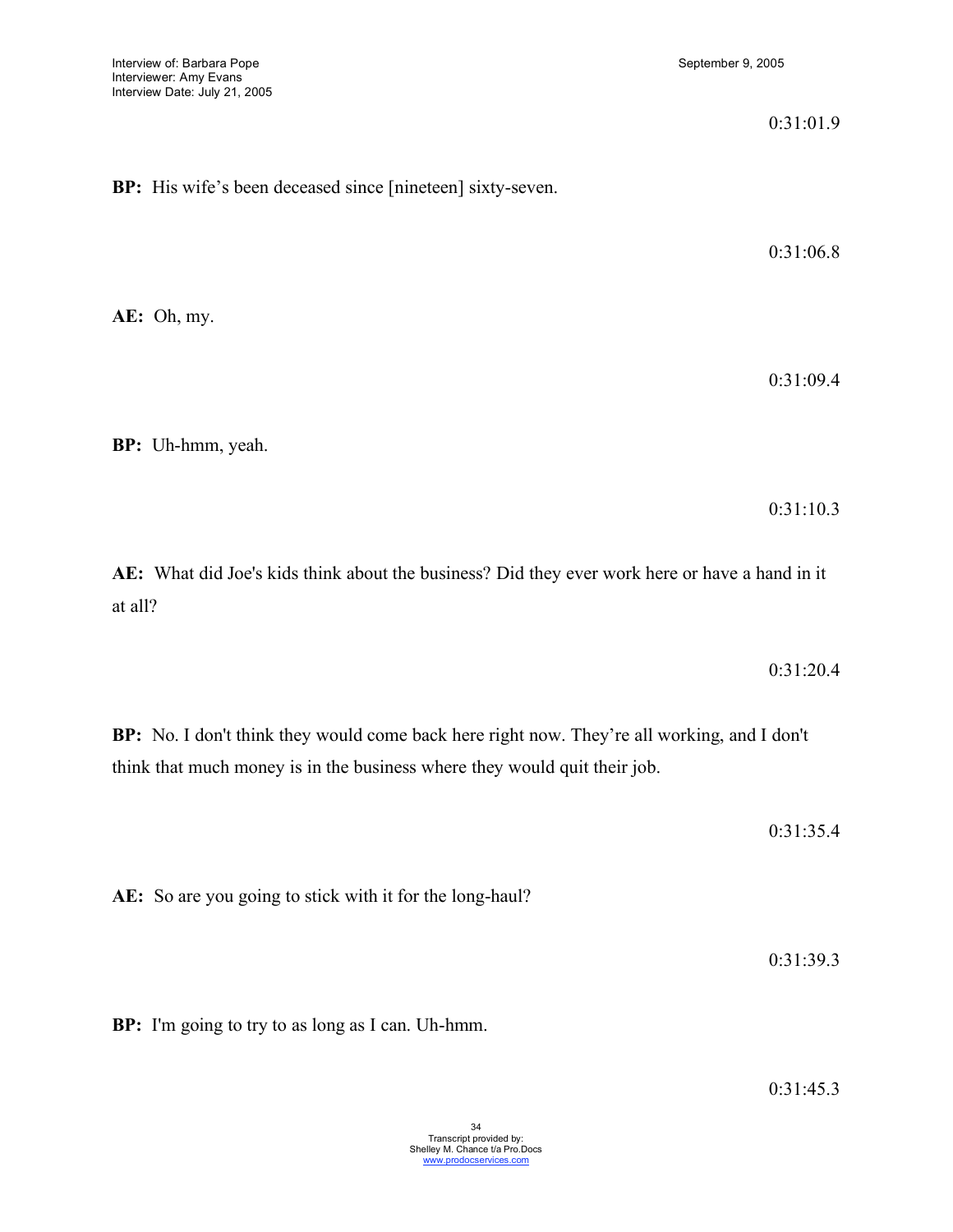**AE:** And I see this new sign with glitter on it with the new prices.

0:31:48.1

**BP: [***Laughs***]**

0:31:49.4

**AE:** That's six dollars a dozen and three dollars for half a dozen and a bunch [three] for a dollar fifty. How--what--how have the prices changed over the years, do you know?

0:32:00.5

**BP:** Well, I don't know. They were five fifty or five dollars up until last year, and I guess they've been five dollars for like ten or fifteen years. They were all--they said, "Joe, raise your prices." "No, no." But it's very expensive to make them.

0:32:27.3

**AE:** And very labor intensive to make them, definitely.

0:32:30.6

**BP:** Yes.

0:32:32.6

**AE:** Do you know what he was selling them for when he first opened?

0:32:38.7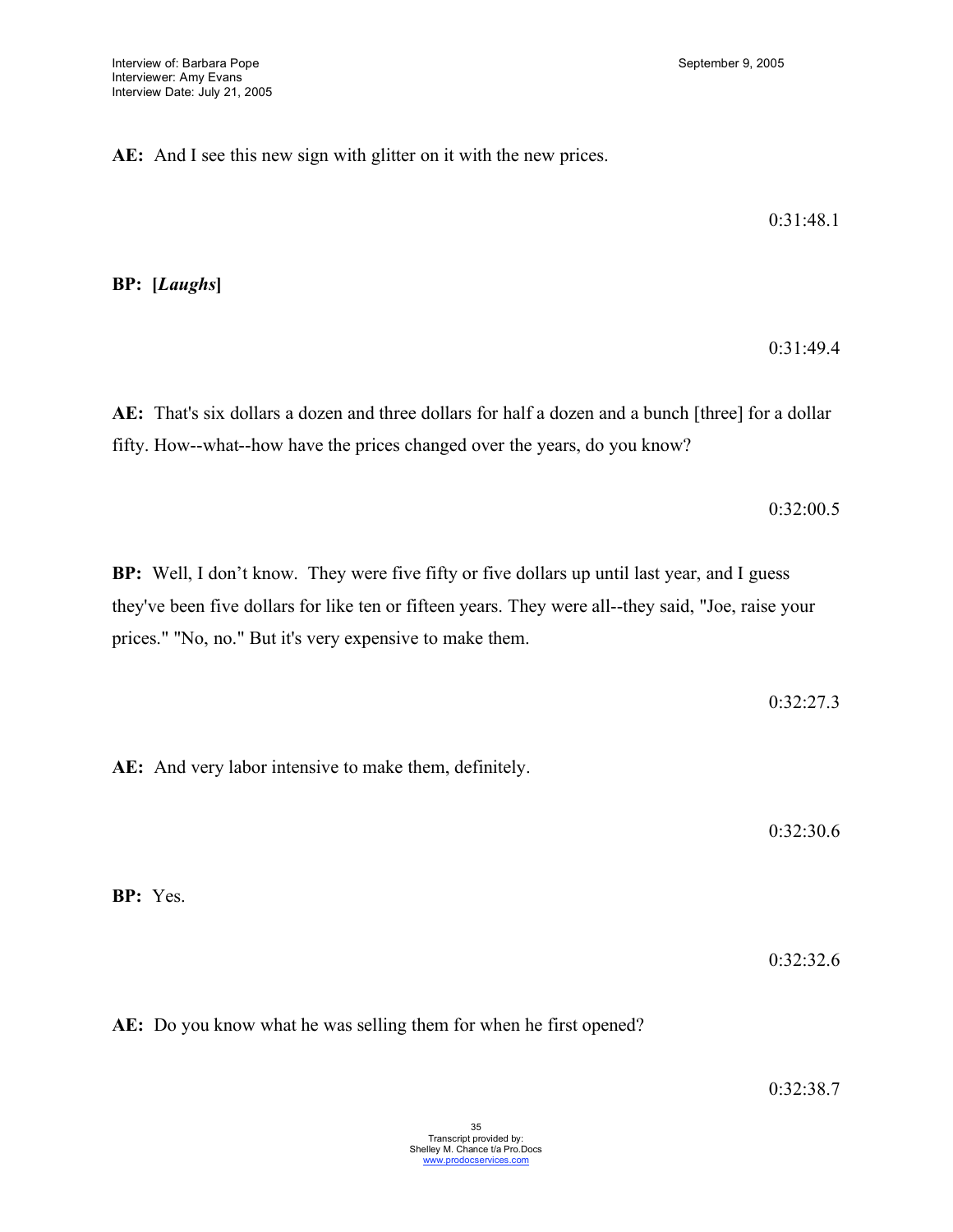**BP:** Was it two? Something like that.

0:32:41.8

**AE:** Two dollars a dozen?

0:32:44.1

**BP:** Uh-hm.

0:32:44.7

**AE:** That's a lot of years to go by to only raise four dollars in price. **[***Laughs***]**

0:32:47.2

**BP:** That's what I know. He doesn't--he didn't want to raise them to six dollars--no. His accountant told me **[***Laughs***]** when I first took over the business, she--she says, "Barbara, you look at what's going out and what's coming in. " So, she had a good point because the meat is expensive, and the shucks are *really* expensive.

0:33:20.0

**AE:** Did he or have you ever considered going to parchment paper? There are a lot of people in the Delta who roll in a paper.

0:33:28.5

**BP:** You know, no, because a lot of our customers remain with us because we stayed with the shucks, you know. They said they don't like the paper because the--there's too much grease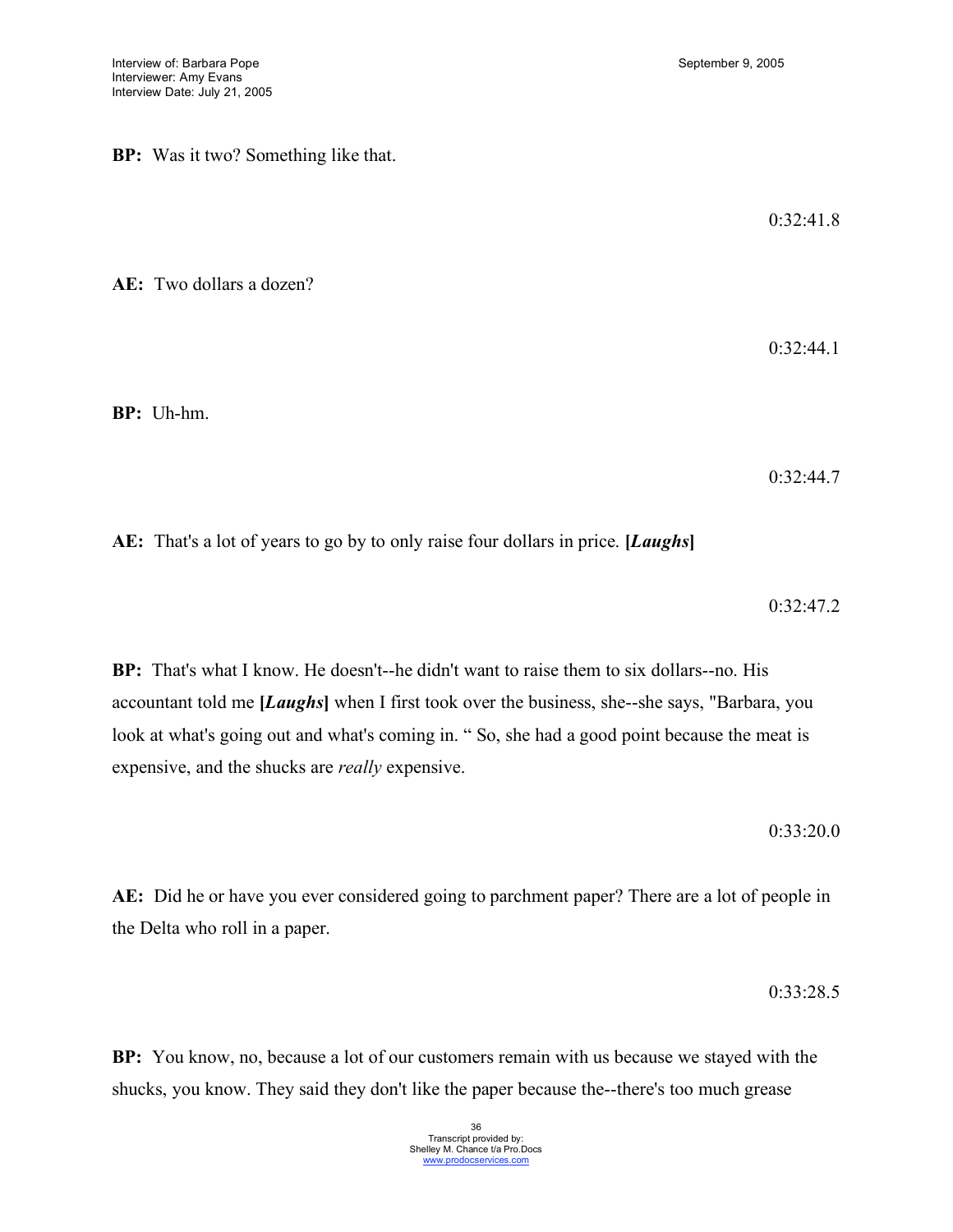inside, and they don't even--we roll by hand. They stayed with us because of that because they said they don't like the machine. But it's faster and it's cheaper, but--.

0:34:06.2

**AE:** In addition to rolling by hand, do you also layer the cornmeal and meat by hand?

0:34:12.5 **BP:** Uh-hm, uh-hm. 0:34:13.7 **AE:** Okay. Yeah, there are not a lot of people that still do that. 0:34:19.7

**BP:** Nope. Most of them, they love that machine. It's faster, much faster.

**AE:** Yeah. [**Laughs**]

0:34:27.0

**BP:** But I guess sometimes we have to do--do things to satisfy your customers. We have good customers, so I guess if we didn't really have good customers we would change. But I'm sure down the line there will be some changes made, but right now I'm just in the process of learning the business so--.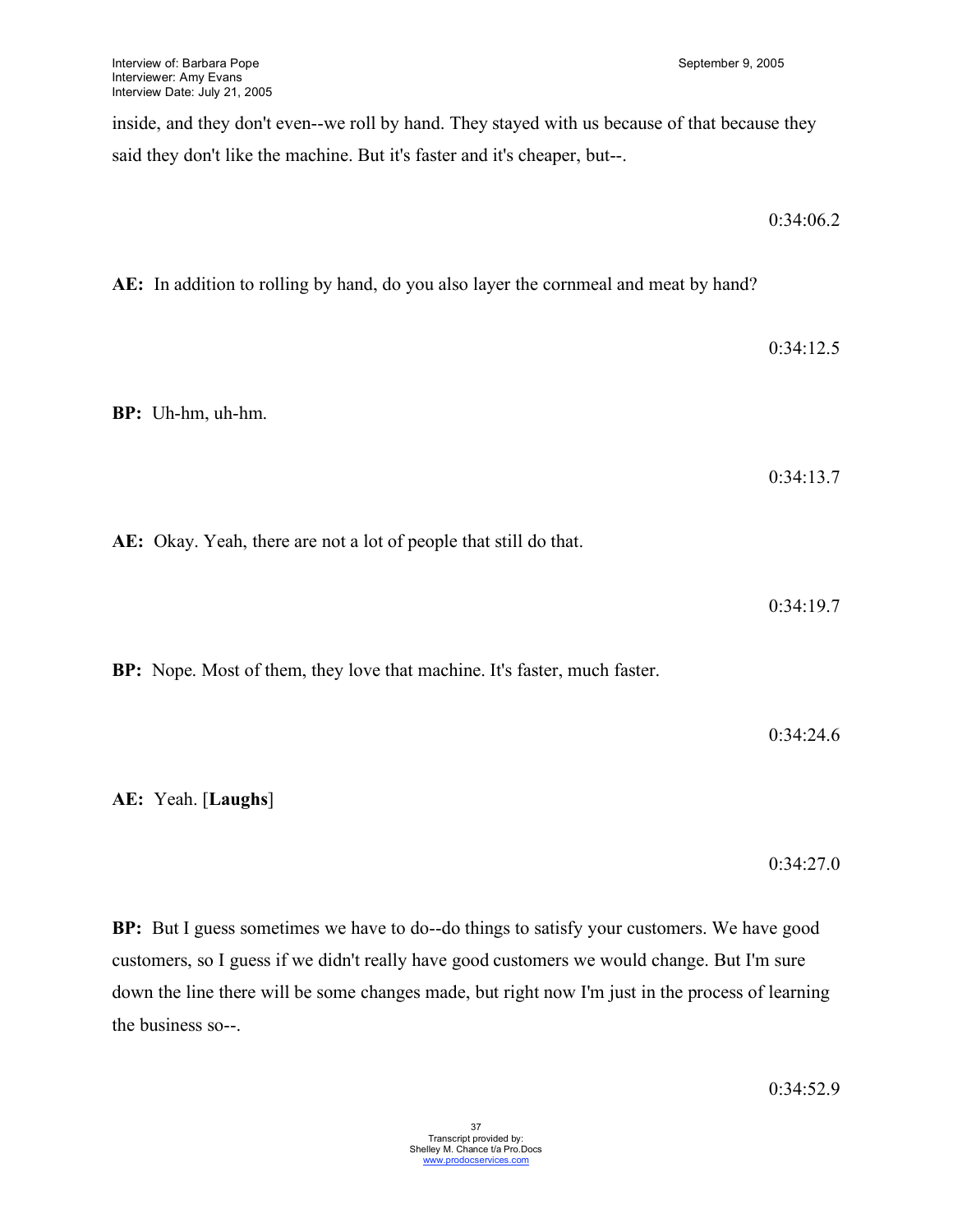**AE:** So when you have a day of rolling are there jobs that certain people do each time, or do you kind of rotate responsibilities? Like one person ties and one person--?

| BP: Um-um.                                                              | 0:35:02.6 |
|-------------------------------------------------------------------------|-----------|
| AE: You all do everything?                                              | 0:35:04.0 |
|                                                                         | 0:35:03.9 |
| BP: Everybody. They do their rolling and they do their tying, um-hmm.   | 0:35:11.2 |
| AE: And y'all sell candy here and pickles and sodas and whatnot, right? | 0:35:15.9 |
| BP: Right.                                                              |           |
| AE: Is that a good supplement to the hot tamales?                       | 0:35:17.8 |

0:35:19.8

**BP:** It is.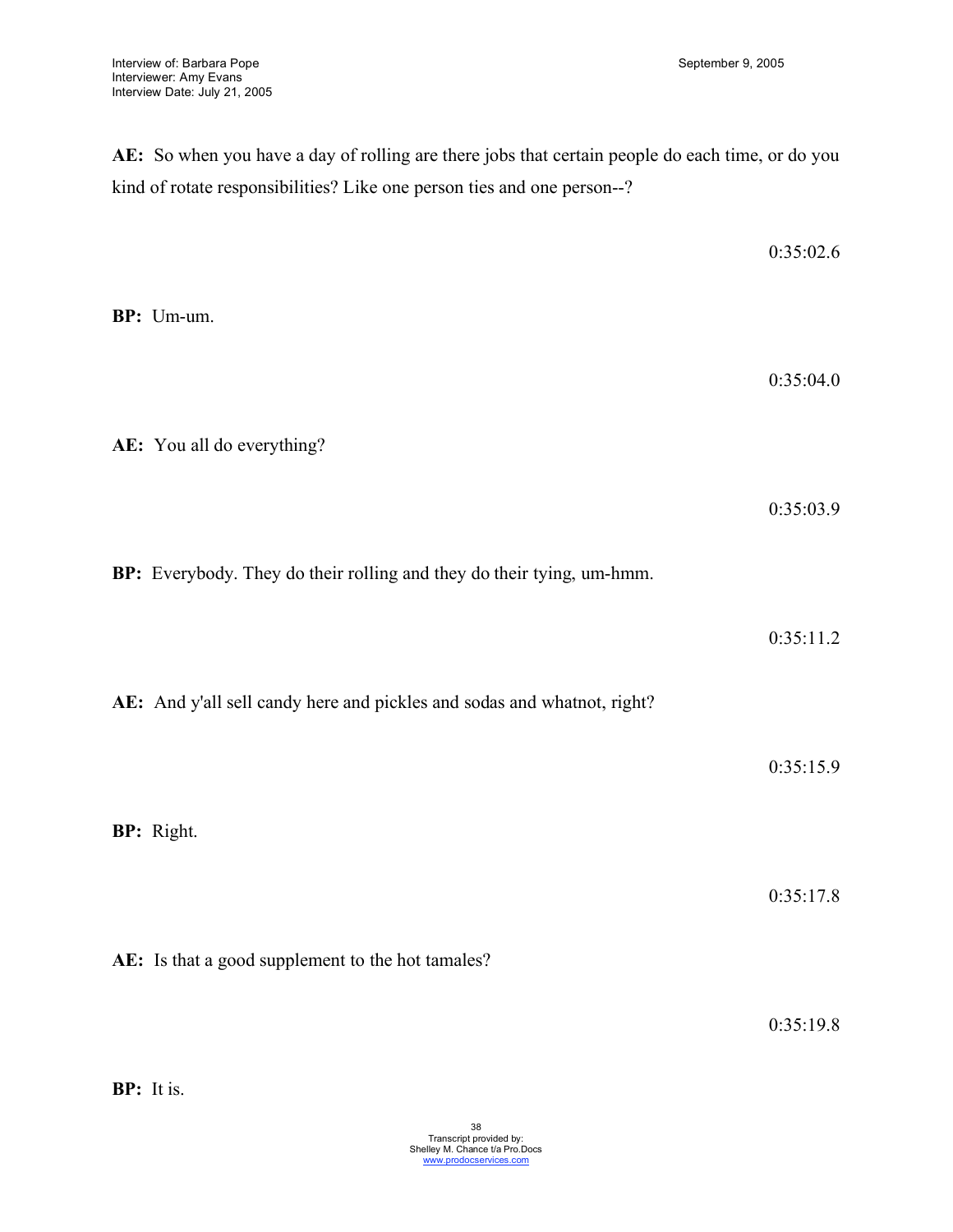0:35:20.2

**AE:** Do you sell a lot of those things?

0:35:21.5

**BP:** Well, the children--at first, I had stopped selling the candy after Joe passed, but the children wanted the candy. So I started back. I haven't really gotten everything in yet, but in the summertime--I don't like candy--it gets too hot in here for the candy, so maybe when it starts getting a little cooler, I will get the Snickers [candy bars]. They like the Snickers and--and it doesn't last too well in the summertime.

**AE:** Yeah.

0:35:57.1

**BP:** Uh-hmm. But I--I'll go back to it in the wintertime.

0:36:01.9

**AE:** Well what do you think it is about your brother and the hot tamale business and this place that has lasted here so long?

0:36:10.9

**BP:** Well, besides having good tamales, he was just a nice person. And I think that has a lot to do with staying in business. He had a good personality; he just loved everybody, you know. So I guess that helps a lot, you know, because anybody who walks through that door, if you wanted to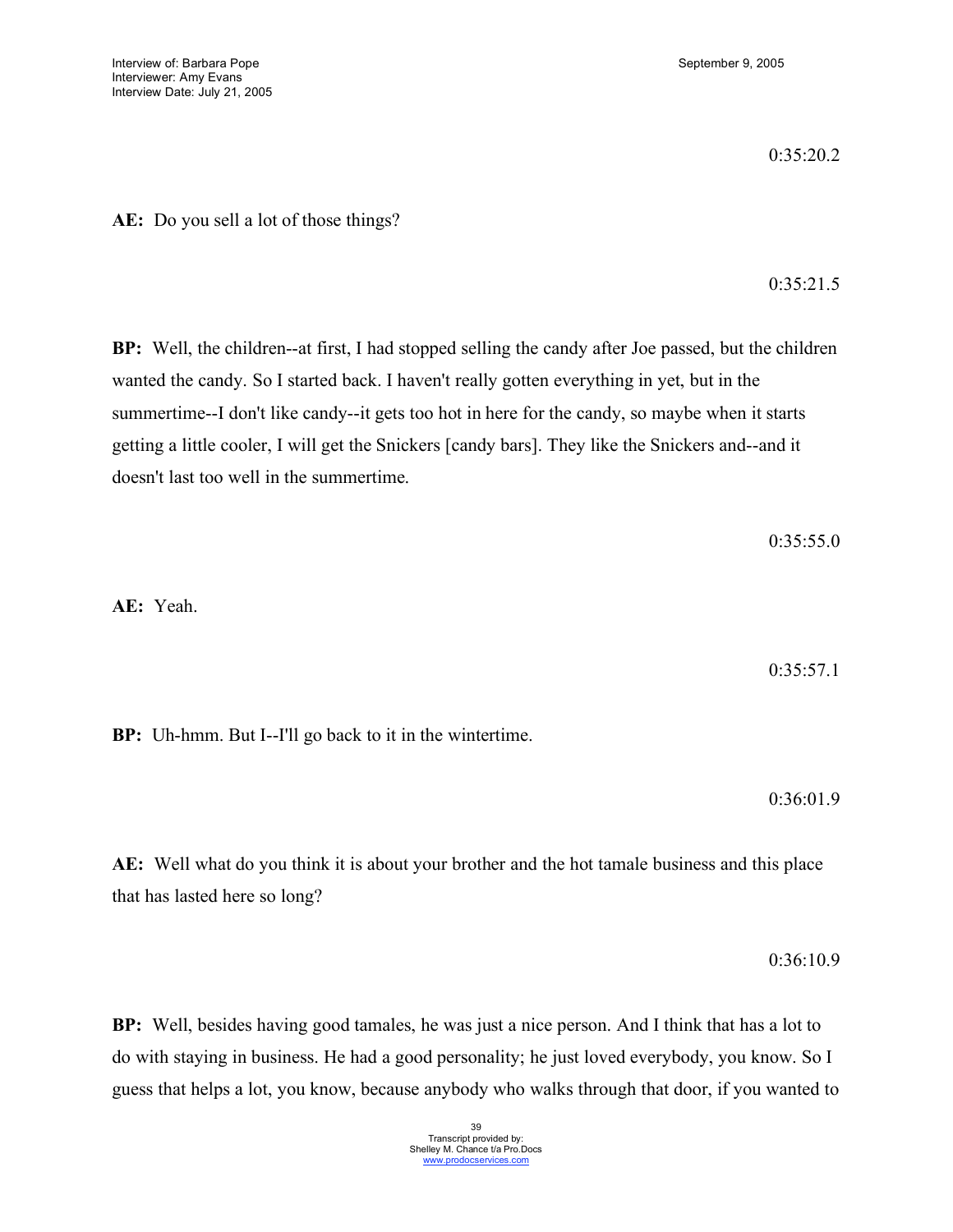sit down and talk to him about the tamales, he was ready. Yeah. I think that helps. He was open, uh-hmm.

$$
0.36\mathpunct:54.7
$$

**AE:** Well and being on the [Mississippi] river, how did that affect his business over the years, if at all?

0:37:02.8

**BP:** Like many people passing through?

0:37:06.5

**AE:** Uh-hm.

0:37:08.9

**BP:** Well, you know, I really think he had--he had a good business. Because there were still a lot of people around here that knew about his business. And like Joe has worked with Dallas Department Store, so he knew a lot of people, and a lot of people knew him. So you see people coming in here now, they have children and they were saying, "When we were children, we went to Dallas and we--Joe waited on us. He'd get out--get the shoes or he would measure, you know for this and that," you know. So he knew them. Some of them are not here. They've moved out of Rosedale but still they come back and--and they remember him, you know.

0:38:01.6

**AE:** When I--a couple weeks ago I did an interview in Cleveland [Mississippi] at John's Homestyle Hot Tamales--John Williams, is that his last name?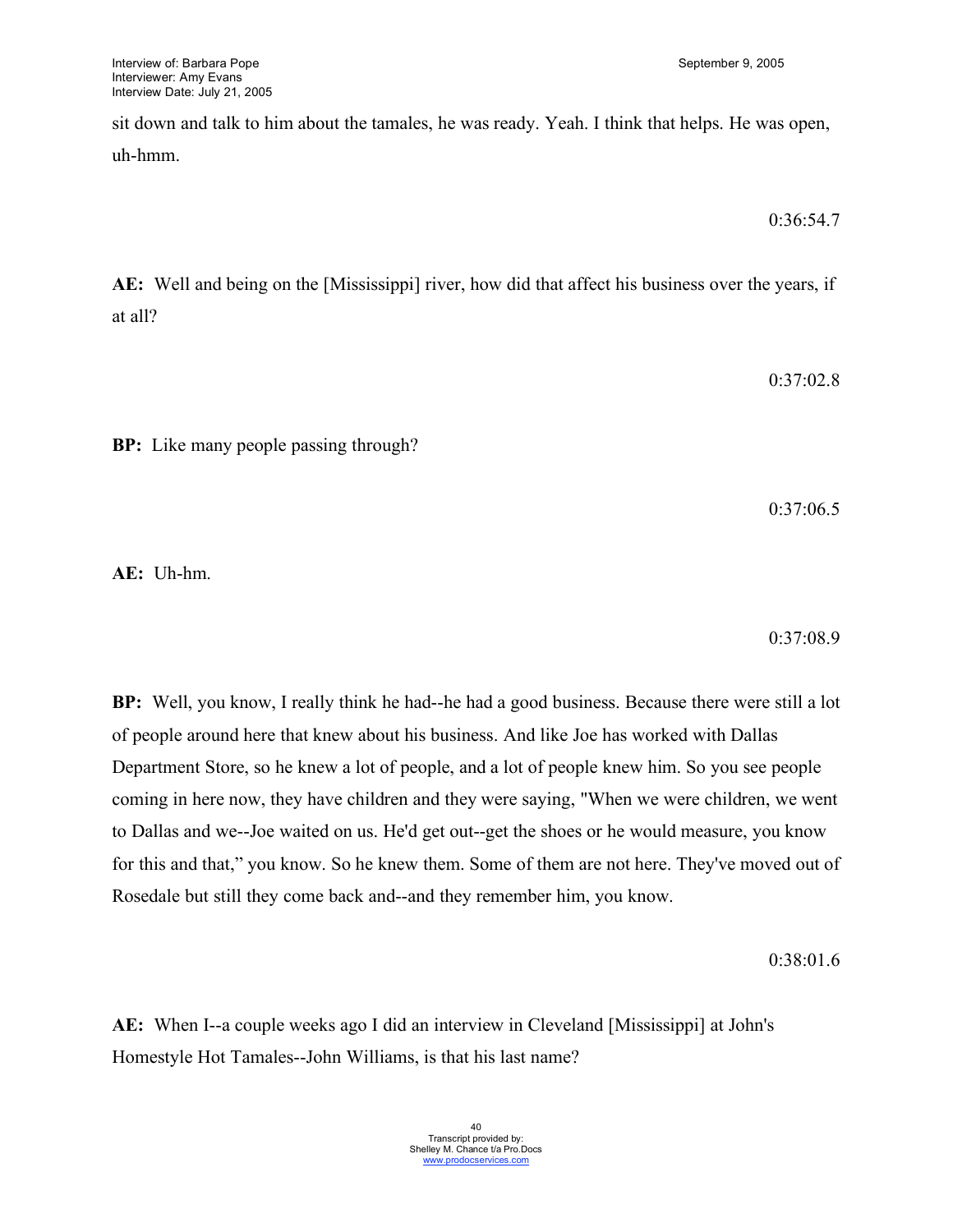0:38:09.2 **BP:** John Williams, uh-huh. 0:38:09.1 **AE:** And he said he's cousin to y'all.

**BP:** Cousin, uh-hmm.

0:38:13.2

0:38:13.4

**AE:** And he wanted to open a tamale stand and kind of replicate what your brother was doing all these years and try to make it in the hot tamale business, too. You're not--you say you haven't had any other tamales, have you not had his?

0:38:27.5

**BP:** Um-mm.

0:38:28.8

**AE:** No? Are y'all close as cousins or is it--?

0:38:33.1

**BP:** Our fathers were first cousins; there were two brothers. There were sister's and brother's children--our father.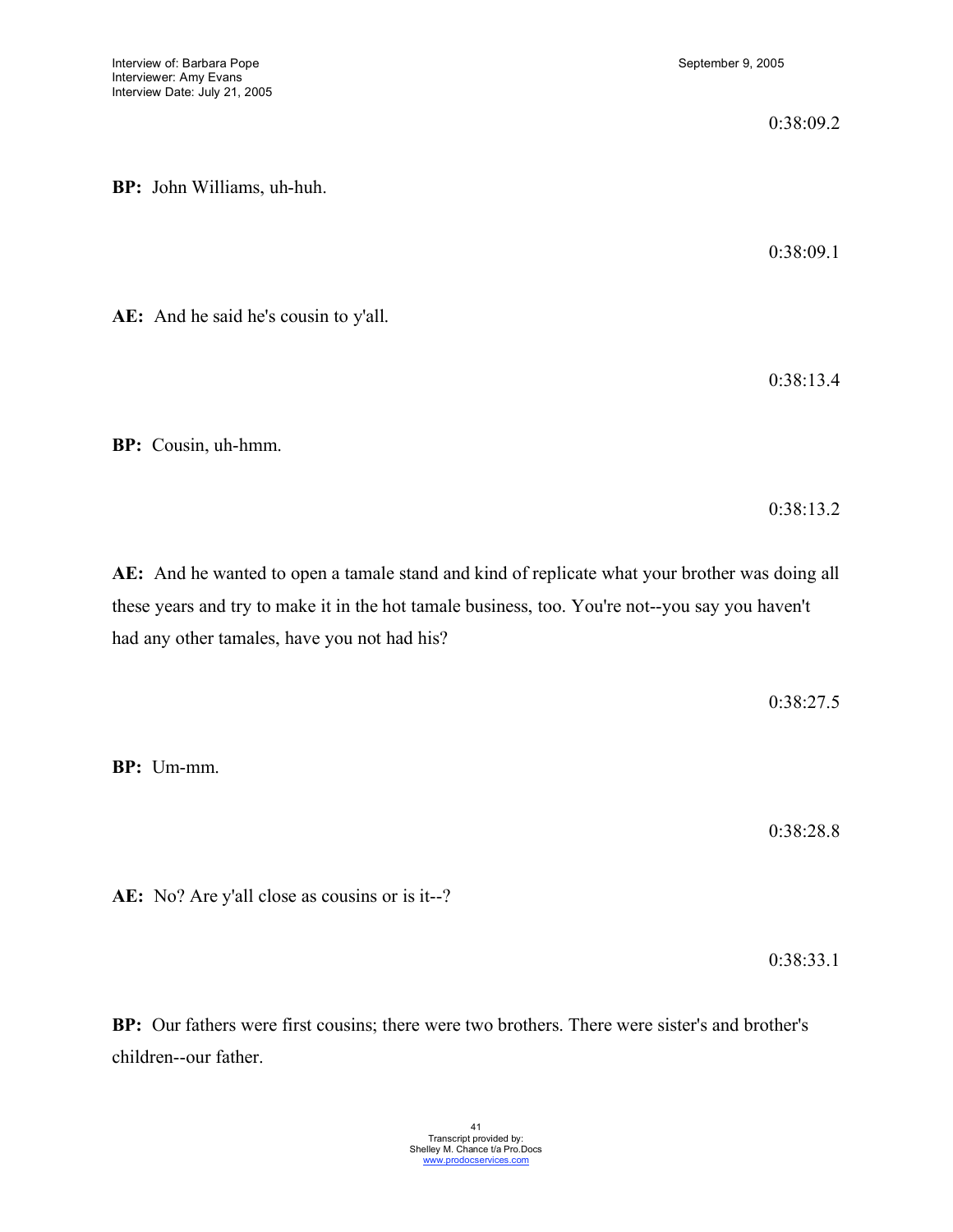0:38:41.9

# **AE:** And then John also worked at D&L, I think, if I remember. And so they--

**BP:** I'm not sure.

0:38:46.7

0:38:45.4

**AE:** --maybe they worked together over there.

0:38:48.3

**BP:** Uh-hm, they might have. Because, see, John's mother lives here. His mother lives here in Rosedale.

0:38:54.7

**AE:** In Rosedale?

0:38:55.4

**BP:** Yeah. And most of his sisters and brothers are here in Rosedale, so I know them very well.

0:39:01.3

**AE:** Do you have any idea of what your brother thought about him opening his place down there? Or did he even know about it at all?

0:39:07.9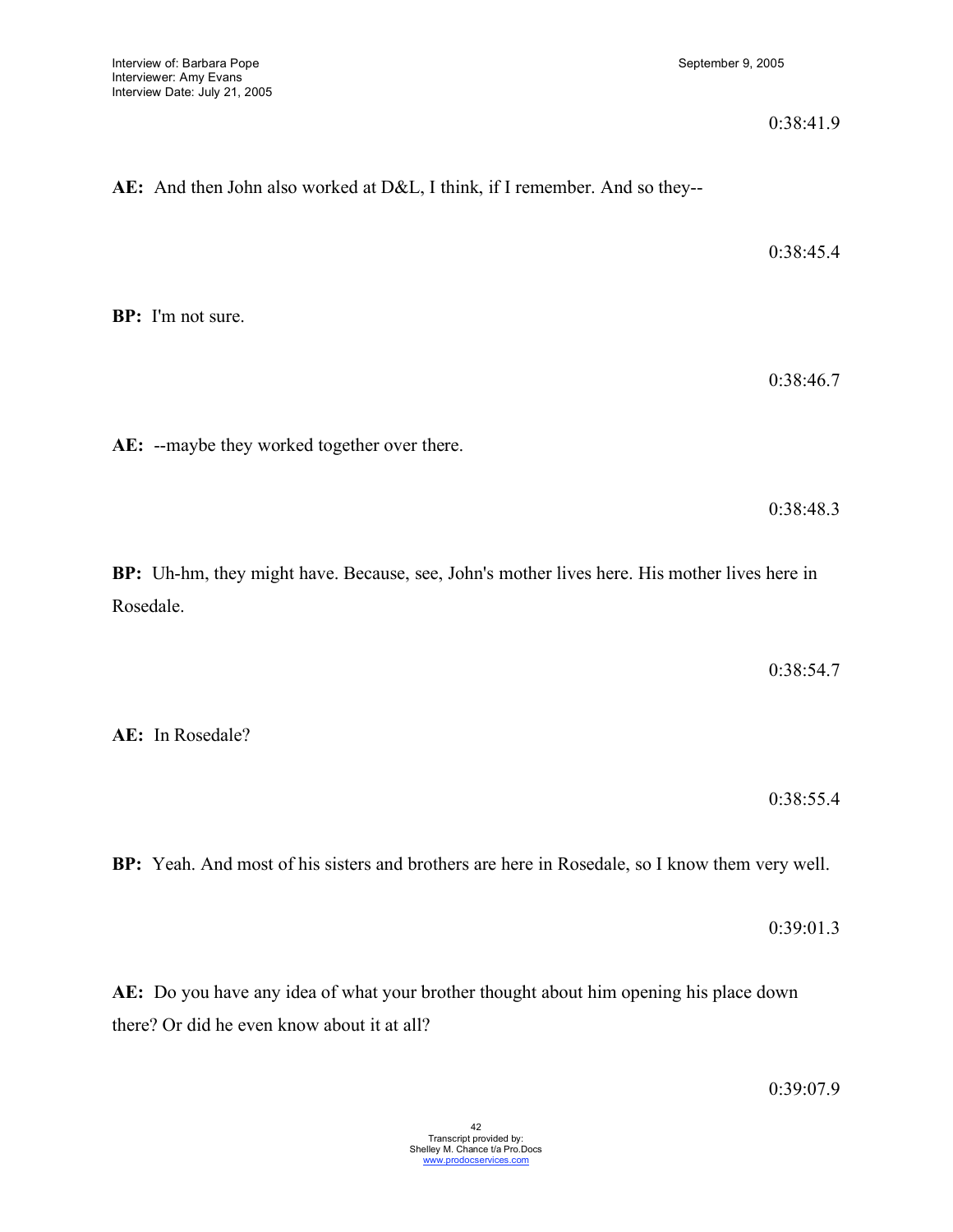# **BP:** Oh, yeah. **[***Emphasis Added***]** Yeah, he knew it.

0:39:11.7

0:39:12.2

**AE: [***Laughs***]** Okay.

**BP:** Oh, yeah. I--I'm not going to say my brother didn't help him you know. I don't know. Joe wasn't that type of person. He didn't care about you opening your business, you know.

0:39:30.4

**AE:** Well, I found--and all the people that I've spoken with--that the tamale recipe is so valued sentimentally and then also economically speaking because there was such an investment made a long time ago--to get the recipe to begin with--and then it stayed in families and has been kept tight. And there's also, I guess, so much competition in the Delta when you get around between tamale vendors and makers that they're all--they want to keep their identity, you know.

0:39:55.6

**BP:** Right.

0:39:56.5

**AE:** And keep [their tamales] different. And so I wonder if over the years--I mean I've talked to a couple people who have sold their recipes to a few people but then found out that--that the people didn't want to spend the time actually making them, so never really came of it. But I wonder if Joe over the years ever sold or gave away his recipe that you know of.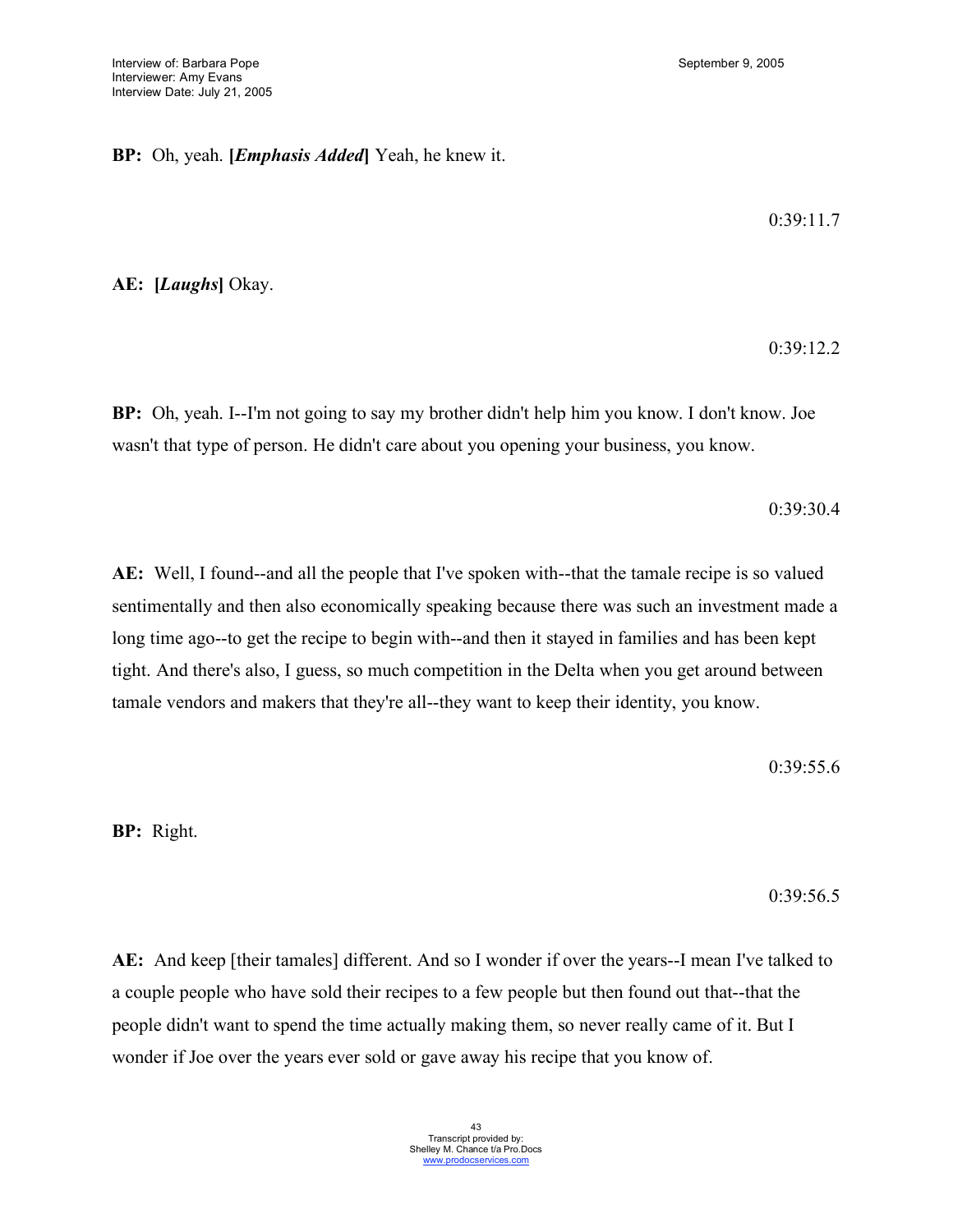**BP:** I don't know. That, I don't know. I've had several people ask me for it, but they want to buy it, you know. But I'm not saying that I won't right now. **[***Laughs***]**

$$
0.40\overset{\cdot}{.}33.6
$$

**AE:** I hear you. **[***Laughs***]**

0:40:34.1

**BP: [***Laughs***]** Right now--yeah; but no one around here--there were a man from Kansas. He's from Kansas City; he asked Joe for it. And then there were--someone from Memphis asked me, and a couple people from Texas and Florida asked me if I would sell it to them.

0:41:04.9

**AE:** And?

0:41:05.5

**BP:** I told them I didn't know. I really don't know. I would never say no because I don't know. I looked at who would come behind me to take the business over because I don't think anyone else is here--you know, close family.

0:41:28.4

**AE:** So is that something you would consider when the time comes--to sell the recipe and the business?

0:41:33.0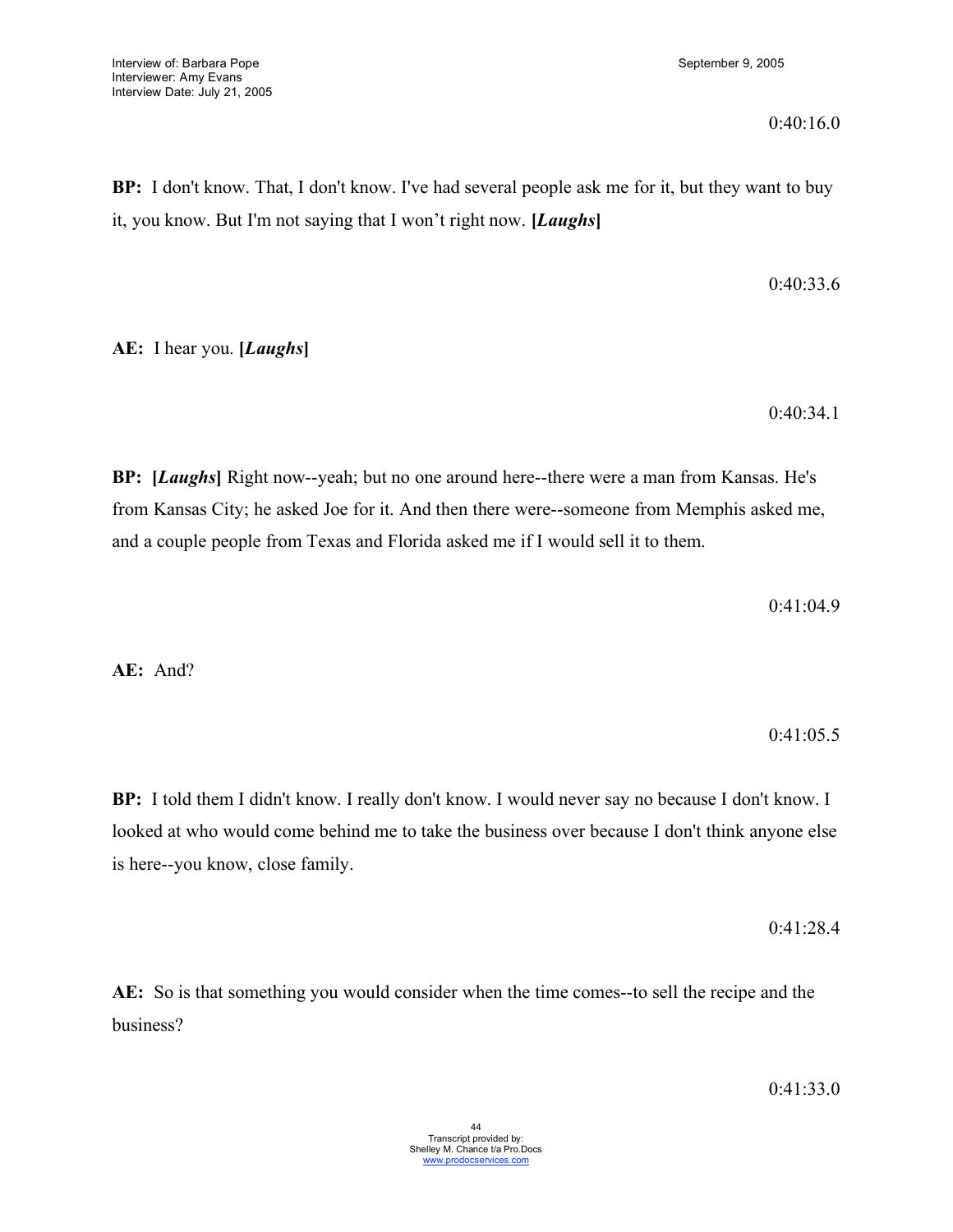**BP:** Right.

0:41:35.6

**AE:** To the right person. Yeah.

0:41:38.1

**BP:** Uh-hm, yeah. I have offers for the business now.

0:41:42.4

**AE:** Really?

0:41:42.3

**BP:** Uh-hm, because they--I guess they thought that I didn't want to run the business. But I wanted to stay and do it myself for a while.

|                        | 0:41:56.3 |
|------------------------|-----------|
| AE: Keep it in family? |           |
|                        | 0:41:56.3 |
| BP: Right, uh-hm.      |           |

0:41:58.6

**AE:** So tell me about the actual space that we're in. Has it changed much over the thirty years?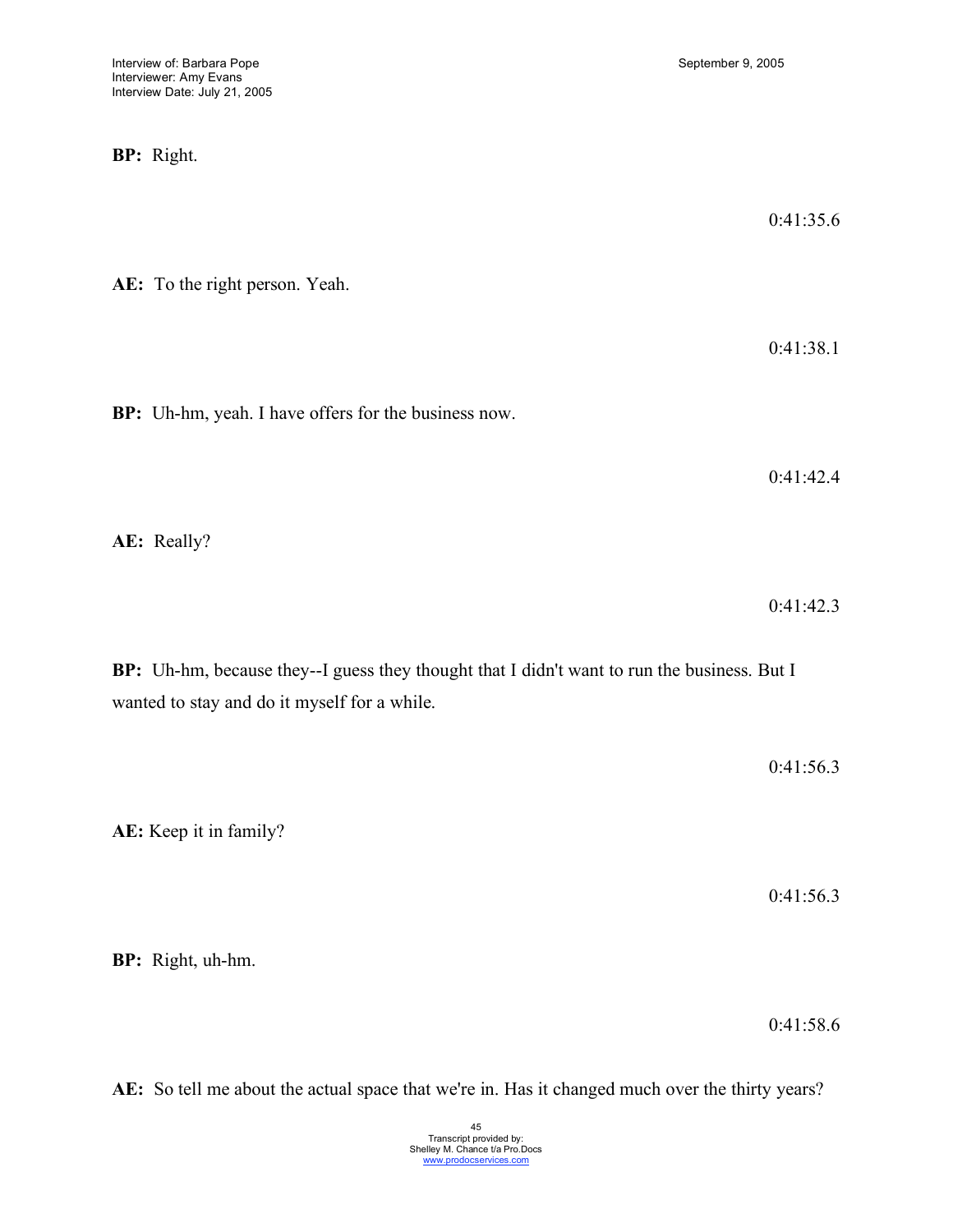0:42:05.3

**BP:** No; the decorations--the painting, I did this when I took over. **[***Laughs***]**

0:42:13.4

**AE:** It needed it, huh? **[***Laughs***]**

0:42:17.3

**BP:** I put the floors in when I took over. Because I couldn't get the owner to do it. So I told him- it really needed painting. It was just dark. You know, I said it needed a lot of work. It needs more. But I asked someone to do it, but they didn't do it really right, but it looks much better than what it did. But I told him when I--I'm going to do some more work to it.

0:42:54.6 **AE:** What do you plan to do? 0:42:55.2 **BP:** Huh? 0:42:56.5

0:42:57.6

**AE:** What else do you plan to do?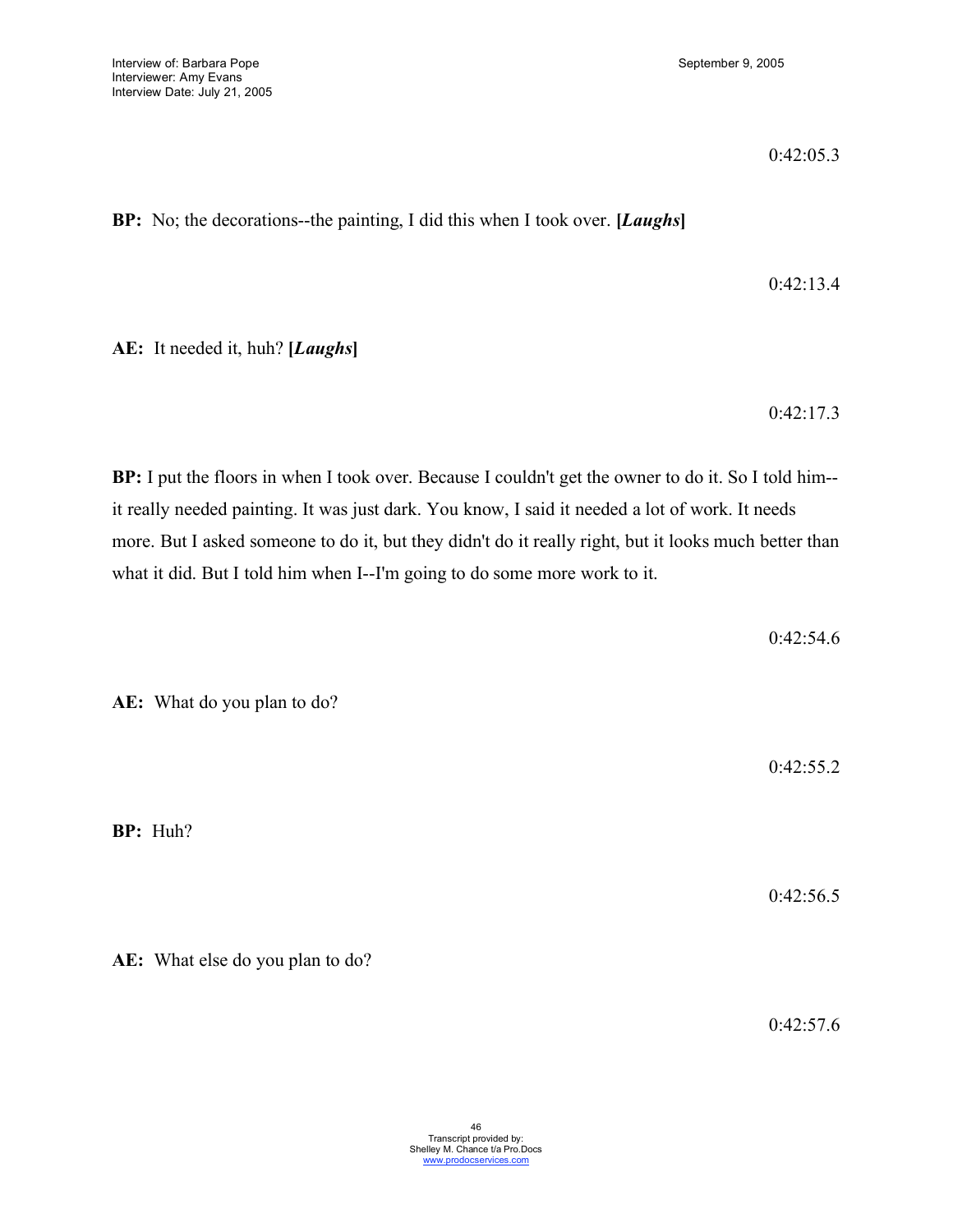**BP:** It needs a lot more work done to it, but--he's building me a public bathroom, the owner is. And he's been working on it for two months, and he hasn't finished it yet. So I think I will have to go and get someone to do that, you know--doing the bathroom so-- There's some more things. I would like to change it around to utilize--a lot of the space is not utilized, and it probably needs changing around some. I was trying to get him to sell it to me so I could really go and--but he won't sell it to me. Because I would like to fix it up on the outside and inside. But--and they tell me well, you can't do too much to it because this is—well, they look--I don't know. But I'm saying even after it's designated as a landmark, you still can fix up a landmark. **[***Laughs***]**

0:44:02.3

**AE:** Yeah.

0:44:02.6

**BP:** You know?

0:44:04.4

**AE:** Yeah.

0:44:04.6

**BP:** So you don't have to change anything. It can stay the same but you can still paint it and fix it up. So I don't know--**[***Sneezes***]**--excuse me. That's one reason why he doesn't want to sell it, you know. But there are people that sell this building all over the internet.

0:44:25.9

**AE:** Well speaking of change, that old sign that was out front [for the White Front Café], when did that come down? Do you remember?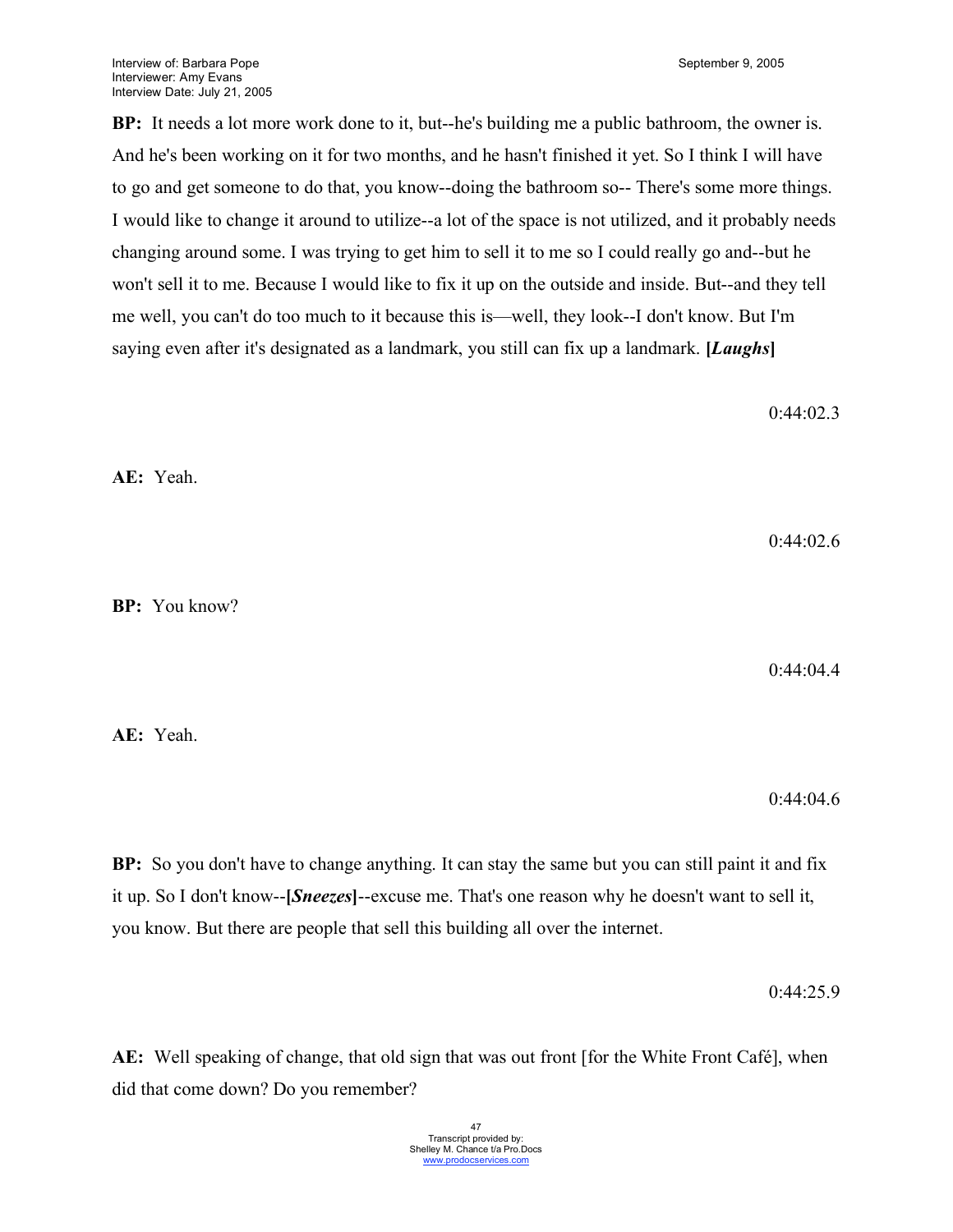**BP:** He took it down--the owner took it down to fix the front of the building, and when he took it down to fix the front of the building someone stole it.

**AE:** Did he take it down and just leave it leaning on the side or something?

0:44:47.7

0:44:42.2

**BP:** I guess he did, I don't know. It's been many years ago when he did that, but I think that's what happened. And someone took the sign. They sold it to someone in Cleveland. But he didn't pursue it so--.

0:45:08.4

**AE:** Hmm. And so now there's just kind of a small arrangement of smaller signs out there. Do you think that--that will be one of the improvements he'll do is get a new sign--big sign?

0:45:19.5

**BP:** I'm not sure. I'm not sure, but I'm not going to do a lot if he doesn't sell it.

0:45:29.2

**AE: [***Laughs***]** Right.

0:45:30.1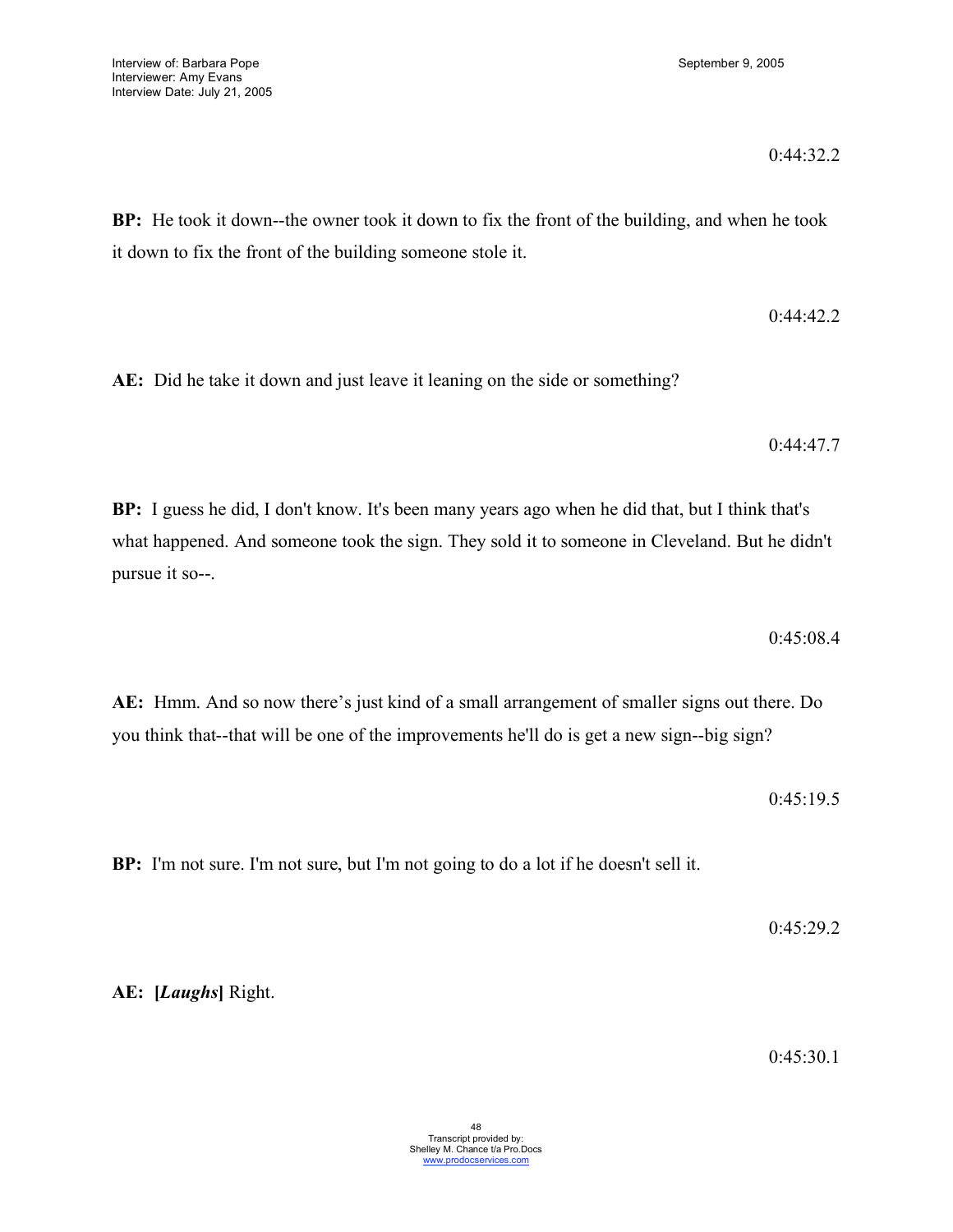# **BP: [***Laughs***]** You know, I'll do some, you know.

### 0:45:34.2

**AE:** Right. What about this jukebox over here in the corner? Is that--does it work? Was it ever in--?

0:45:38.9

**BP:** Yes; it does.

0:45:40.0

**AE:** Yeah?

0:45:40.5

**BP:** It works, but it doesn't take money, so you have to use keys. So when I first came in I was cleaning up the place, I threw away everything, including the keys that go to it. So a friend of mine went on the internet and found me some keys. So you have to unlock it and push the button and everything.

0:46:04.0

**AE:** So is that something that was used on the weekends or something when people come in and hang out?

0:46:08.4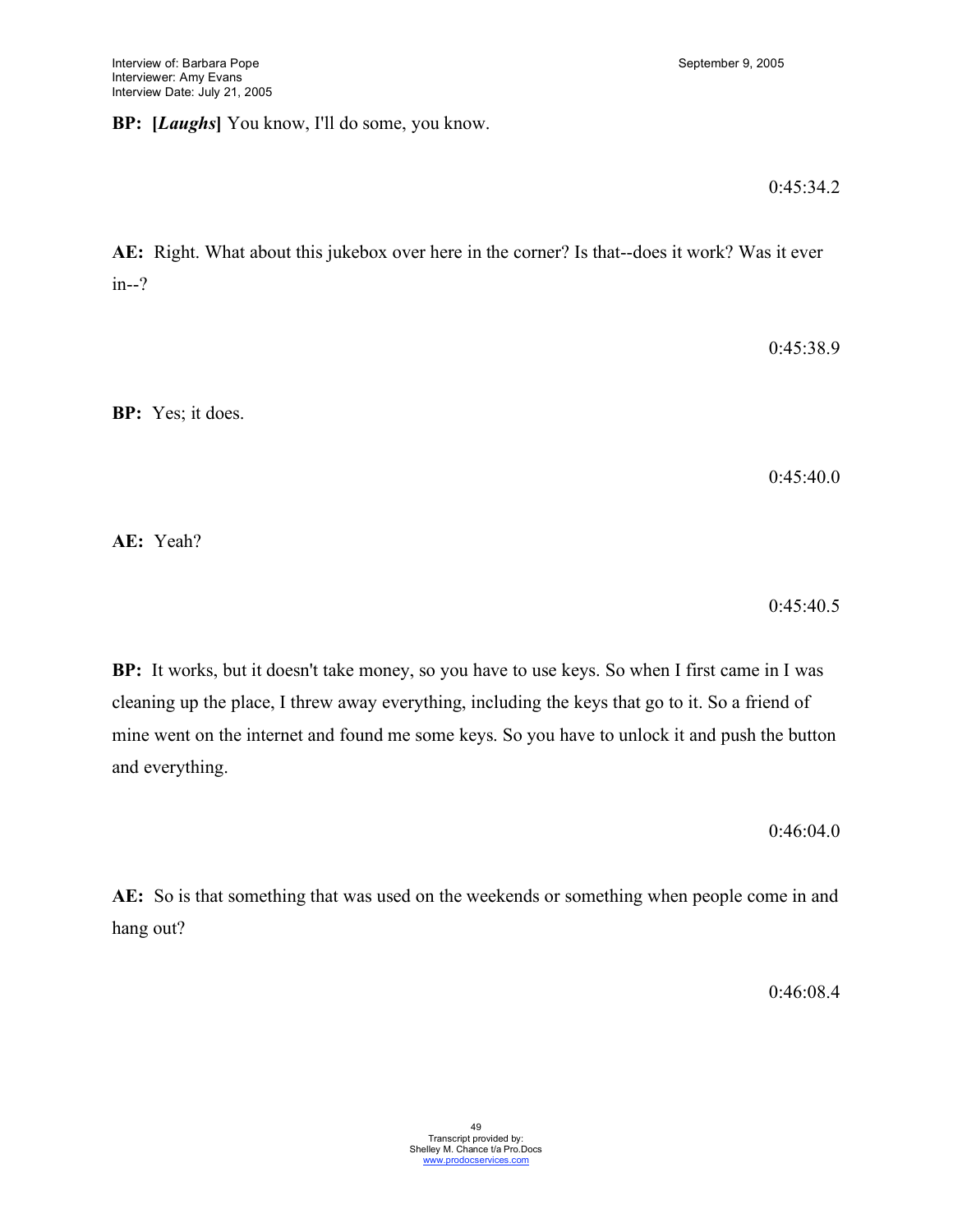0:46:29.6

**BP:** Well, I think he had that when he was in the other location around the corner. That was in there. So when he moved out he just took the jukebox and brought it around here. So they used to play it, but I--they only play it on Christmas now.

| AE: Do you have Christmas parties in here?                                |           |
|---------------------------------------------------------------------------|-----------|
|                                                                           | 0:46:30.3 |
| BP: Because we have a lot of-- No.                                        |           |
|                                                                           | 0:46:33.3 |
| AE: No?                                                                   |           |
|                                                                           | 0:46:34.1 |
| BP: We have a lot of Christmas carols on there.                           |           |
|                                                                           | 0:46:36.8 |
| AE: Oh, really? [Laughs] What other kind of things do they have on there? |           |
|                                                                           | 0:46:40.6 |
| <b>BP:</b> They have mostly Blues.                                        |           |

0:46:41.2

**AE:** Yeah?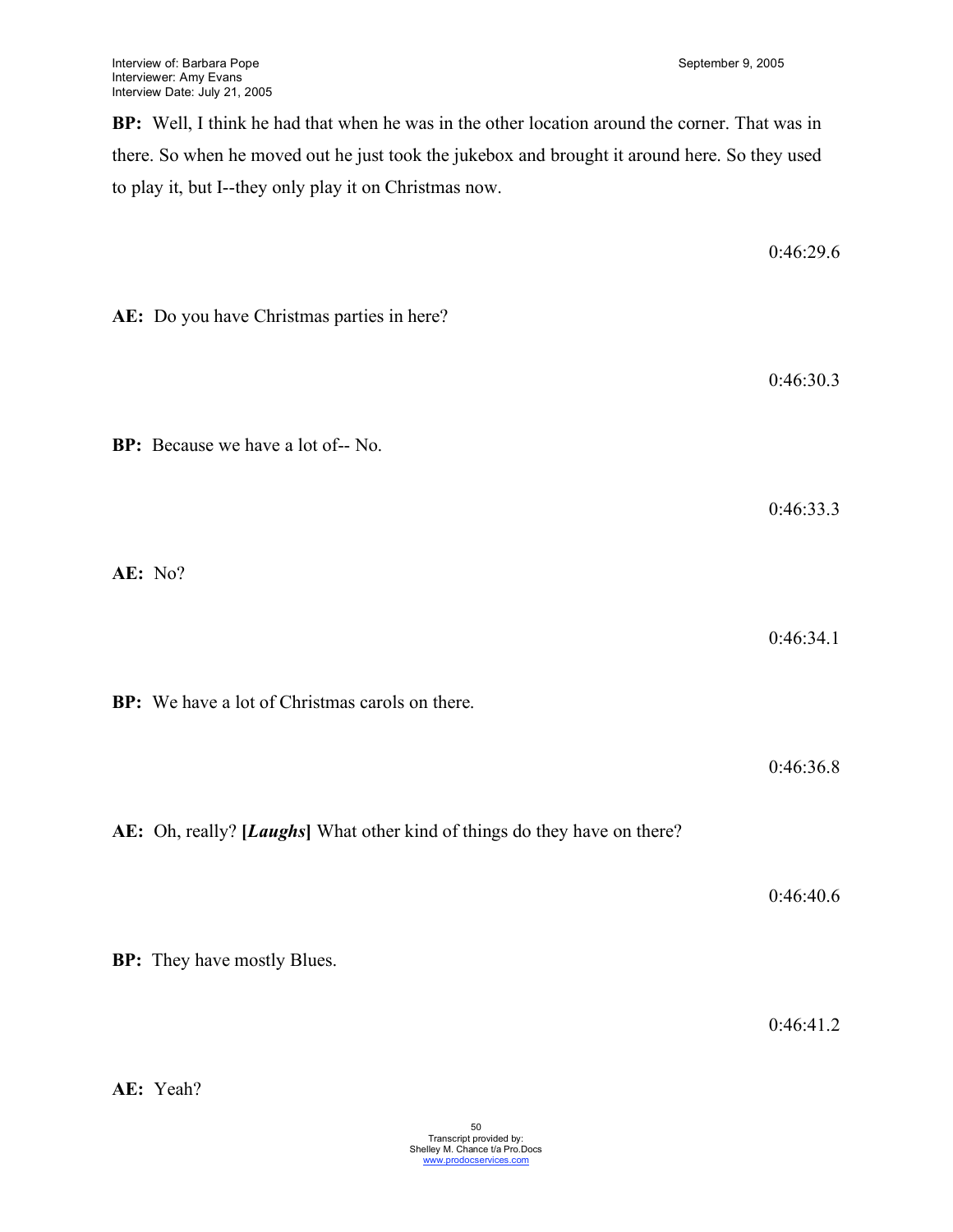0:46:42.3

**BP:** Yeah.

0:46:43.5

**AE:** Okay.

0:46:44.2

**BP:** A lot of them. But I just--it plays 45s but if I had--when I was living in Chicago, I had tons of 45s, but I don't know what happened to them. I don't even know where I left them. But I'm saying--if I had some I can bring them down and put them on here, you know.

0:47:07.4

**AE:** But usually all day in here y'all are entertained by the television anymore, huh?

0:47:10.6

**BP:** That's about it. Sometimes we'll turn it on. Some friends come over sometimes, and we'll turn it on and just sit around and listen to some of the old songs, uh-hm. But we don't play it too often.

[*Short pause*]

0:47:35.9

**AE:** Well, is there anything that I haven't asked you that comes to mind about--?

0:47:39.4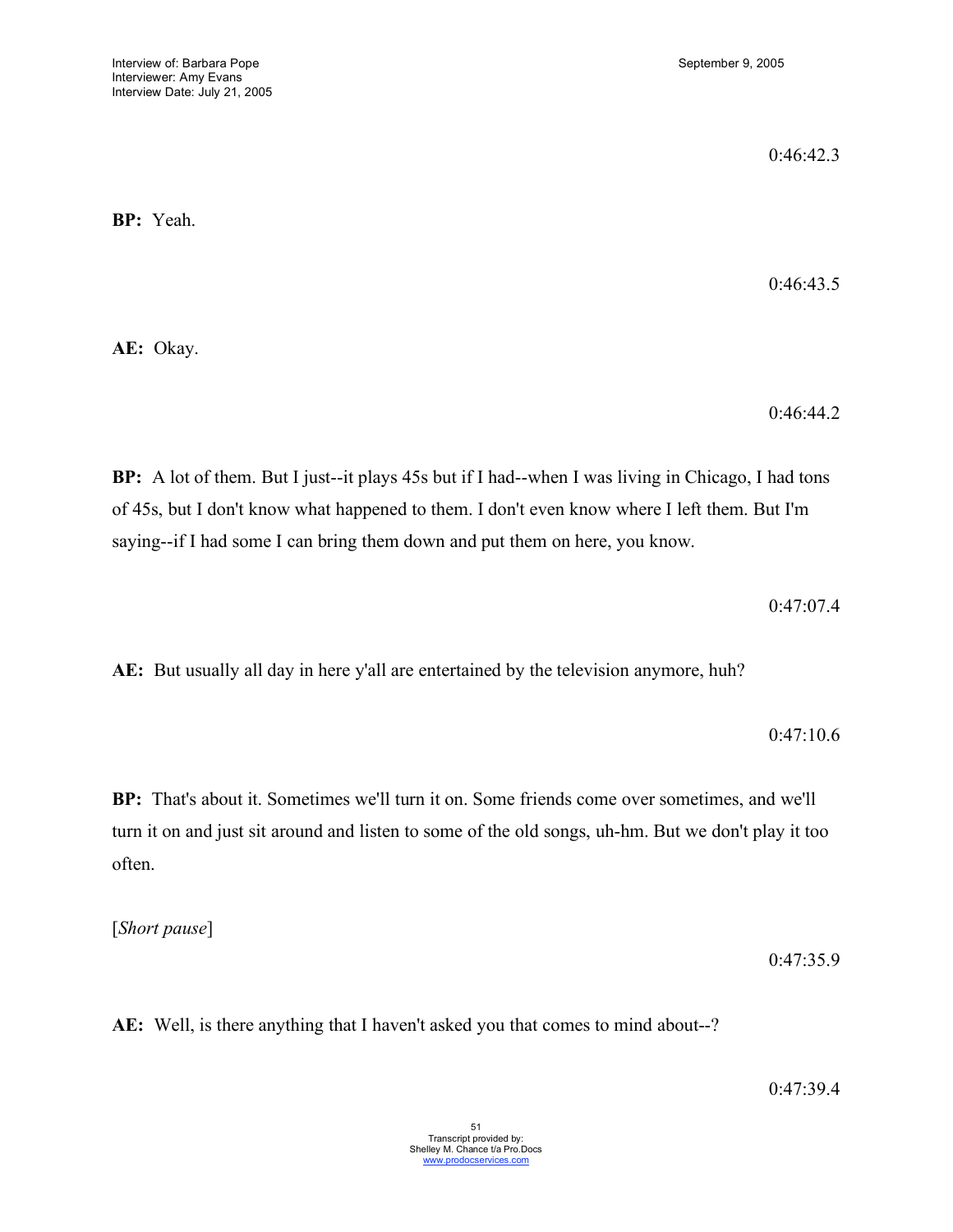**BP:** No, not that I can think of. You want some more tamales?

**AE:** No, I think I'm good. This was a great taste. I've had--had them [here] before, but it's been probably about a year, I think.

**BP:** Oh, yeah?

**AE:** They're good; they're spicier than most. I like that. They have a--.

0:47:52.0

**BP:** You do?

0:47:52.7

**AE:** They have a good spice to them. Do most people who come in eat them with crackers do you know? Or have you heard of weird things that people do?

0:47:59.9

**BP:** You know I--I used to not keep crackers, but so many people would come in and ask for them, so I started keeping them here. But no, most of the people around here don't eat them with crackers. They just eat them. But most of the tourists that come through, they like crackers so--.

0:47:47.5

0:47:48.4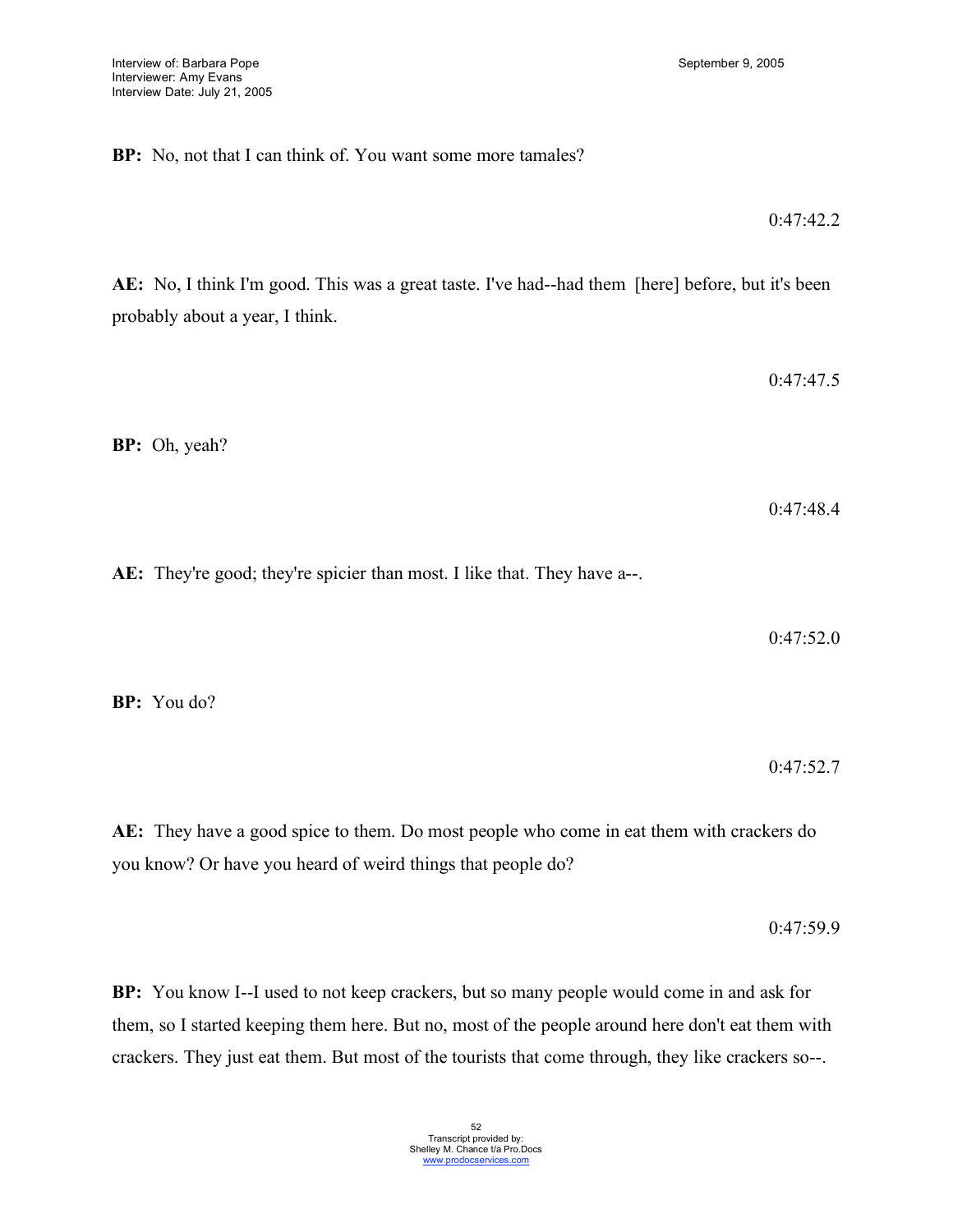|         |                                                                            | 0:48:19.1 |
|---------|----------------------------------------------------------------------------|-----------|
|         | AE: Really? Huh. I guess word spread somehow that way. That's interesting. |           |
|         |                                                                            | 0:48:22.0 |
|         | BP: And a few people around Rosedale ask for crackers, too.                |           |
|         |                                                                            | 0:48:31.3 |
|         | AE: Do you know about fried tamales in the Delta?                          |           |
|         |                                                                            | 0:48:33.1 |
|         | <b>BP:</b> Know about who?                                                 |           |
|         |                                                                            | 0:48:33.4 |
|         | AE: Fried hot tamales in the Delta?                                        |           |
|         |                                                                            | 0:48:35.7 |
| BP: No. |                                                                            |           |
|         |                                                                            | 0:48:36.4 |
|         | AE: There are a couple places that are doing that.                         |           |

0:48:37.4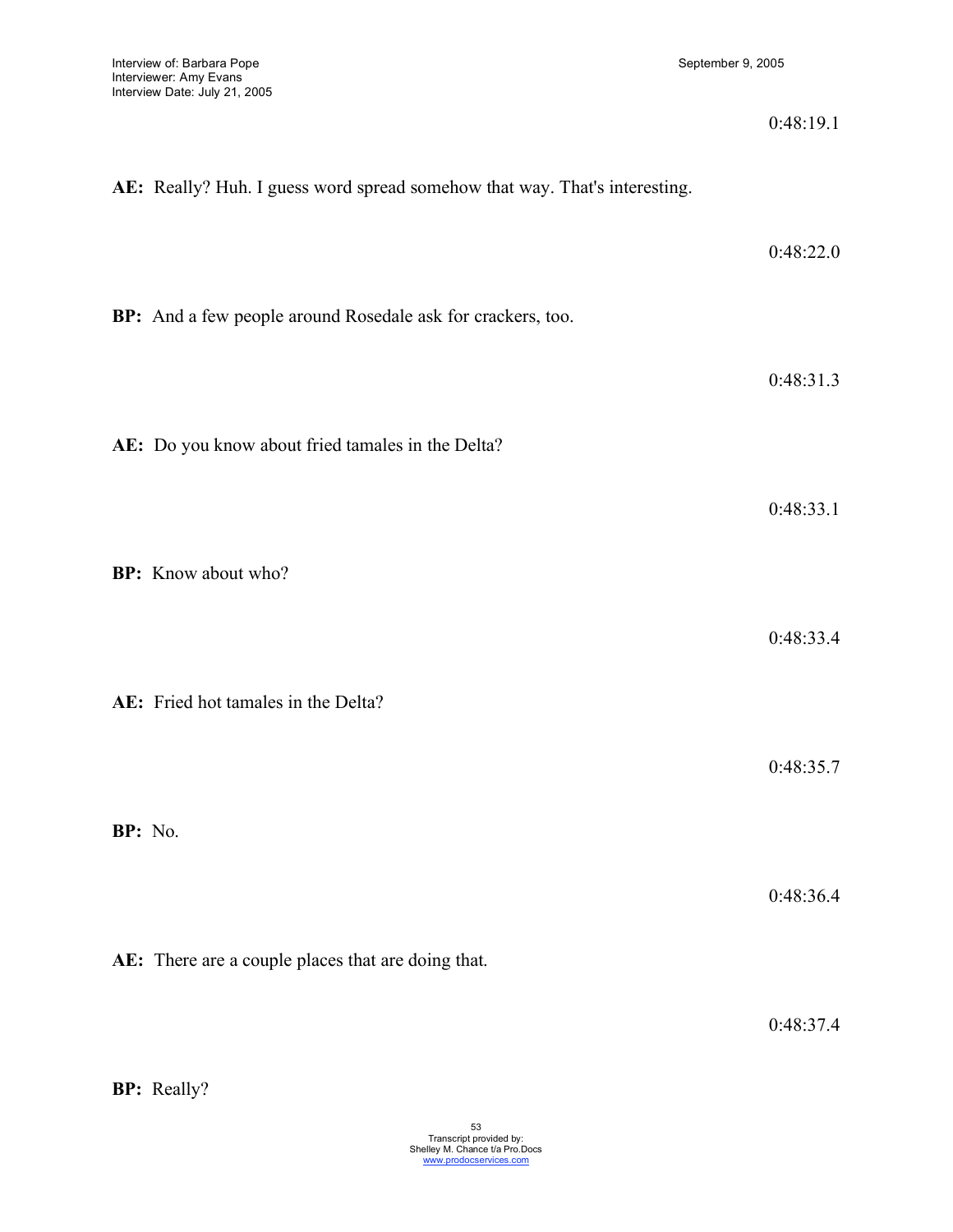| 0:48:39.3 |
|-----------|
|-----------|

0:48:54.5

**AE:** In Clarksdale they do it and in Bourbon, south of Leland, the Bourbon Mall Restaurant down there, they fry hot tamales.

| BP: Oh. |                                                             | 0:48:48.5 |
|---------|-------------------------------------------------------------|-----------|
|         | AE: They're good.                                           | 0:48:48.7 |
|         | <b>BP:</b> They are? [Laughs]                               | 0:48:49.5 |
|         | AE: Uh-huh. They serve it with Ranch dressing to dip it in. | 0:48:50.3 |
|         | <b>BP:</b> Really? [Surprised]                              | 0:48:52.9 |

**AE:** Uh-hm, yeah. If you try [someone else's] hot tamale, you need to try a fried one 'cause they're--they're good--different. **[***Laughs***]**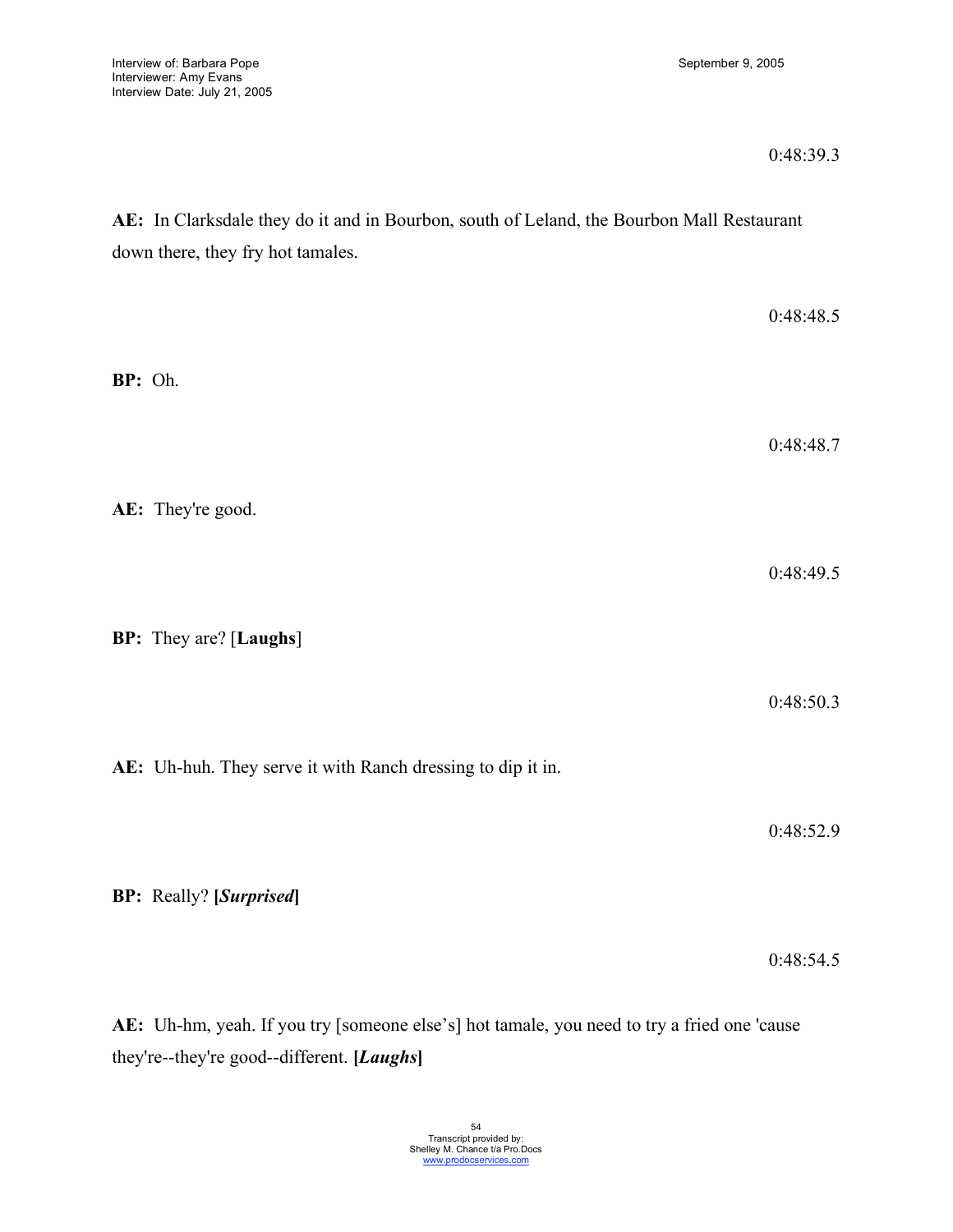|                                                                                                             | 0:49:02.8 |
|-------------------------------------------------------------------------------------------------------------|-----------|
| <b>BP:</b> I wonder how they fry them?                                                                      |           |
|                                                                                                             | 0:49:05.9 |
| AE: Well I think--well you should try it, definitely--doing it yourself.                                    |           |
|                                                                                                             | 0:49:07.7 |
| BP: Uh-hm.                                                                                                  |           |
|                                                                                                             | 0:49:10.2 |
| AE: They--evidently the secret is--not so much a secret, but that when you fry them you fry<br>them frozen. |           |

0:49:16.0

**BP:** Oh, okay.

0:49:16.7

**AE:** Take it out of the shuck and then fry it frozen. And they use a beer batter down there. I don't know what they use in Clarksdale. But, yeah, one day when you're bored in here, get you some grease. **[***Laughs***]**

0:49:27.9

**BP:** That's amazing.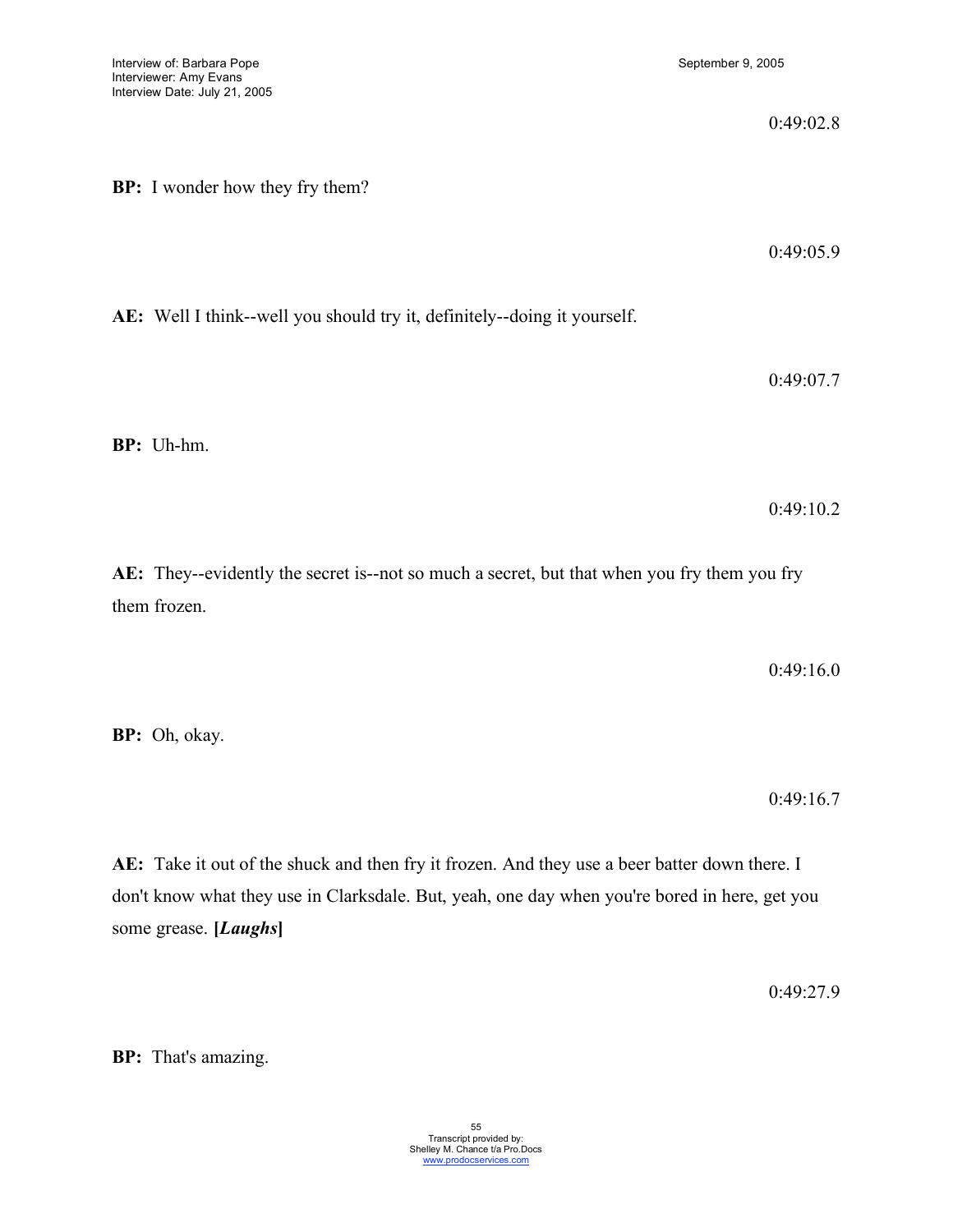**AE:** Yeah.

0:49:31.7

0:49:32.7

**BP:** Okay. I haven't tried that. I've heard of it, though, because someone told me there was a restaurant over in Cleveland, they served fried tamales. But I never tasted any. I don't know if they still serve them or not over there.

0:49:51.4

**AE:** Do you--does your family eat hot tamales at home ever? Do you take--do you take some home?

0:49:57.1

**BP:** I have a sister that's here now, she eats too many of them. I mean she can eat them every day. She loves them. She has a son that eats them. They all eat them because she's--she told me she's leaving Sunday, so she's taking fifteen dozen back with her.

0:50:22.5

**AE:** Where does she live?

0:50:23.2

**BP:** In Chicago.

0:50:24.3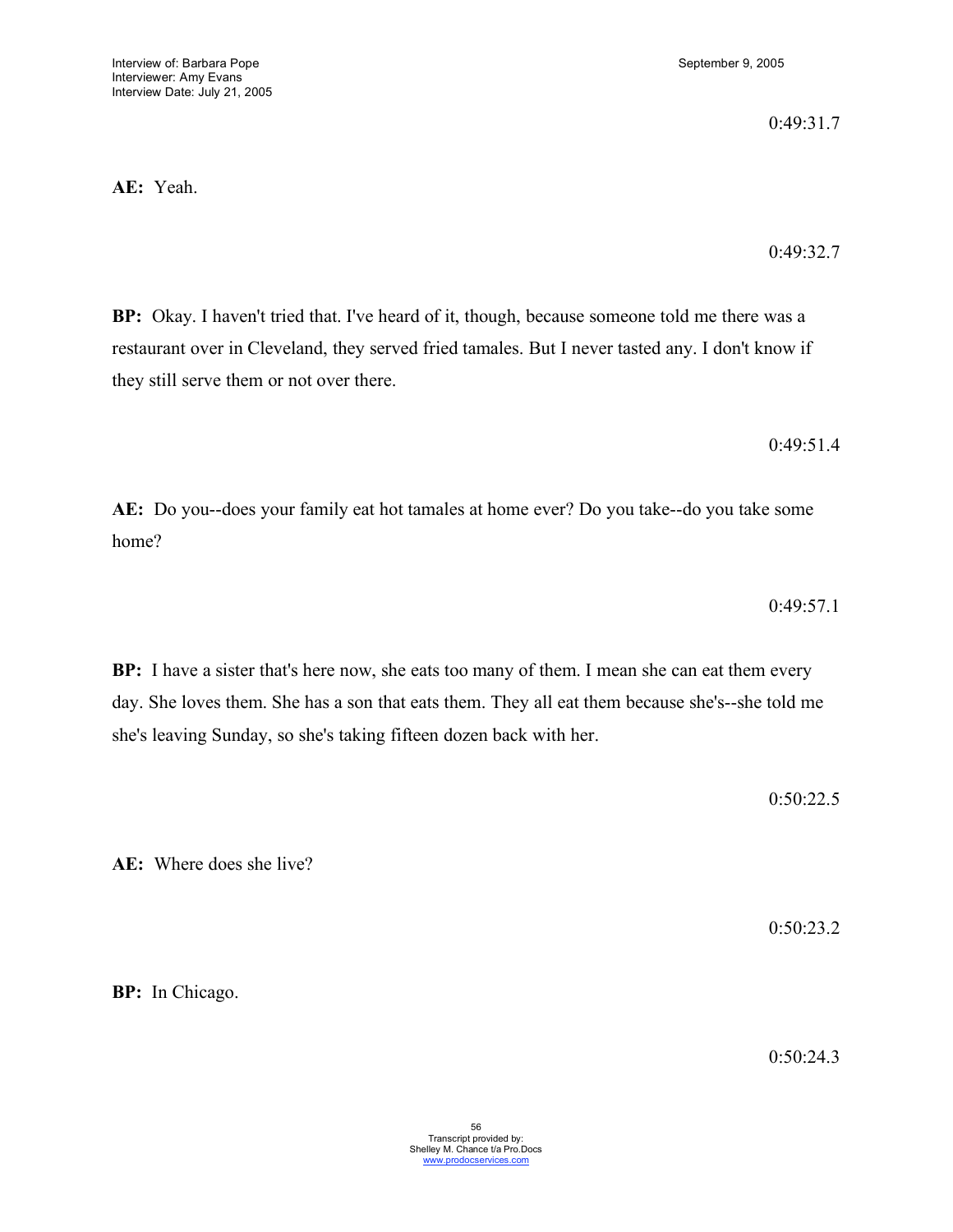**AE:** Okay.

0:50:26.4 **BP:** Uh-hmm, yeah. 0:50:26.2 **AE:** What about your mother? Does she like hot tamales? 0:50:30.1 **BP:** She does but she--she doesn't eat too much spicy food. She may taste one or two. That's the most she'll eat. 0:50:40.1 **AE:** What did she think about Joe having this business all these years? 0:50:44.6

**BP:** Oh, she loved it. My mother is a very outgoing woman. She's ninety-seven, but she goes everywhere. They have a youth--I mean, a center where they go every day. She goes there every day. She goes to church every Sunday. She pulls me out of bed on Sunday morning when I don't want to get up. **[***Laughs***]**

0:51:10.3

**AE: [***Laughs***]** Has she ever spent much time in here? Has she--?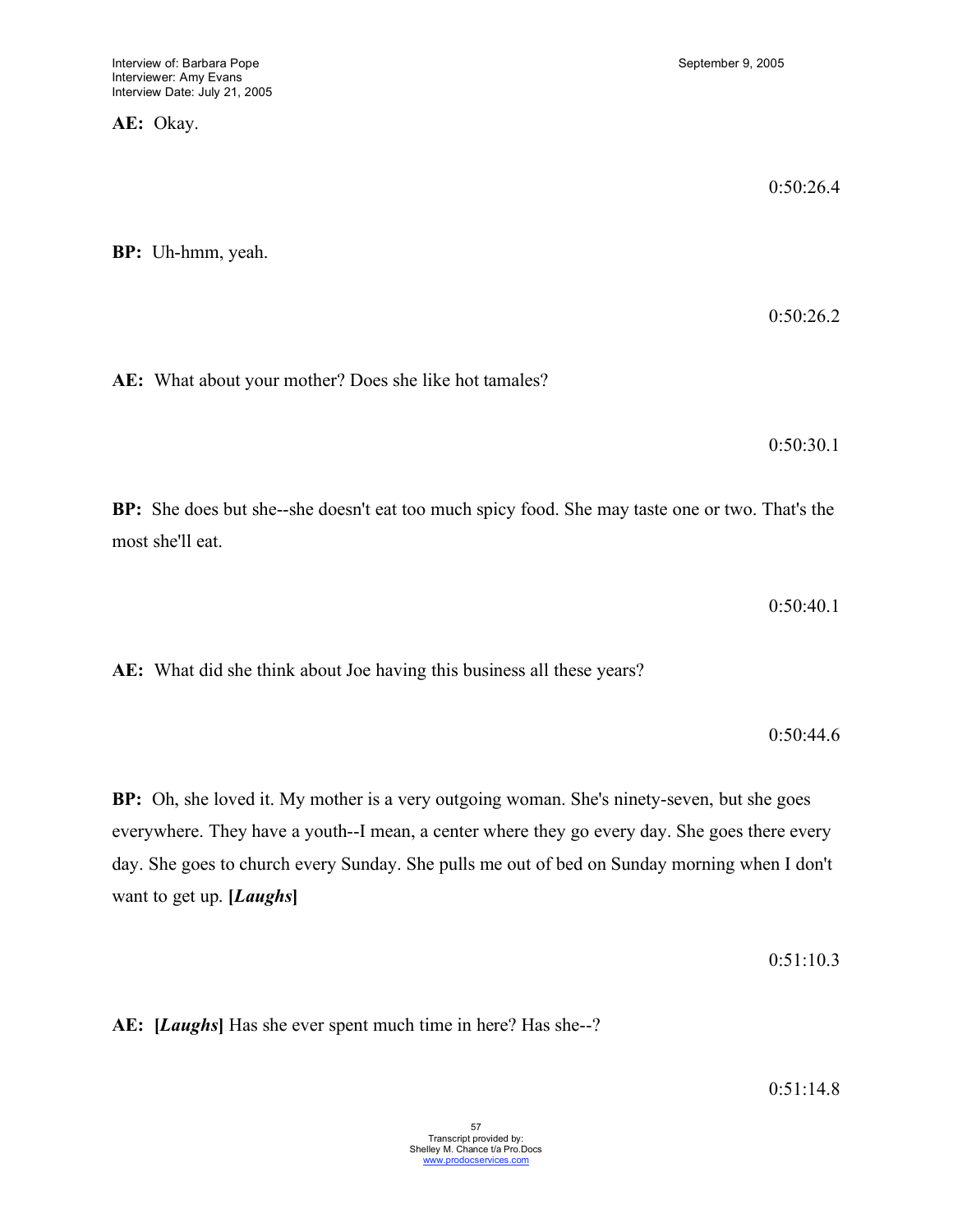**BP:** No. No, she hasn't. Um-hmm. I think she's been here a couple times. She hasn't been here

too many times because she can't--she walks but it's hard for her to climb those steps out there.

**AE:** Was it important, do you think, for your brother to stay in Rosedale all these years? Was it something that he made a point to do?

0:51:42.3

 $0.51.35.6$ 

**BP:** I don't think he ever wanted to leave.

0:51:44.6

**AE:** Yeah?

 $0.51.45.1$ 

**BP:** He never talked about leaving. He always--because when we worked on the farm, he never did work on the farm with us. He--well gosh, he got married back in forty-something—1940 something, he got married and he was working at the department store then. So I think he just enjoyed Rosedale. He wouldn't have never left Rosedale, uh-um, no.

0:52:21.5

**AE:** What did the town of Rosedale--how did they support your family when your brother passed?

 $0.52.31.8$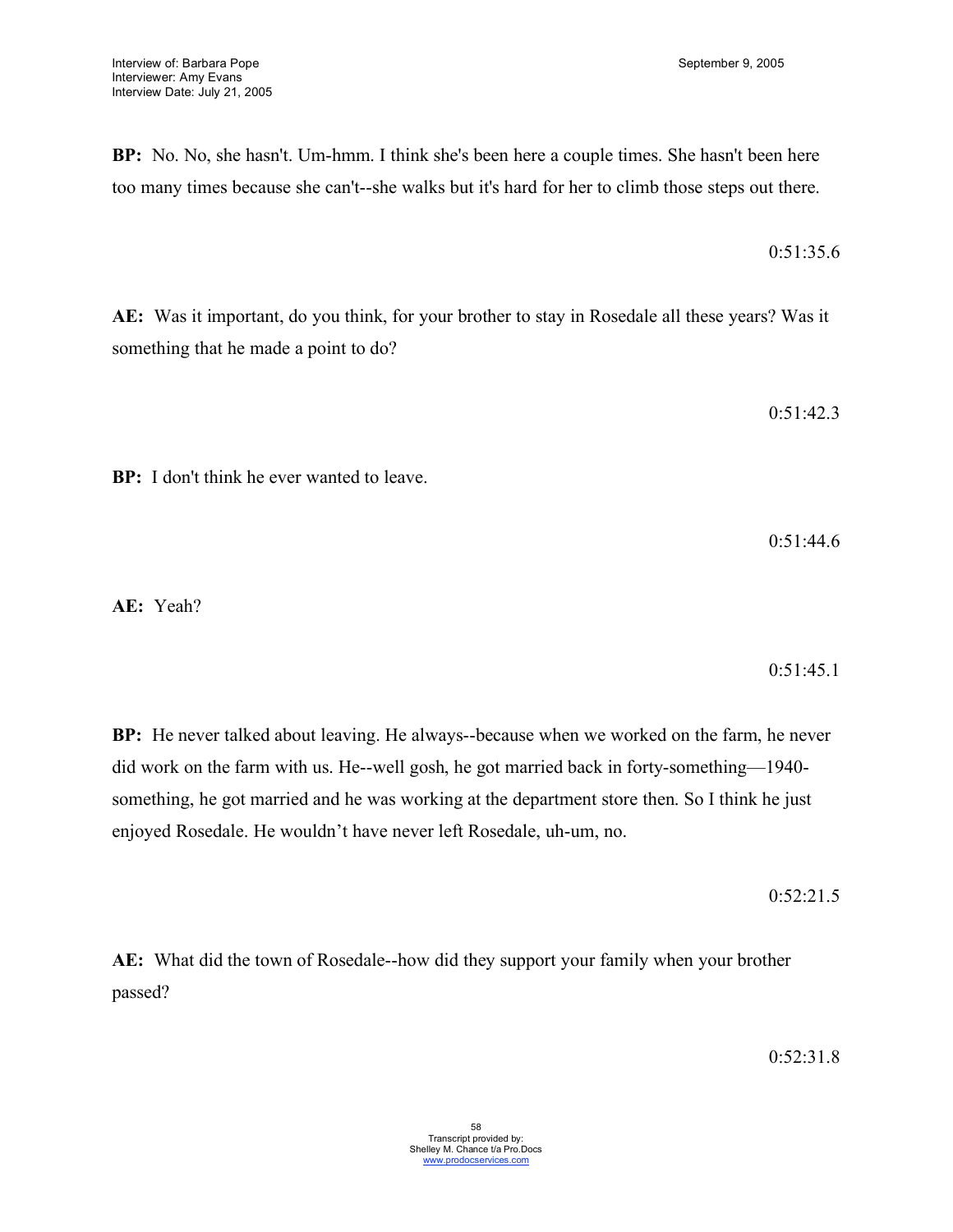**BP:** All the way. They were great. I mean they were truly great. The town, the surrounding communities, you know like the--Dr. Outlaw and Dr. Brown from Delta State [University in Cleveland, MS], they were there at the funeral. And there were some more. And like all the younger people that grew up here in Rosedale that knew Joe as a child--when they were children, they sent telegrams from all over. So yeah, they were great. They went all the way out, uh-hmm.

0:53:14.6 **AE:** Well-loved. 0:53:17.2 **BP:** Yeah. And I think he loved them just as much as they loved him. 0:53:24.6

**AE:** Well I--I sure am sorry and it is a shame that we weren't doing this project a year ago. But as I mentioned before we started that, you know, he still is an inspiration for us to do this project today, so I really appreciate you taking the time to sit with me.

0:53:42.6

**BP:** You're welcome. I'm sure he would have talked more than I did. **[***Laughs***]**

0:53:45.6

**AE: [***Laughs***]** Well and his--his story has been [told] quite a few times by a few people, I think.

0:53:51.5

**BP:** Oh, yeah.